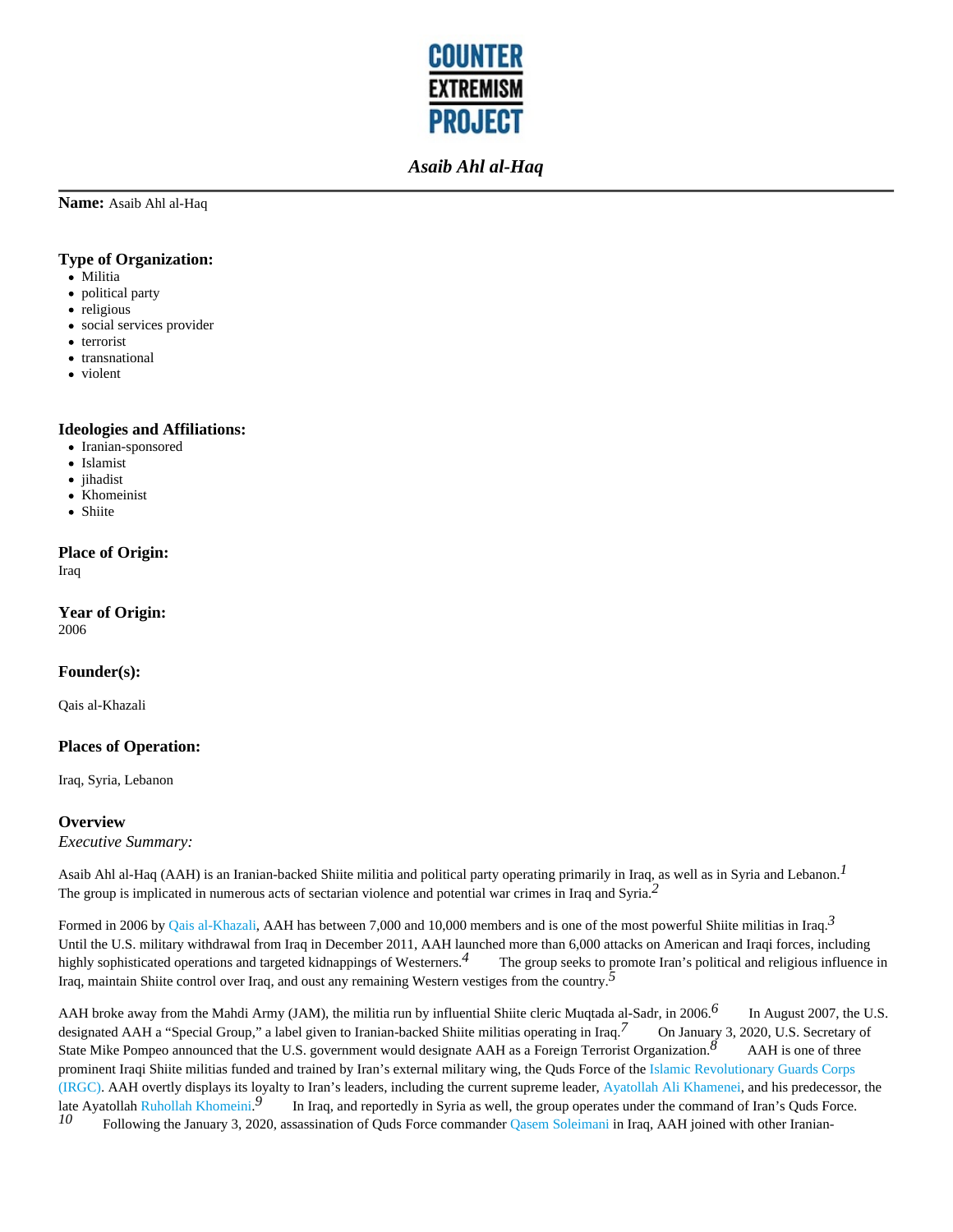

sponsored Iraqi militias in vowing revenge on the United States.*11* 

Following the U.S. withdrawal from Iraq in December 2011, AAH announced its intention to lay down its weapons and enter Iraqi politics.*12*  The group opened a number of political offices and religious schools and offered social services to widows and orphans.<sup>13</sup> According to a Reuters report, "The model [AAH] uses is Hezbollah in Lebanon," another Iranian proxy.*14* 

The Shiite-led Iraqi government of Prime Minister Nouri al-Maliki reportedly welcomed AAH into politics,*15* noting that Khazali had "committed no crime under Iraqi law" and was therefore "welcome to play a role in public life."<sup>16</sup> According to analyst Sam Wyer, AAH "expanded at an unprecedented and alarming rate."<sup>17</sup> The group formed a political bloc The group formed a political bloc, al-Sadiqun (the Honest Ones), and ran under al-Maliki's State of Law bloc in the April 2014 Iraqi national elections, winning one seat.<sup>18</sup> AAH's political branch has since sought to distance itself from the group's militant branch, accused by international human rights organizations of various war crimes. In an effort to soften its image, AAH has removed the rifle from its official logo and has begun referring to itself as the "Asaib movement."*19* In May 2017, the group earned a license to operate as a political party and run in the next Iraqi elections under its own name.*20* 

Since entering politics. AAH has not fulfilled its vow to halt armed resistance, instead continuing to carry out sectarian violence, $^{21}$  execute homophobic attacks,<sup>22</sup> and threaten the "interests" of Western countries participating in strikes in Syria.<sup>23</sup> One of AAH's Syrian offshoots—the IRGC-backed Harakat al Nujaba militia—is reportedly the largest Iraqi militia operating in Aleppo, where reports of war crimes against Sunni civilians are widespread. Another AAH offshoot, Imam Ali Brigades, dispatched forces to both Aleppo and Palmyra in 2016.*24*  AAH forces are themselves reported to maintain unofficial units in Syria under the direct control of Qasem Soleimani.<sup>25</sup> Meanwhile, the group is itself suspected of carrying out war crimes, alleged to be behind a series of abductions, killings, and torture targeting hundreds of Sunni boys and men in Iraq's eastern Diyala province.*26* AAH has also recruited former ISIS members in the province, who are used to stoke anti-Kurdish violence in the areas under its control.*27* 

AAH is one of the leading militias in Iraq's anti-ISIS volunteer forces, Haashid Shaabi (also known as the Popular Mobilization Forces/Units or PMF/PMU).<sup>28</sup> Despite reports of sectarian atrocities and war crimes, AAH and other PMF militias—including the Badr Organization and the U.S.-designated Kata'ib Hezbollah—were formally recognized by Iraqi Parliament in November 2016.*29* In January 2018, AAH, Kata'ib Hezbollah (KH), and the Badr Organization joined with other PMF units to form the Fatah Alliance political party in preparation for Iraq's May 2018 elections.*30* The alliance won 47 parliamentary seats in the election, though the parliament soon after initiated a manual recount.*31*  In June, Fatah formed a coalition agreement with Muqtada al-Sadr's Sairoon Alliance, which won the Iraq elections.*32* Following a countrywide recount, AAH was awarded 15 seats in the parliament.<sup>33</sup> This new coalition places Fatah—and by extension AAH—in a position to influence the new Iraq government. Under the newly formed government, AAH member Abdul-Amir Hamdani was given the position of minister of culture.<sup>34</sup> On July 13, 2018, Iraqi protesters in the country's south attacked the political offices of AAH and other Iran-backed groups as they called for Iran to withdraw from Iraq.*35* 

On July 1, 2019, Iraqi Prime Minister Adil Abdul Mahdi issued a decree ordering the militias of the PMF to choose between full integration into the Iraqi armed forces or disarmament by July 31. The prime minister's decree stated that the PMF factions had to choose between either political or paramilitary activity, and if they choose politics they would not be allowed to carry weapons.*36* The decree was an attempt by Abdul Mahdi at curtailing the autonomy of Iranian-backed militias, which boast more than 120,000 fighters. Some critics suggested the United States and Saudi Arabia instigated the decree after U.S. officials concluded that drone attacks on Saudi Arabia's oil pipeline in May 2018 were launched from Iraq, not Yemen, which raised the concerns over the activities of Iran-backed militias in Iraq.*37* 

U.S. officials want the Iraqi government to do more to rein in Iranian-allied militias that have grown in power since they helped win the war against ISIS, including preventing them from using Iraqi territory as a launchpad for attacks against the American military or its allies. According to Mahdi's decree, all PMF factions must abandon their old names and receive new names in compliance with the regulations of the Iraqi army. The decree forbade political parties and parliamentary blocs from having ties with the PMF. Also, all the headquarters, economic offices, and checkpoints manned by militias are to be shut down.<sup>38</sup> Unlike other leaders in the PMF, AAH's leader Qais al-Khazali supported the decree.<br> $\frac{39}{\text{A} \text{b} \text{d} \text{u}}$ *39* Abdul Mahdi issued a new decree in September 2019 that restructured the PMF's leadership.*40* 

#### *Doctrine:*

AAH is a religiously motivated group with allegiance to Iran. The group is demonstrably anti-American and sectarian in its ideology.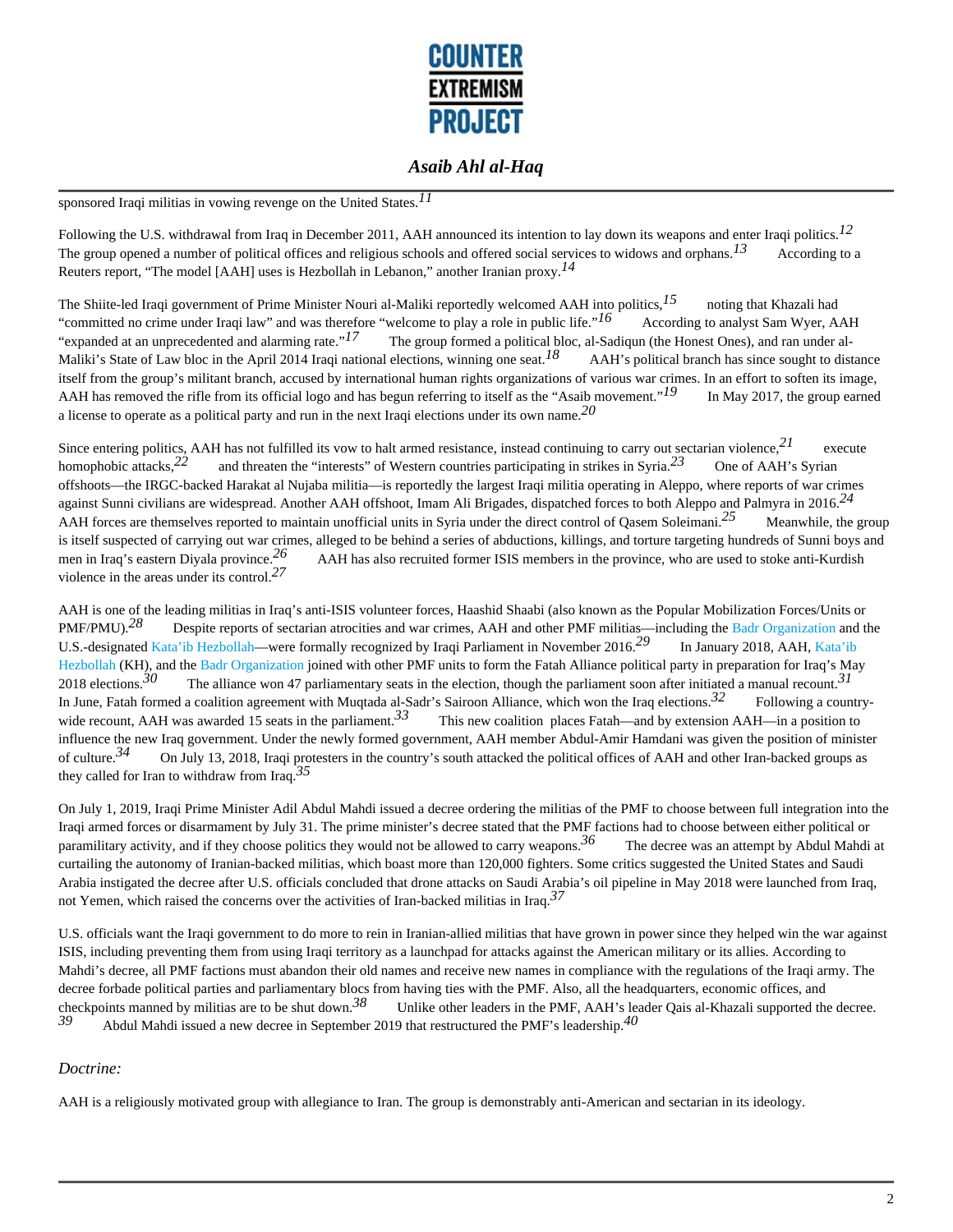

AAH seeks to establish an Islamist, Shiite-controlled Iraq and promote Iranian objectives.<sup>41</sup> While AAH has origins within the Iraqi Sadrist movement, the group is openly loyal to Iranian leaders, most notably the Ayatollahs Khomeini and Khamenei. Similarly, AAH shows deference to the Guardianship of the Jurists (*velayat-e faqih*), a judicial system that serves as one of the cornerstones of Iran's Islamic Revolution system.*42*  Writing for the Institute for the Study of War, analyst Sam Wyer characterizes AAH as a Khomeinist organization that aims "to create a suitable environment for the return of Imam Mahdi through the imposition of strict Shi'a Islamic governance."<sup>43</sup> Wyer's assessment is corroborated by *Guardian* Middle East correspondent Martin Chulov, who writes that AAH is a "proxy arm of the Revolutionary Guards' al-Quds Brigades, whose main brief is to export Iran's 30-year-old Islamic Revolution."<sup>44</sup> AAH is also ideologically aligned with Iranian proxy Hezbollah, a Shiite Lebanese terrorist group.*45* 

AAH is also virulently anti-American, a stance that has not abated since the U.S. withdrawal from Iraq in December 2011. In March 2015, for example, AAH boycotted the Haashid Shaabi (Popular Mobilization Forces) attack against ISIS in Tikrit because AAH rejected U.S. airpower support.<sup>46</sup> By the end of the month, AAH only agreed to rejoin the battle after Iraqi Prime Minister Haider al-Abadi promised that the U.S. would stop its airstrikes.<sup>47</sup> AAH Spokesman Naim al-Aboudi said that the prime minister "realized this battle can't be finished" without AAH and other militias,<sup>48</sup> demonstrating AAH's continued prioritizing of its anti-A demonstrating AAH's continued prioritizing of its anti-American position above its other goals.

As a Shiite, Iranian-backed group, AAH also follows and implements a sectarian ideology that has deepened the fault lines between Sunnis and Shiites. According to Martin Chulov, AAH leader Qais al-Khazali's speeches have galvanized "thousands" of Iraqi Shiites to fight for Assad's regime in Syria, worrying many Iraqi communities about "a sectarian conflict that increasingly respects no border."*49* In August 2012, AAH militants reportedly bombed the Sunni Sabatayn Mosque in Iraq, an attack that stirred a new wave of sectarian tensions in the country.<sup>50</sup> Since then, Human Rights Watch has documented numerous AAH attacks on Sunnis in Iraq in which AAH militants target Sunni mosques or towns. *51* In December 2016, AAH leader Qais al-Khazali was interviewed on Iraqi TV saying that "[a]fter ISIS, Kurds are the greatest problem."<br>In response a representative from the Kurdish Peshmerge ministry said that Khazali *52* In response, a representative from the Kurdish Peshmerga ministry said that Khazali is responsible for "behead[ing] hundreds of Iraqis based on [their] ethnic or religious identity" and asserting that he "must be tried for these crimes."*53* 

In line with this sectarian strife, AAH members have reportedly appropriated the derogatory term *rafidah* (a pejorative meaning "rejecters" that some Sunnis use for Shiites) as a badge of honor and "self-identity." A January 2014 *Foreign Policy* piece reported that on an AAH linkedwebpage, AAH proudly identified its fighters as *rafidah* "as a sign of mocking defiance against their foes."*54* 

Ahead of the May 2018 Iraqi elections, AAH updated their website with a new political platform that reflected a more moderate position. The core of AAH's platform is achieving "the supreme interests of the Iraqi state in preserving its sovereignty and guaranteeing its freedom in its decisionmaking, achieving social and economic welfare, and stabilizing the security of our people according to the available capabilities." Yet while AAH voices support for the Iraqi constitution, the group argues that it "was written in particular circumstances and contains several paragraphs that must be reviewed and adapted to align with the nature and need of the Iraqi people." AAH's platform also denounces the use of violence to "impose convictions" on the population and calls for respecting "religious, sectarian, and national diversity." Lastly, while they make no explicit reference to Iraq's relationship with the United States or Iran, they claim that "there is a real need to review the working machinery for the Iraqi embassies and representatives in all of the countries of the world and appointing ambassadors and diplomatic personnel."*55* 

AAH has so far taken no actions to support these new positions.

#### *Organizational Structure:*

AAH is led by its founder, Qais al-Khazali, who broke off from the Mahdi Army (a.k.a. Jaysh al-Mahdi or JAM), a Sadrist militia, in 2006. According to a 2012 report by analyst Sam Wyer, Khazali sits on AAH's five-person board of trustees along with two deputies. As an Iranian proxy, AAH coordinates with senior Iranian commanders, notably IRGC-Quds Force leader Qasem Soleimani.*56* 

AAH first began as a military unit within JAM. With the 2003 Iraq War, AAH reorganized into battalions assigned to four sectors: Baghdad, Maysan, Najaf, and Samarra. When Khazali made AAH an independent group in 2006, he retained this structure. AAH's military arrangement is thought to be based on fellow Shiite militant group Hezbollah, with which the group has close ties.<sup>57</sup> Within the PMF structure AAH operates three brigades, the 41st, 42nd, and 43rd.*58* AAH dominates the northern Baghdad belts and the southern Salah al-Din region of Iraq, including Taji, Dujail, and Balad. AAH also has economic and political power in the area from Samarra to Baghdad.*59* 

Since the U.S. withdrew its forces from Iraq in December 2011, AAH has expanded significantly into politics, "opening a string of political offices"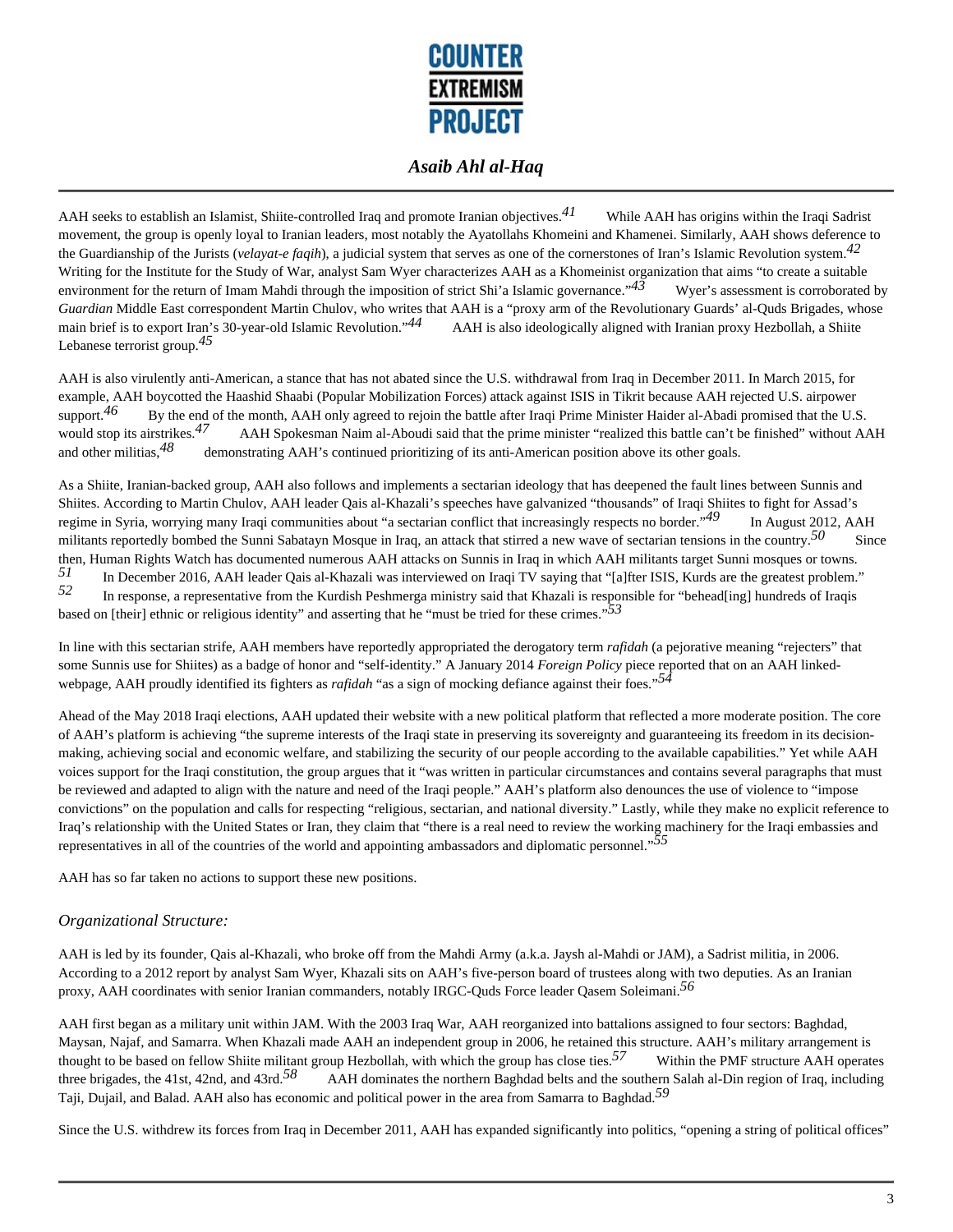

throughout Iraq, according to the *Washington Post*. AAH runs two political offices in Baghdad, and others in the Iraqi cities of Basra, Najaf, Hillah, al-Kalis, and Tal Afar. AAH has also sent political representatives to the southern Iraqi provinces of Dhi Qar, al-Muthanna, and Maysan to meet with tribal and minority leaders. In the April 2014 parliamentary elections, AAH ran in alliance with Prime Minister Maliki's Dawlat al-Qanoon (State of Law) in a political bloc known as al-Sadiqun (the Honest Ones).*61* In addition to political operations within Iraq, AAH has also conducted political outreach outside of Iraq's borders, AAH has maintained maintaining political representation in Beirut since early 2011. *62* Despite reports of sectarian atrocities and war crimes, AAH and other PMF militias (including the Badr Organization and the U.S. designated Kata'ib Hezbollah) were formally recognized by Iraqi Parliament in November 2016.*63* In May 2017, AAH received a license from the Iraqi government to operate a political party under its own name.*64* 

In addition to operating in Iraq, AAH militants have also reportedly operated in Syria under the command of IRGC Quds Force commander Qasem Soleimani.<sup>65</sup> The group's Syrian offshoot—IRGC-backed Harakat al Nujaba militia—is the largest Iraqi militia operating in Aleppo, dispatching an estimated 3,000-4,000 fighters to Aleppo.<sup>66</sup> Another AAH offshoot, Imam Ali Brigades, dispatched forces to both Aleppo and Palmyra in 2016.*67* 

AAH has continued to expand its influence in Iraq during the fight against ISIS. In March 2017, AAH leader Qais al-Khazali gave a speech calling for an Iraqi university run by the PMF paramilitary forces. As Khazali said, Iraq needs a "strong and effective 'PMU University, through which we could address our enemies and tell them, 'If you fear us now, you must know that the PMU is present in every university, college and department.'" Analysts have noted with concern that the call appears to mimic Iranian-style "cultural revolution" tactics from the 1970s. Following Khazali's remarks, he released a statement saying that Iraqi students "need to organize their ranks, which would allow them to overthrow any corrupt government or regime."*68* 

In January 2018, AAH, Kata'ib Hezbollah (KH), and the Badr Organization joined with other PMF units to form the Fatah Alliance political party in preparation for Iraq's May 2018 elections.<sup>69</sup> As a member of the Fatah Alliance, AAH exerts political influence in Iraq's government. Prior to the elections, Khazali claimed that "the next prime minister will be someone chosen by the Fatah Alliance or selected in accordance with conditions set by the Fateh Alliance."<sup>70</sup> In May, the alliance exceeded expectat In May, the alliance exceeded expectations, winning 47 parliamentary seats in the election. The following month, Iraq's parliament ordered a manual recount of the 11 million votes amid claims of fraud.<sup>71</sup> Notwithstanding, on June 11, the Fatah Alliance formed a coalition government with Muqtada al-Sadr's Sairoon Alliance, which received the largest number of parliamentary seats in the elections. The coalition placed Fatah in a position to obtain high-level government positions and have a final say in who will be Iraq's next prime minister.<sup>72</sup> AAH, specifically, won 15 parliamentary seats in the May 2018 Iraqi elections, an increase from the one seat it won in 2014. One of AAH's victorious candidates, Hassan Salam, was a former field commander in Sadr's Mahdi Army who oversaw violent anti-Sunni gangs and later helped send Shiite jihadists to Syria.*73* In June 2020, AAH succeeded in swaying new Iraqi Prime Minister Mustafa al-Kadhimi to sack his nominee for Iraq's cultural minister in favor of a candidate selected by AAH, Hassan Nadhem.*74* 

#### *Financing:*

AAH has received training, arms, and financial support from Iran, particularly through Iran's external military branch, the IRGC-Quds Force, as well as from Iran's Lebanese proxy Hezbollah.<sup>75</sup> Colonel Rick Welch, a retired U.S. Army intelligence officer, said that during the 2007 U.S. surge in Iraq, Iran was giving AAH "\$20 million a month or some outrageous figure like that" in order to train AAH fighters.<sup>76</sup> After U.S. forces withdrew from Iraq in December 2011, the financial pipeline from Iran continued. As of 2012, Iran was giving AAH \$5 million in cash and weapons per month, according to an Iraqi close to the group. As of March 2014, the group was receiving an estimated \$1.5 million to \$2 million a month from Iran.*77* 

AAH receives arms primarily from Iran and Russia, according to findings by Amnesty International. In January 2017, Amnesty International outlined various human rights abuses documented by AAH and other extremist Shiite militias in Iraq, and called upon foreign states to cease their "irresponsible arms transfers" to the extremist groups.<sup>78</sup> Amnesty International noted that AAH stands accused of egregious human rights violations and possible war crimes, including a wave of enforced disappearances, abductions, killings, and torture of Sunni boys and men.*79*  The group also stands accused of employing child soldiers, potentially as young as 11 years old.*80* 

#### *Recruitment:*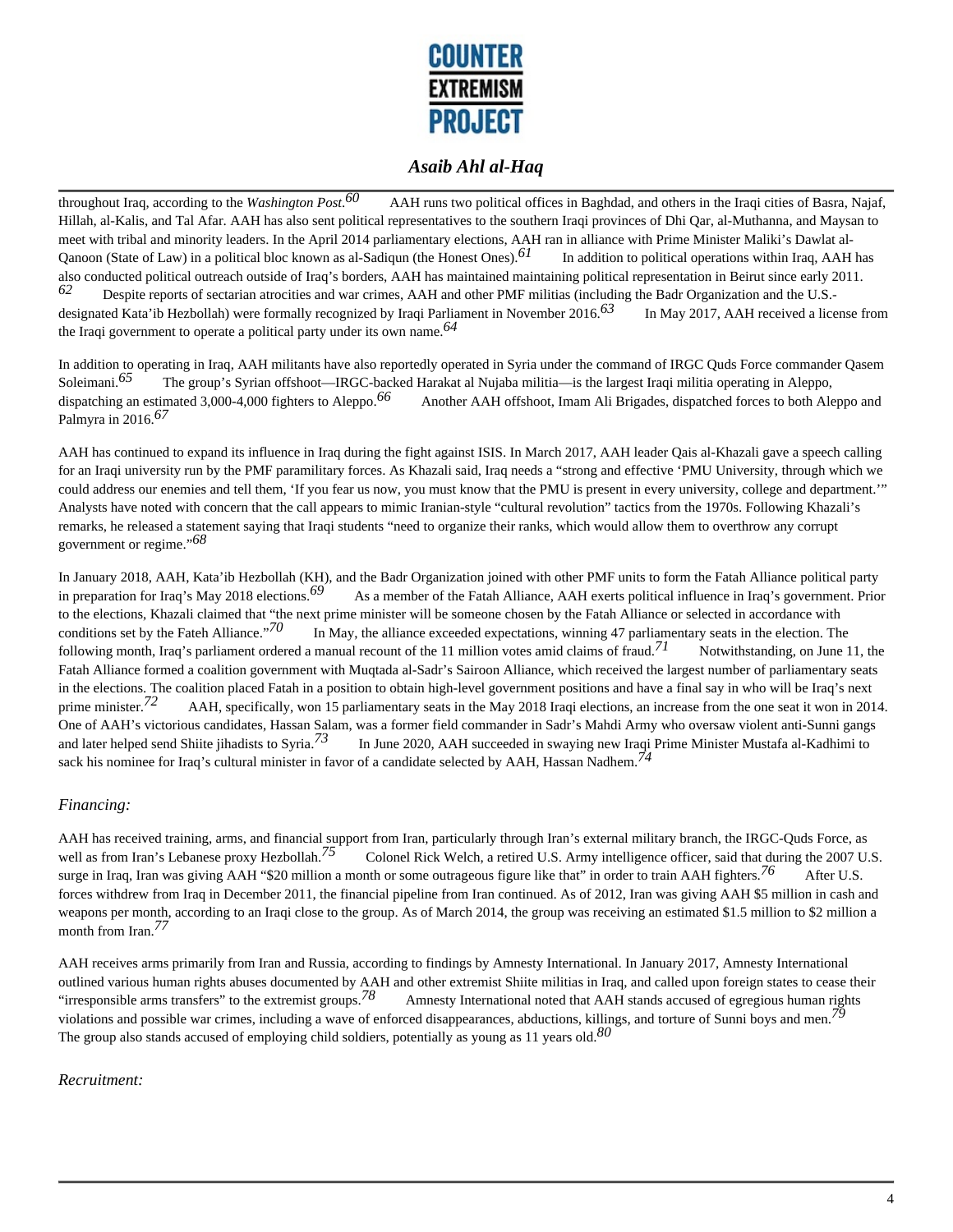

AAH has recruited thousands of fighters, including child soldiers, according to findings by Human Rights Watch.<sup>81</sup> Fifteen-year-oldMuthanna Qasim al-Kibali, for example, was killed in October 2015 while fighting alongside AAH.*82* 

AAH recruitment focuses on two strategies: traditional propaganda efforts to raise the group's profile, and a comprehensive religious system aimed to indoctrinate and recruit members. AAH has also emulated groups like ISIS by using social media to expand recruitment throughout the Middle East, South Asia, and the West.<sup>83</sup> The group also owns and operates Iraqi TV channel al-Aahd.<sup>84</sup>

One of the main ways AAH draws recruits is by advertising itself as a protector of the Shiite community within Iraq and abroad. AAH uses posters and issues calls for recruits on Iraqi television stations, often emphasizing its connection with Iran and Hezbollah.<sup>85</sup> One AAH member said that he was drawn to AAH because it was "protecting the Shiite community inside Iraq and abroad as well."*86* In the past, the most important galvanizing point for Iraqis to join AAH and go to Syria to fight alongside Assad forces was the defense of the Sayeda Zenab shrine, a Shiite holy site in a Damascus suburb.*87* 

AAH has seized homes and offices in Baghdad in order to establish recruiting centers where would-be volunteers could go to join other Shiites fighting in Syria.<sup>88</sup> In southern Iraq, posters urge men to join the fight in Syria with other Iraqi Shiites and provide a hotline number to call.<br><sup>89</sup> *89* In August 2012, AAH distributed over 20,000 posters with AAH's logo; a photograph of Iran's Supreme Leader, Ayatollah Ali Khamenei; and a photograph of the late Iraqi Grand Ayatollah Mohammad Mohammad Sadeq al-Sadr. The posters were plastered on buildings and billboards and also used in street demonstrations.*90* 

AAH's second, but perhaps most comprehensive, recruitment strategy is a religious activism and education system. The group has used two mosques in particular, the Sabatayn mosque in Baghdad and the Abdullah al-Radiya mosque in al-Khalis, as hubs for recruitment. <sup>91</sup> AAH leaders give sermons at these mosques, advocating social and religious reform in Iraq in an attempt to entice attendees into joining, financing, or otherwise contributing to AAH's mission.*92* 

AAH has expanded its reach through a network of religious schools known as the "Seal of the Apostles." These schools, spread throughout Iraq, serve as propaganda and recruitment facilities for the group. As with its military and political structures, AAH also appears to be emulating Hezbollah by launching social services programs for widows and orphans.*93* In March 2017, AAH leader Qais al-Khazali gave a speech calling for PMF influence in the Iraqi university system, and specifically calling for a "PM[F] University." Analysts have noted with concern that the call appears to mimic Iranian-style "cultural revolution" tactics from the 1970s.*94* AAH's recruitment efforts are funded in large part by Iran.*95* 

#### *Training:*

Iran's IRGC-Quds Force trains AAH in addition to funding and arming the group.*96* AAH's training program reportedly resembles that of Iran's Lebanese proxy, Hezbollah.<sup>97</sup> As of March 2014, AAH was receiving an estimated \$1.5 million to \$2 million from Iran a month.<sup>98</sup> U.S. Colonel Rick Welch said that during the 2007 U.S. surge in Iraq, Iran was giving AAH "\$20 million a month or some outrageous figure like that" in order to train its fighters.*99* 

In the past, AAH militants have received training from Lebanese Hezbollah operative Ali Mussa Daqduq.*100* The Quds Force placed Daqduq in charge of overseeing training for Iraqi Shiite militants in the region, including AAH fighters. From 2005 to 2007, Daqduq was particularly instrumental in recruiting and training AAH fighters.*101* 

In June 2014, following calls for volunteer fighters from the Iraqi government and Iraq's highest Shiite religious authority, Ayatollah Ali al-Sistani, there was a surge in Shiite volunteers to join the fight against ISIS.*102* Many found their way through AAH recruiting centers in Iraq.*103*  According to an Iraqi source from 2014, AAH recruits aiming to join Assad forces in Syria are sent to Iran for approximately two weeks of training before going off to fight.*104* 

*Also Known As:*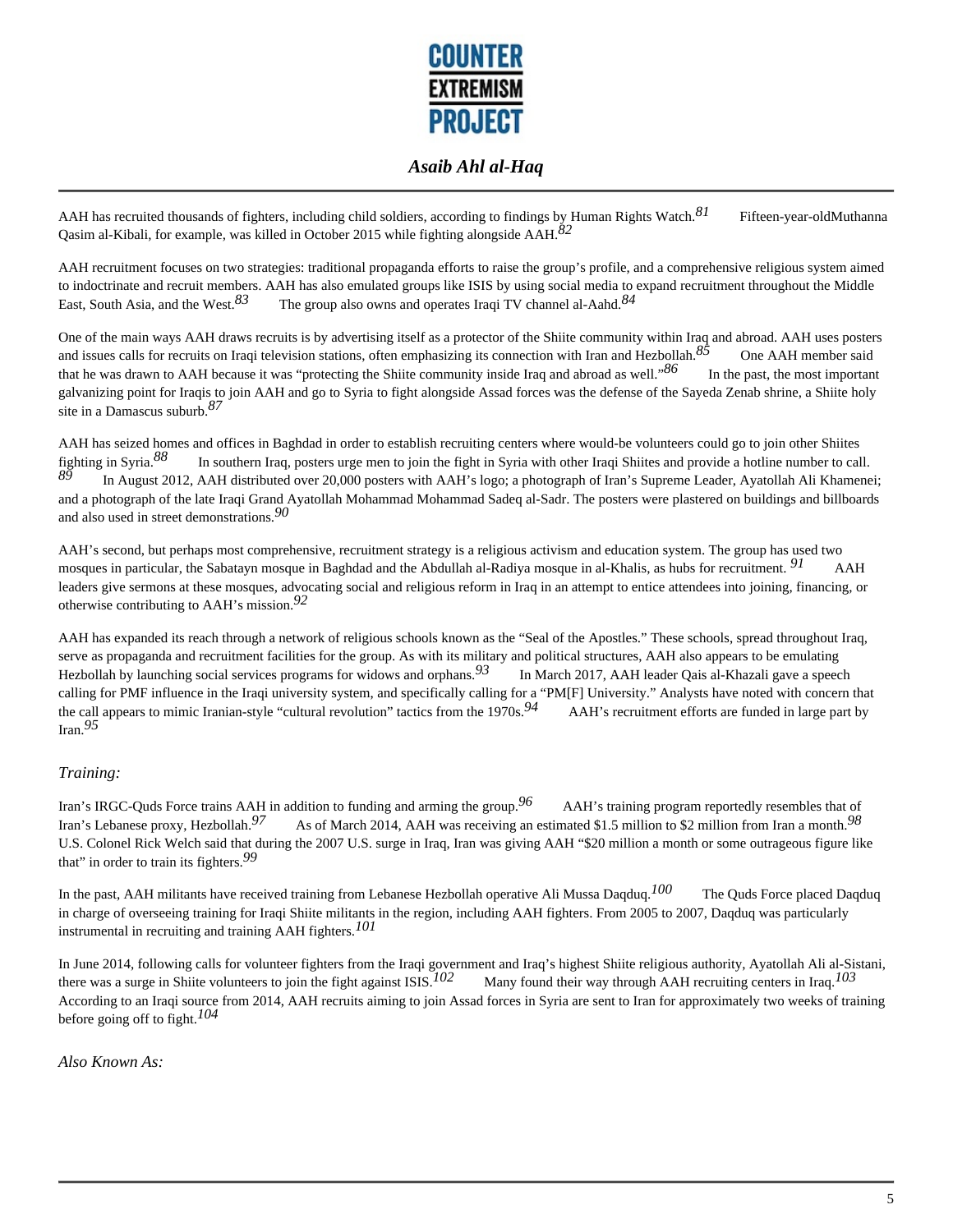

- Asa'ib Ahl al-Haq*105*
- Ahl al-Kahf*106*
- Al-Sadiqun*107*   $\bullet$
- Band of the Righteous*108*   $\bullet$
- Bands of Right*109*   $\bullet$
- Bands of the Righteous*110*   $\bullet$
- Honest Ones*111*
- Islamic Shiite Resistance in Iraq*112*
- Khazali Faction*113*
- Khazali Network*114*
- League of Righteousness*115*
- League of the Righteous*116*
- People of the Cave*117*
- Special Groups*118*

*I* Yaroslav Trofimov, "After Mosul, Will Iraq's Shiite Militias Head to Syria?" Wall Street Journal, December 29, 2016, https://www.wsj.com/articles/after-mosul-williraqs-shiite-militias-head-to-syria-next-1483007404;

Matthew Hilburn, "One-time US Prisoner Now Key in Battling IS," Voice of America, last modified March 15, 2015, http://www.voanews.com/content/qais-khazali-onetime-usprisoner-now-key-in-battling-islamic-state/2679431.html;

"Iraq: High Electoral Commission Grants License To Shiite Militia," Stratfor, May 24, 2017, https://www.stratfor.com/situation-report/iraq-high-electoral-commission-grantslicense-shiite-militia.

*2* "Iraq: Turning a Blind Eye: the Arming of the Popular Mobilization Units," Amnesty International, January 2017,

https://www.amnesty.org/en/documents/mde14/5386/2017/en/;

"Iraq: Ban Abusive Militias from Mosul Operation," Human Rights Watch, July 31, 2016, https://www.hrw.org/news/2016/07/31/iraq-ban-abusive-militias-mosul-operation. *3* Matthew Hilburn, "One-time US Prisoner Now Key in Battling IS," Voice of America, last modified March 15, 2015, http://www.voanews.com/content/qais-khazalionetime-us-prisoner-now-key-in-battling-islamic-state/2679431.html; Phillip Smyth, "Iranian Militias in Iraq's Parliament: Political Outcomes and U.S. Response," Washington

Institute for Near East Policy, June 11, 2018, http://www.washingtoninstitute.org/policy-analysis/view/iranian-militias-in-iraqs-parliament-political-outcomes-and-u.s.-response. *4* Liz Sly, "Iranian-backed militant group in Iraq is recasting itself as a political player," *Washington Post*, February 18, 2013,

http://www.washingtonpost.com/world/middle\_east/iranian-backed-militant-group-in-iraq-is-recasting-itself-as-a-political-player/2013/02/18/b0154204-77bb-11e2-b102- 948929030e64\_story.html; Sam Wyer, "The Resurgence of Asa'ib Ahl al-Haq," *Middle East Security Report* 7 (December 2012): 6, http://www.understandingwar.org/sites/default/files/ResurgenceofAAH.pdf.

*5* Michael Knights, "Iran's Ongoing Proxy War in Iraq," Washington Institute for Near East Policy, March 16, 2009, http://www.washingtoninstitute.org/policyanalysis/view/irans-ongoing-proxy-war-in-iraq.

*6* Marisa Cochrane, "Asaib Ahl al?Haq and the Khazali Special Groups Network," Institute for the Study of War, January 13, 2008, 9,

http://www.understandingwar.org/sites/default/files/reports/Asaib Ahl al Haq and the Khazali Special Groups Network.pdf.

*7* Marisa Cochrane, "Asaib Ahl al?Haq and the Khazali Special Groups Network," Institute for the Study of War, January 13, 2008, 9,

http://www.understandingwar.org/sites/default/files/reports/Asaib Ahl al Haq and the Khazali Special Groups Network.pdf.

*8* "State Department Terrorist Designations of Asa'ib Ahl al-Haq and its leaders, Qays and Laith al-Khazali," U.S. Department of State, January 3, 2020, https://www.state.gov/state-department-terrorist-designations-of-asaib-ahl-al-haq-and-its-leaders-qays-and-laith-al-khazali/.

*9* Qassim Abdul-Zahra and Lara Jakes, "Iran ayatollah is poster boy for influence in Iraq," Associated Press, September 25, 2012, http://bigstory.ap.org/article/iranayatollah-poster-boy-influence-iraq.

*10* Babak Dehghanpisheh, "Special Report: The fighters of Iraq who answer to Iran," Reuters, November 12, 2014, http://www.reuters.com/article/2014/11/12/us-mideastcrisis-militias-specialreport-idUSKCN0IW0ZA20141112.

*11* Simon Kerr, Chloe Cornish, and Andrew England, "Middle East braced for backlash after killing of Qassem Soleimani," Financial Times, January 3, 2020,

https://www.ft.com/content/52a2fce4-2e0f-11ea-a126-99756bd8f45e; Shelly Kittleson, "Iraqi armed factions vow revenge for Shiite commanders' killings," Al-Monitor, January 5, 2020, https://www.al-monitor.com/pulse/originals/2020/01/soleimani-assassination-iran-iraq-us-pmu.html.

*12* Sam Wyer, "The Resurgence of Asa'ib Ahl al-Haq," *Middle East Security Report* 7 (December 2012): 6,

http://www.understandingwar.org/sites/default/files/ResurgenceofAAH.pdf.

*13* Liz Sly, "Iranian-backed militant group in Iraq is recasting itself as a political player," *Washington Post*, February 18, 2013,

http://www.washingtonpost.com/world/middle\_east/iranian-backed-militant-group-in-iraq-is-recasting-itself-as-a-political-player/2013/02/18/b0154204-77bb-11e2-b102- 948929030e64\_story.html.

*14* Babak Dehghanpisheh, "Special Report: The fighters of Iraq who answer to Iran," Reuters, November 12, 2014, http://www.reuters.com/article/2014/11/12/us-mideastcrisis-militias-specialreport-idUSKCN0IW0ZA20141112.

*15* Jack Healy and Michael S. Schmidt, "Political Role for Militants Worsens Fault Lines in Iraq," *New York Times*, January 5, 2012,

http://www.nytimes.com/2012/01/06/world/middleeast/iraqi-moves-to-embrace-militia-opens-new-fault-lines.html?\_r=1.

*16* Martin Chulov, "Qais al-Khazali: from kidnapper and prisoner to potential leader," *Guardian*, December 31, 2009,

http://www.theguardian.com/world/2009/dec/31/iran-hostages-qais-al-khazali.

*17* Sam Wyer, "The Resurgence of Asa'ib Ahl al-Haq," *Middle East Security Report* 7 (December 2012): 6,

http://www.understandingwar.org/sites/default/files/ResurgenceofAAH.pdf.

*18* Nicholas A. Heras, "Iraqi Shi'a Militia Asa'ib Ahl al-Haq Expands Operations to Syria," Jamestown Foundation, May 15, 2014,

http://www.jamestown.org/single/?tx\_ttnews%5Btt\_news%5D=42367&no\_cache=1#.VTlNmiHBzGc; John Hall, "Shocking image shows child aged under ten being used to fire rockets from car-mounted missile launcher in Iraq against ISIS targets," Daily Mail (London), December 24, 2014, http://www.dailymail.co.uk/news/article-2885162/Chillingimage-shows-child-aged-ten-used-fire-rockets-car-mounted-missile-launcher-Iraq-against-ISIS-targets.html.

*19* Omar Sattar, "Why Iraq's law on Popular Mobilization Units isn't all that popular," Al-Monitor, March 8, 2017, http://www.al-

monitor.com/pulse/originals/2017/03/iraq-election-pmu-shiite-militias-abadi.html#ixzz4bQMI6UB4.<br>20 "Traq: High Electoral Commission Grants License To Shiite Militia" Stratfor May 24, 201

*20* "Iraq: High Electoral Commission Grants License To Shiite Militia," Stratfor, May 24, 2017, https://www.stratfor.com/situation-report/iraq-high-electoral-commissiongrants-license-shiite-militia. *21*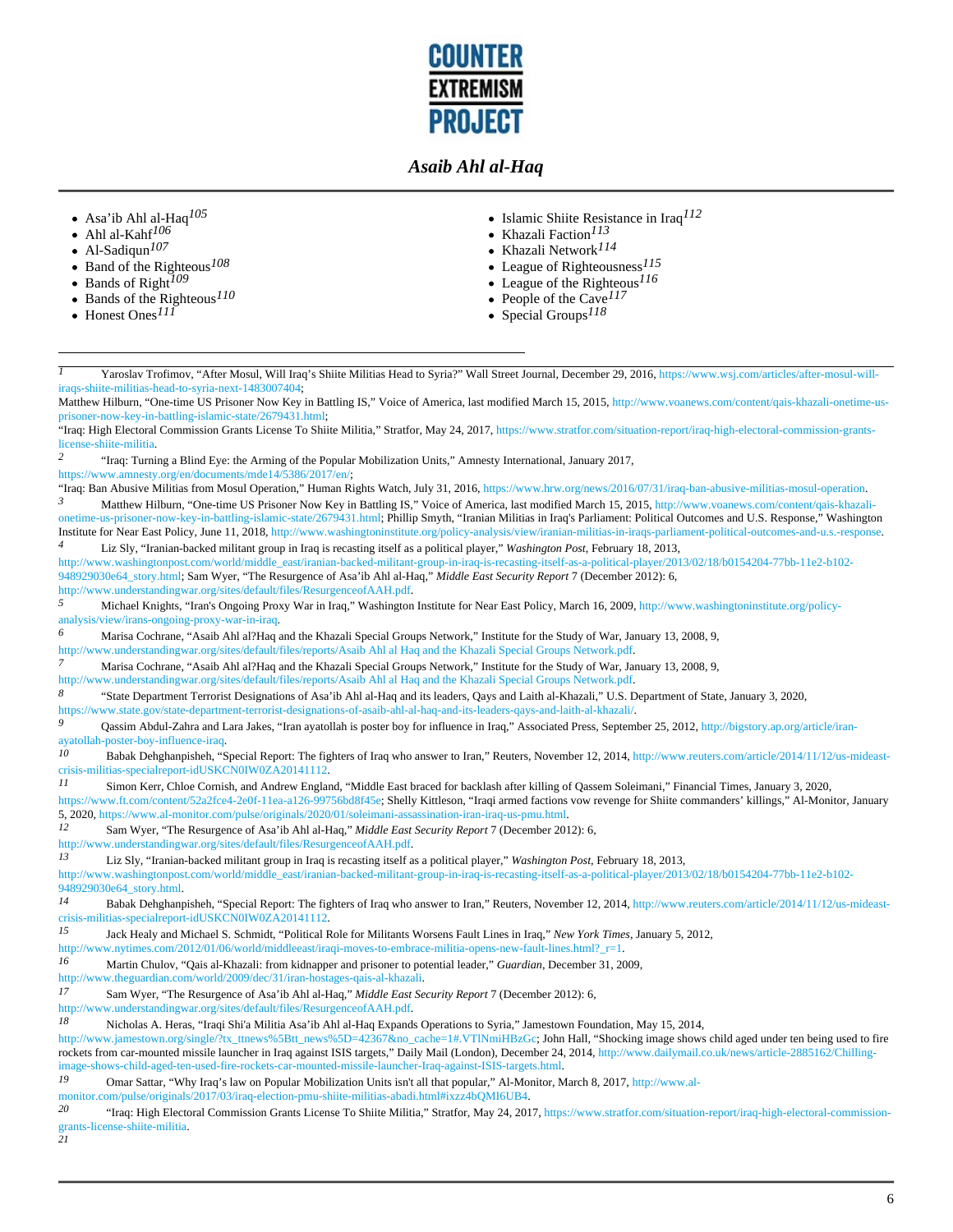

Hannah Allam, "Shiite militias: the other 'foreign fighters' in Iraq," McClatchy DC, November 20, 2013, http://www.mcclatchydc.com/2013/11/20/209160/shiite-militias-theother-foreign.html. *22* Samuel Oakford and Sally Hayden, "Caught Between the Islamic State and Shiite Militias, Gays Are Dying in Iraq," VICE News, November 19, 2014, https://news.vice.com/article/caught-between-the-islamic-state-and-shiite-militias-gays-are-dying-in-iraq. 23 Qassim Abdul-Zahra and Adam Schreck, "Iraqi officials, militants warn of threat to US," Associated Press, September 6, 2013, http://bigstory.ap.org/article/iraqiofficials-militants-warn-threat-us. *24* Amir Toumaj, "Array of pro-Syrian government forces advances in Aleppo," Long War Journal, December 9, 2016, http://www.longwarjournal.org/archives/2016/12/array-of-pro-syrian-government-forces-advance-in-aleppo.php.<br>25 Martin Chulous Secod Kameli Debahan, and Detrick Wintour "Jren beils victory in Aleppo.co Shie mil *25* Martin Chulov, Saeed Kamali Dehghan, and Patrick Wintour, "Iran hails victory in Aleppo as Shia militias boost Syria's Bashar al-Assad," *Guardian* (London), December 14, 2016, https://www.theguardian.com/world/2016/dec/14/iran-aleppo-syria-shia-militia. *26* "Iraq: Turning a Blind Eye: the Arming of the Popular Mobilization Units," Amnesty International, January 2017, https://www.amnesty.org/en/documents/mde14/5386/2017/en/. *27* Michael Knights and Frzand Sherko, "Can Asaib Ahl al-Haq Join the Political Mainstream?," Washington Institute, February 14, 2019, https://www.washingtoninstitute.org/policy-analysis/view/can-asaib-ahl-al-haq-join-the-political-mainstream.<br>28<br>Soif Hamood "HDDATE 4 Iraq-pooial forces educated in Tilrit H.S. coolition joins fight." Poutar *28* Saif Hameed, "UPDATE 4-Iraq special forces advance in Tikrit, U.S. coalition joins fight," Reuters, March 26, 2015, http://www.reuters.com/article/2015/03/26/mideast-crisis-iraq-idUSL6N0WS1MM20150326. *29* Hamza Hendawi and Qassim Abdul-Zahra, "Iraq's parliament adopts law legalizing Shiite militias," Associated Press, November 26, 2016, http://bigstory.ap.org/article/38d21400b14444b08d8169ca03ecdb1b/mortars-kill-16-iraqi-civilians-mosul. *30* Ahmad Majidyar, "Iraqi Hezbollah calls on Baghdad government to set up US exit timeline," Middle East Institute, March 6, 2018, http://www.mei.edu/content/io/iraqi-hezbollah-calls-baghdad-government-set-us-exit-timeline.<br>31 "Iraqi-parliament orders manual election recenti<sup>7</sup> PPC News-June 6, 2018, https:// *31* "Iraqi parliament orders manual election recount," BBC News, June 6, 2018, https://www.bbc.com/news/world-middle-east-44390092; Sinan Salaheddine, "Iraq expands manual recount to 7 provinces," Washington Post, July 9, 2018, https://www.washingtonpost.com/world/middle\_east/iraq-starts-manual-recount-for-more-ballots-frommay-vote/2018/07/09/24c20976-8354-11e8-9e06-4db52ac42e05\_story.html?noredirect=on&utm\_term=.0b3f886b5e39. *32* Phillip Smyth, "Iranian Militias in Iraq's Parliament: Political Outcomes and U.S. Response," Washington Institute for Near East Policy, June 11, 2018, http://www.washingtoninstitute.org/policy-analysis/view/iranian-militias-in-iraqs-parliament-political-outcomes-and-u.s.-response; Ali Mamouri, "Sadr allies with Iran-backed coalition to form government in Iraq," Al-Monitor, June 14, 2018, https://www.al-monitor.com/pulse/originals/2018/06/iraq-election-muqtada-sadr-sairoon-fatah-hadi-amiriiran.html. *33* Michael Knights and Frzand Sherko, "Can Asaib Ahl al-Haq Join the Political Mainstream?," Washington Institute, February 14, 2019, https://www.washingtoninstitute.org/policy-analysis/view/can-asaib-ahl-al-haq-join-the-political-mainstream. *34* Michael Knights and Frzand Sherko, "Can Asaib Ahl al-Haq Join the Political Mainstream?," Washington Institute, February 14, 2019, https://www.washingtoninstitute.org/policy-analysis/view/can-asaib-ahl-al-haq-join-the-political-mainstream. *35* Seth J. Frantzman, "Mass Protests Sweep Iraq, Target Pro-Iran Militias and Parties," *Jerusalem Post*, July 16, 2018, https://www.jpost.com/Middle-East/Mass-protestssweep-Iraq-target-pro-Iran-militias-and-parties-562597. *36* Jared Szuba, "Mahdi orders full integration of Shia militias into Iraq's armed forces," July 3, 2019, https://thedefensepost.com/2019/07/03/iraq-mahdi-orders-popularmobilization-units-integration/.; "Shia militia agrees to integrate into Iraq state army," Middle East Monitor, July 3, 2019, https://www.middleeastmonitor.com/20190703-shiamilitia-agrees-to-integrate-into-iraq-state-army/. *37* Isabel Coles in Beirut and Dion Nissenbaum, "U.S.: Saudi Pipeline Attacks Originated From Iraq," *Washington Post*, June 28, 2019, https://www.wsj.com/articles/u-ssaudi-pipeline-attacks-originated-from-iraq-11561741133. *38* Ali Mamouri, "Iraq orders militias to fully integrate into state security forces," Al Monitor, July 2, 2019, https://www.al-monitor.com/pulse/originals/2019/07/iraqpmu-iran-abdul-mahdi-shiite-militias.html#ixzz5smS9aPBp. *39* Rafid Jaboori, "Iraqi Prime Minister's Decree will not Undermine Power of Iran-backed Militias," The Jamestown Foundation, August 9, 2019, https://jamestown.org/program/iraqi-prime-ministers-decree-will-not-undermine-power-of-iran-backed-militias/.; "Iraqi militias want more time to integrate into army," Middle East Eye, July 31, 2019, https://www.middleeasteye.net/news/iraqi-militia-recruitment-centres-closed-integration-deadline-passes. *40* Fadhel al-Nashmi, "Iraqi PM Issues New order on PMF Restructuring," *Asharq al-Awsat* (London), September 22, 2020, https://aawsat.com/english/home/article/1913381/iraqi-pm-issues-new-order-pmf-restructuring.<br>41 David D. Kirkpotrick. "Shiito Militante Poso Challongs for U.S. in Iraq." New York 7 *41* David D. Kirkpatrick, "Shiite Militants Pose Challenge for U.S. in Iraq," *New York Times*, September 16, 2014, http://www.nytimes.com/2014/09/17/world/middleeast/shiite-militias-pose-challenge-for-us-in-iraq.html; Sam Wyer, "The Resurgence of Asa'ib Ahl al-Haq," *Middle East Security Report* 7 (December 2012): 6, http://www.understandingwar.org/sites/default/files/ResurgenceofAAH.pdf; Martin Chulov, "Controlled by Iran, the deadly militia recruiting Iraq's men to die in Syria," *Guardian* (London), March 12, 2014, http://www.theguardian.com/world/2014/mar/12/iraq-battle-dead-valley-peace-syria.<br><sup>42</sup> Sam Wuar "The Basyrganes of Ase'ib, Abl al Hag" Middle Fee *42* Sam Wyer, "The Resurgence of Asa'ib Ahl al-Haq," *Middle East Security Report* 7 (December 2012): 9, http://www.understandingwar.org/sites/default/files/ResurgenceofAAH.pdf. *43* Sam Wyer, "The Resurgence of Asa'ib Ahl al-Haq," *Middle East Security Report* 7 (December 2012), http://www.understandingwar.org/sites/default/files/ResurgenceofAAH.pdf. *44* Martin Chulov, "Qais al-Khazali: from kidnapper and prisoner to potential leader," *Guardian*, December 31, 2009, http://www.theguardian.com/world/2009/dec/31/iran-hostages-qais-al-khazali.<br>45 I is Shu "Iranian hostad militant grave in Iran is procedure itself as *45* Liz Sly, "Iranian-backed militant group in Iraq is recasting itself as a political player," *Washington Post*, February 18, 2013, http://www.washingtonpost.com/world/middle\_east/iranian-backed-militant-group-in-iraq-is-recasting-itself-as-a-political-player/2013/02/18/b0154204-77bb-11e2-b102- 948929030e64\_story.html. *46* Saif Hameed, "UPDATE 4-Iraq special forces advance in Tikrit, U.S. coalition joins fight," Reuters, March 26, 2015, http://www.reuters.com/article/2015/03/26/mideast-crisis-iraq-idUSL6N0WS1MM20150326. *47* Loveday Morris, "Shiite militias in Iraq say they have assurances that U.S. will stop strikes," *Washington Post*, March 30, 2015,

http://www.washingtonpost.com/world/middle\_east/shiite-militias-in-iraq-say-they-have-assurances-that-us-will-stop-strikes/2015/03/30/cf14a4bc-d6da-11e4-bf0bf648b95a6488\_story.html.

*48*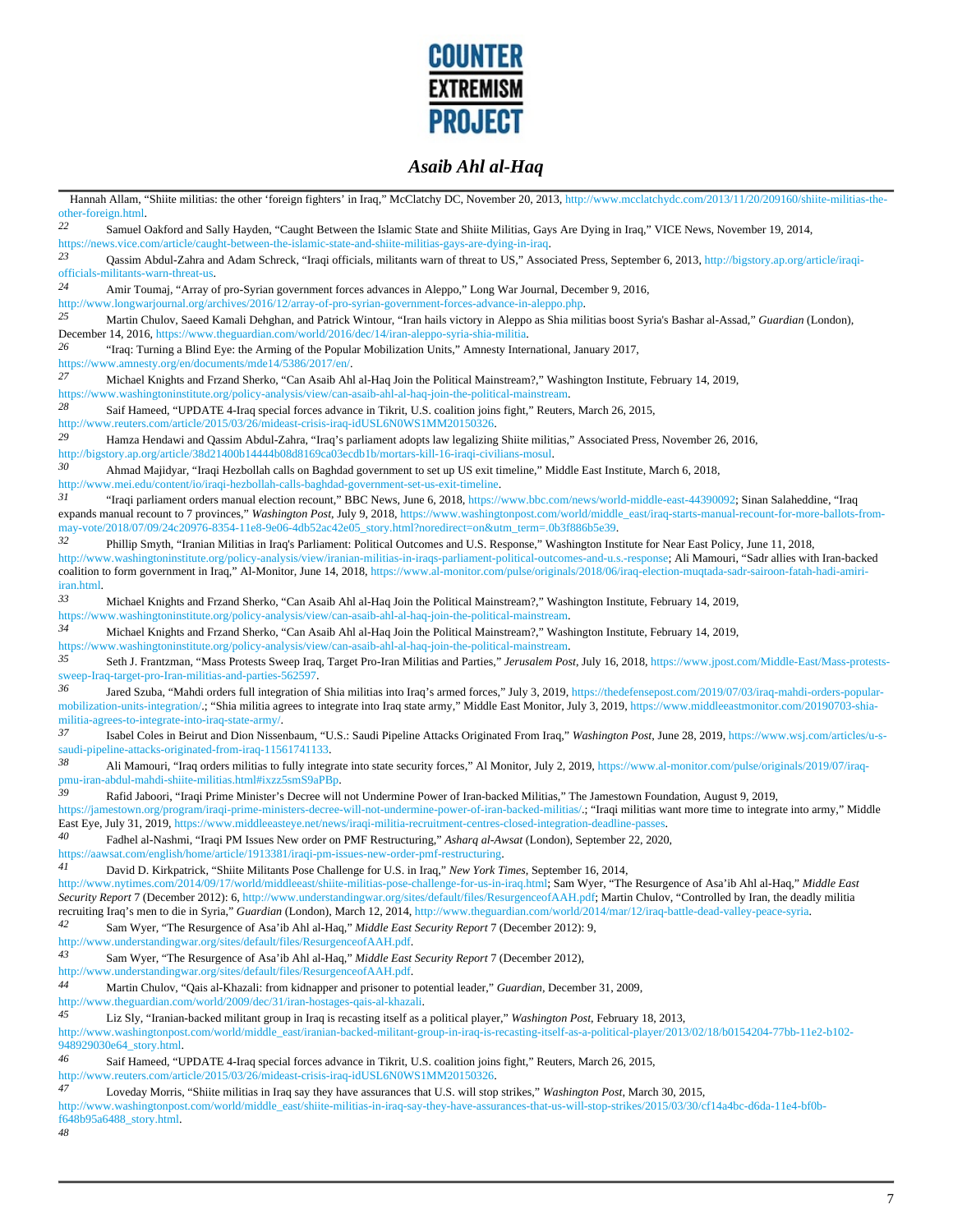

Loveday Morris, "Shiite militias in Iraq say they have assurances that U.S. will stop strikes," *Washington Post*, March 30, 2015, http://www.washingtonpost.com/world/middle\_east/shiite-militias-in-iraq-say-they-have-assurances-that-us-will-stop-strikes/2015/03/30/cf14a4bc-d6da-11e4-bf0bf648b95a6488\_story.html. *49* Martin Chulov, "Controlled by Iran, the deadly militia recruiting Iraq's men to die in Syria," *Guardian* (London), March 12, 2014, http://www.theguardian.com/world/2014/mar/12/iraq-battle-dead-valley-peace-syria.<br>50 *50* Sam Wyer, "The Resurgence of Asa'ib Ahl al-Haq," *Middle East Security Report* 7 (December 2012): 17, http://www.understandingwar.org/sites/default/files/ResurgenceofAAH.pdf; "Shia militia attack on Sunni mosque in Iraq leaves scores dead," *Guardian* (London), August 22, 2014, http://www.theguardian.com/world/2014/aug/22/shia-attack-sunni-mosque-iraq. *51* "Iraq: Pro-Government Militias' Trail of Death," Human Rights Watch, July 31, 2014, http://www.hrw.org/news/2014/07/31/iraq-pro-government-militias-trail-death ; "Iraq: Militias Escalate Abuses, Possibly War Crimes," Human Rights Watch, February 15, 2015, http://foreignpolicy.com/2014/01/29/the-vocabulary-ofsectarianism/?wp\_login\_redirect=0.<br>52 "Shiite militia spokesman" <sup>52</sup> "Shiite militia spokesman denies 'Kurds are biggest problem after ISIS,'" Rudaw, December 17, 2016, http://www.rudaw.net/english/middleeast/iraq/171220162.<br><sup>53</sup> "Peshmerga ministry says Shiite leader should be tried f <sup>53</sup> "Peshmerga ministry says Shiite leader should be tried for sectarian crimes," Rudaw, December 16, 2016, http://www.rudaw.net/english/kurdistan/161220161.<br>Agron Y Zelin and Phillin Smyth "The Vocabulary of Sectarianism *54* Aaron Y. Zelin and Phillip Smyth, "The Vocabulary of Sectarianism," *Foreign Policy*, January 29, 2014, http://foreignpolicy.com/2014/01/29/the-vocabulary-ofsectarianism/?wp\_login\_redirect=0. <sup>55</sup> "The political agenda of the Asa'ib Ahl al-Haq," Asa'ib Ahl al-Haq Official Website, accessed June 30, 2018, http://ahlualhaq.com/index.php/permalink/5229.html.<br><sup>56</sup> Sam Wuar, "The Basureance of Asa'ib Ahl al-Haq," Mi *56* Sam Wyer, "The Resurgence of Asa'ib Ahl al-Haq," *Middle East Security Report* 7 (December 2012): 9, http://www.understandingwar.org/sites/default/files/ResurgenceofAAH.pdf. *57* Sam Wyer, "The Resurgence of Asa'ib Ahl al-Haq," *Middle East Security Report* 7 (December 2012): 9, http://www.understandingwar.org/sites/default/files/ResurgenceofAAH.pdf.<br>58 Aymonn Jourd Al Tomimi "Hochd Briggde Numbers Index" Ay *58* Aymenn Jawad Al-Tamimi, "Hashd Brigade Numbers Index," Aymenn Jawad Al-Tamimi's Blog, October 31, 2017, http://www.aymennjawad.org/2017/10/hashdbrigade-numbers-index. *59* Michael Knights, "Iran's Expanding Militia Army in Iraq: The New Special Groups," *CTC Sentinel*, Vol 12, Issue 17, August 2019, https://ctc.usma.edu/app/uploads/2019/08/CTC-SENTINEL-072019.pdf. *60* Liz Sly, "Iranian-backed militant group in Iraq is recasting itself as a political player," *Washington Post*, February 18, 2013, http://www.washingtonpost.com/world/middle\_east/iranian-backed-militant-group-in-iraq-is-recasting-itself-as-a-political-player/2013/02/18/b0154204-77bb-11e2-b102- 948929030e64\_story.html. *61* Nicholas A. Heras, "Iraqi Shi'a Militia Asa'ib Ahl al-Haq Expands Operations to Syria," Terrorism Monitor 12 (March 15, 2014): 10, http://www.jamestown.org/single/?tx\_ttnews%5Btt\_news%5D=42367&no\_cache=1#.VTkRFCFViko.<br>62<br>Som Wygr. "The Posurgence of Asa'ih Abl al Hea " Middle East Sequrin: Penert 7 (Decemb *62* Sam Wyer, "The Resurgence of Asa'ib Ahl al-Haq," *Middle East Security Report* 7 (December 2012): 9, http://www.understandingwar.org/sites/default/files/ResurgenceofAAH.pdf. *63* Hamza Hendawi and Qassim Abdul-Zahra, "Iraq's parliament adopts law legalizing Shiite militias," Associated Press, November 26, 2016, http://bigstory.ap.org/article/38d21400b14444b08d8169ca03ecdb1b/mortars-kill-16-iraqi-civilians-mosul. *64* "Iraq: High Electoral Commission Grants License To Shiite Militia," Stratfor, May 24, 2017, https://www.stratfor.com/situation-report/iraq-high-electoral-commissiongrants-license-shiite-militia. *65* Martin Chulov, Saeed Kamali Dehghan, and Patrick Wintour, "Iran hails victory in Aleppo as Shia militias boost Syria's Bashar al-Assad," *Guardian* (London), December 14, 2016, https://www.theguardian.com/world/2016/dec/14/iran-aleppo-syria-shia-militia. *66* Associated Press, "Syrian government press in their offensive on Alepp," Fox News, October 4, 2016, http://www.foxnews.com/world/2016/10/04/syrian-governmentpress-in-their-offensive-on-aleppo.html; Amir Toumaj, "Array of pro-Syrian government forces advances in Aleppo," Long War Journal, December 9, 2016, http://www.longwarjournal.org/archives/2016/12/array-ofpro-syrian-government-forces-advance-in-aleppo.php.<br>67 A mix Toumoi. "A may of neg Syrian government *67* Amir Toumaj, "Array of pro-Syrian government forces advances in Aleppo," Long War Journal, December 9, 2016, http://www.longwarjournal.org/archives/2016/12/array-of-pro-syrian-government-forces-advance-in-aleppo.php. *68* Hassan al-Shanoun, "Shiite militias prepare for education 'revolution' in Iraq," Al-Monitor, April 17, 2017, http://www.almonitor.com/pulse/originals/2017/04/university-iraq-cultural-revolution-pmu.html. *69* Ahmad Majidyar, "Iraqi Hezbollah calls on Baghdad government to set up US exit timeline," Middle East Institute, March 6, 2018, http://www.mei.edu/content/io/iraqi-hezbollah-calls-baghdad-government-set-us-exit-timeline.<br>70 A hmod Meijdiyer. "Iran bagked Fetah Alliance seeks to win er play kinemaker in w *70* Ahmad Majidiyar, "Iran-backed Fateh Alliance seeks to win or play kingmaker in upcoming Iraqi elections," Middle East Institute, May 3, 2018, http://www.mei.edu/content/io/iran-backed-fateh-alliance-seeks-win-or-play-kingmaker-upcoming-iraqi-elections. *71* "Iraqi parliament orders manual election recount," BBC News, June 6, 2018, https://www.bbc.com/news/world-middle-east-44390092. *72* Phillip Smyth, "Iranian Militias in Iraq's Parliament: Political Outcomes and U.S. Response," Washington Institute for Near East Policy, June 11, 2018, http://www.washingtoninstitute.org/policy-analysis/view/iranian-militias-in-iraqs-parliament-political-outcomes-and-u.s.-response; Ali Mamouri, "Sadr allies with Iran-backed coalition to form government in Iraq," Al-Monitor, June 14, 2018, https://www.al-monitor.com/pulse/originals/2018/06/iraq-election-muqtada-sadr-sairoon-fatah-hadi-amiriiran.html. *73* Phillip Smyth, "Iranian Militias in Iraq's Parliament: Political Outcomes and U.S. Response," Washington Institute for Near East Policy, June 11, 2018, http://www.washingtoninstitute.org/policy-analysis/view/iranian-militias-in-iraqs-parliament-political-outcomes-and-u.s.-response; Sinan Salaheddine, "Iraq expands manual recount to 7 provinces," Washington Post, July 9, 2018, https://www.washingtonpost.com/world/middle\_east/iraq-starts-manual-recount-for-more-ballots-from-mayvote/2018/07/09/24c20976-8354-11e8-9e06-4db52ac42e05\_story.html?noredirect=on&utm\_term=.0b3f886b5e39.<br>74 months was alleged in the story.in the story.html?noredirect=on&utm\_term=.0b3f886b5e39. *74* "Cabinet appointment illustrates militias' hold on Iraq's political system," Arab Weekly, June 8, 2020, https://thearabweekly.com/cabinet-appointment-illustratesmilitias-hold-iraqs-political-system.

*75* Bill Roggio, "US breaks up Mahdi Army 'Promised Day Brigade' cell in Al Kut," Long War Journal, April 26, 2009, http://www.longwarjournal.org/archives/2009/04/us\_breaks\_up\_mahdi\_a.php.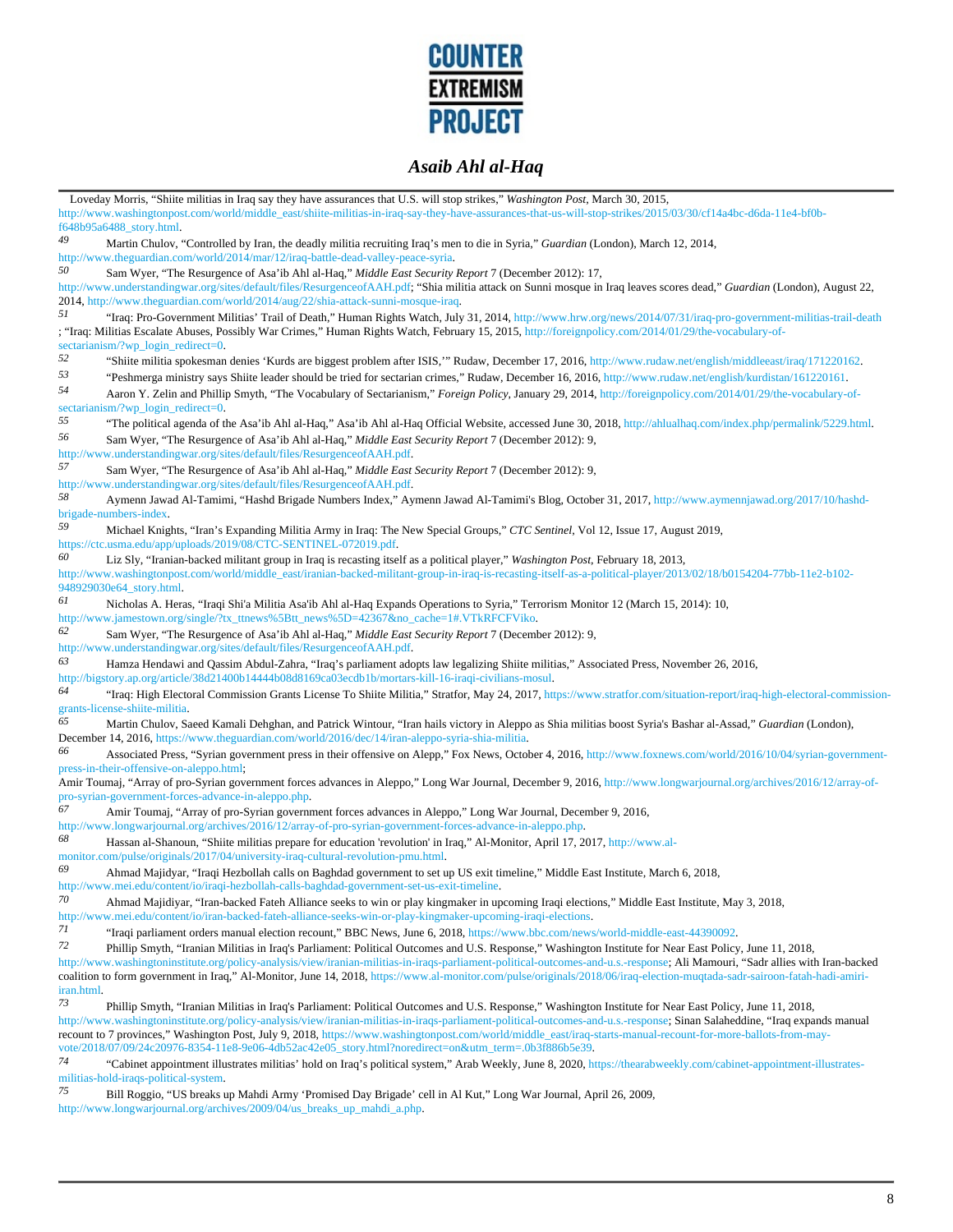

*76* Michael Weiss, "Trust Iran Only as Far as You Can Throw It," *Foreign Policy*, June 23, 2014, http://foreignpolicy.com/2014/06/23/trust-iran-only-as-far-as-you-canthrow-it/. *77* Associated Press, "Iraqi militia's shift into politics could stoke tensions, strengthen Iran's hand," *Daily Star* (Beirut), January 9, 2012, http://www.dailystar.com.lb/News/Middle-East/2012/Jan-09/159183-iraqi-militias-shift-into-politics-could-stoke-tensions-strengthen-irans-hand.ashx; Martin Chulov, "Controlled by Iran, the deadly militia recruiting Iraq's men to die in Syria," *Guardian* (London), March 12, 2014, http://www.theguardian.com/world/2014/mar/12/iraq-battledead-valley-peace-syria. <sup>78</sup> "Iraq: End irresponsible arms transfers fuelling militia war crimes," Amnesty International, January 5, 2017, https://www.amnesty.org/en/latest/news/2017/01/iraq-endirresponsible-arms-transfers-fuelling-militia-war-crimes/. *79* "Iraq: Turning a Blind Eye: the Arming of the Popular Mobilization Units," Amnesty International, January 2017, https://www.amnesty.org/en/documents/mde14/5386/2017/en/. *80* "Iraq: Turning a Blind Eye: the Arming of the Popular Mobilization Units," Amnesty International, January 2017, https://www.amnesty.org/en/documents/mde14/5386/2017/en/. *81* Christopher Wilcke, "No Child's Play: Kids Fighting One Another in Iraq Conflict ," Human Rights Watch, October 30, 2015, https://www.hrw.org/news/2015/10/30/no-childs-play-kids-fighting-one-another-iraq-conflict; "Iraq: Turning a Blind Eye: the Arming of the Popular Mobilization Units," Amnesty International, January 2017, https://www.amnesty.org/en/documents/mde14/5386/2017/en/. *82* "Iraq: Turning a Blind Eye: the Arming of the Popular Mobilization Units," Amnesty International, January 2017, https://www.amnesty.org/en/documents/mde14/5386/2017/en/. *83* Alessandria Masi, "Iraqi Shiite Militias Fighting ISIS Are Using Social Media To Recruit Foreign Fighters," *International Business Times*, March 12, 2015, http://www.ibtimes.com/iraqi-shiite-militias-fighting-isis-are-using-social-media-recruit-foreign-fighters-1844118. *84* "Iraq asks Saudi Arabia to replace envoy who riled Shi'ite militias," Reuters, August 28, 2016, http://www.reuters.com/article/us-mideast-crisis-iraq-saudiidUSKCN113095. *85* Alessandria Masi, "Iraqi Shiite Militias Fighting ISIS Are Using Social Media To Recruit Foreign Fighters," *International Business Times*, March 12, 2015, http://www.ibtimes.com/iraqi-shiite-militias-fighting-isis-are-using-social-media-recruit-foreign-fighters-1844118. *86* Tim Arango and Duraid Adnana, "Iraqi Militants Stage Political Rally, Then Bombs Go Off," *New York Times*, April 25, 2014, http://www.nytimes.com/2014/04/26/world/middleeast/militant-rally-in-iraq-ends-in-deadly-sectarian-bombing.html?\_r=3. *87* Tim Arango and Duraid Adnana, "Iraqi Militants Stage Political Rally, Then Bombs Go Off," *New York Times*, April 25, 2014, http://www.nytimes.com/2014/04/26/world/middleeast/militant-rally-in-iraq-ends-in-deadly-sectarian-bombing.html?\_r=3. *88* Martin Chulov, "Controlled by Iran, the deadly militia recruiting Iraq's men to die in Syria," *Guardian* (London), March 12, 2014, http://www.theguardian.com/world/2014/mar/12/iraq-battle-dead-valley-peace-syria. *89* Tim Arango and Duraid Adnana, "Iraqi Militants Stage Political Rally, Then Bombs Go Off," *New York Times*, April 25, 2014, http://www.nytimes.com/2014/04/26/world/middleeast/militant-rally-in-iraq-ends-in-deadly-sectarian-bombing.html? r=3. *90* Sam Wyer, "The Resurgence of Asa'ib Ahl al-Haq," *Middle East Security Report* 7 (December 2012), http://www.understandingwar.org/sites/default/files/ResurgenceofAAH.pdf. *91* Sam Wyer, "The Resurgence of Asa'ib Ahl al-Haq," *Middle East Security Report* 7 (December 2012), http://www.understandingwar.org/sites/default/files/ResurgenceofAAH.pdf.<br>92 Som Wygn "The Bosurgence of Aca'ib Abl al Hea'' Middle East *92* Sam Wyer, "The Resurgence of Asa'ib Ahl al-Haq," *Middle East Security Report* 7 (December 2012), http://www.understandingwar.org/sites/default/files/ResurgenceofAAH.pdf. *93* Liz Sly, "Iranian-backed militant group in Iraq is recasting itself as a political player," *Washington Post*, February 18, 2013, http://www.washingtonpost.com/world/middle\_east/iranian-backed-militant-group-in-iraq-is-recasting-itself-as-a-political-player/2013/02/18/b0154204-77bb-11e2-b102- 948929030e64\_story.html. Hassan al-Shanoun, "Shiite militias prepare for education 'revolution' in Iraq," Al-Monitor, April 17, 2017, http://www.almonitor.com/pulse/originals/2017/04/university-iraq-cultural-revolution-pmu.html. *95* Tim Arango and Duraid Adnana, "Iraqi Militants Stage Political Rally, Then Bombs Go Off," *New York Times*, April 25, 2014, http://www.nytimes.com/2014/04/26/world/middleeast/militant-rally-in-iraq-ends-in-deadly-sectarian-bombing.html?\_r=3. *96* Babak Dehghanpisheh, "Special Report: The fighters of Iraq who answer to Iran," Reuters, November 12, 2014, http://www.reuters.com/article/2014/11/12/us-mideastcrisis-militias-specialreport-idUSKCN0IW0ZA20141112. *97* Babak Dehghanpisheh, "Special Report: The fighters of Iraq who answer to Iran," Reuters, November 12, 2014, http://www.reuters.com/article/2014/11/12/us-mideastcrisis-militias-specialreport-idUSKCN0IW0ZA20141112. *98* Associated Press, "Iraqi militia's shift into politics could stoke tensions, strengthen Iran's hand," *Daily Star* (Beirut), January 9, 2012, http://www.dailystar.com.lb/News/Middle-East/2012/Jan-09/159183-iraqi-militias-shift-into-politics-could-stoke-tensions-strengthen-irans-hand.ashx; Martin Chulov, "Controlled by Iran, the deadly militia recruiting Iraq's men to die in Syria," *Guardian* (London), March 12, 2014, http://www.theguardian.com/world/2014/mar/12/iraq-battledead-valley-peace-syria. *99* Michael Weiss, "Trust Iran Only as Far as You Can Throw It," *Foreign Policy*, June 23, 2014, http://foreignpolicy.com/2014/06/23/trust-iran-only-as-far-as-you-canthrow-it/. *100* Sam Wyer, "The Resurgence of Asa'ib Ahl al-Haq," *Middle East Security Report* 7 (December 2012): 7, http://www.understandingwar.org/sites/default/files/ResurgenceofAAH.pdf. *101* Sam Wyer, "The Resurgence of Asa'ib Ahl al-Haq," *Middle East Security Report* 7 (December 2012): 11, http://www.understandingwar.org/sites/default/files/ResurgenceofAAH.pdf. *102* Loveday Morris, "Shiite cleric Sistani backs Iraqi government's call for volunteers to fight advancing militants," *Washington Post*, June 13, 2014, http://www.washingtonpost.com/world/middle\_east/volunteers-flock-to-defend-baghdad-as-insurgents-seize-more-iraqi-territory/2014/06/13/10d46f9c-f2c8-11e3-914c-1fbd0614e2d4\_story.html. *103* Martin Chulov, "Controlled by Iran, the deadly militia recruiting Iraq's men to die in Syria," *Guardian* (London), March 12, 2014, http://www.theguardian.com/world/2014/mar/12/iraq-battle-dead-valley-peace-syria. *104*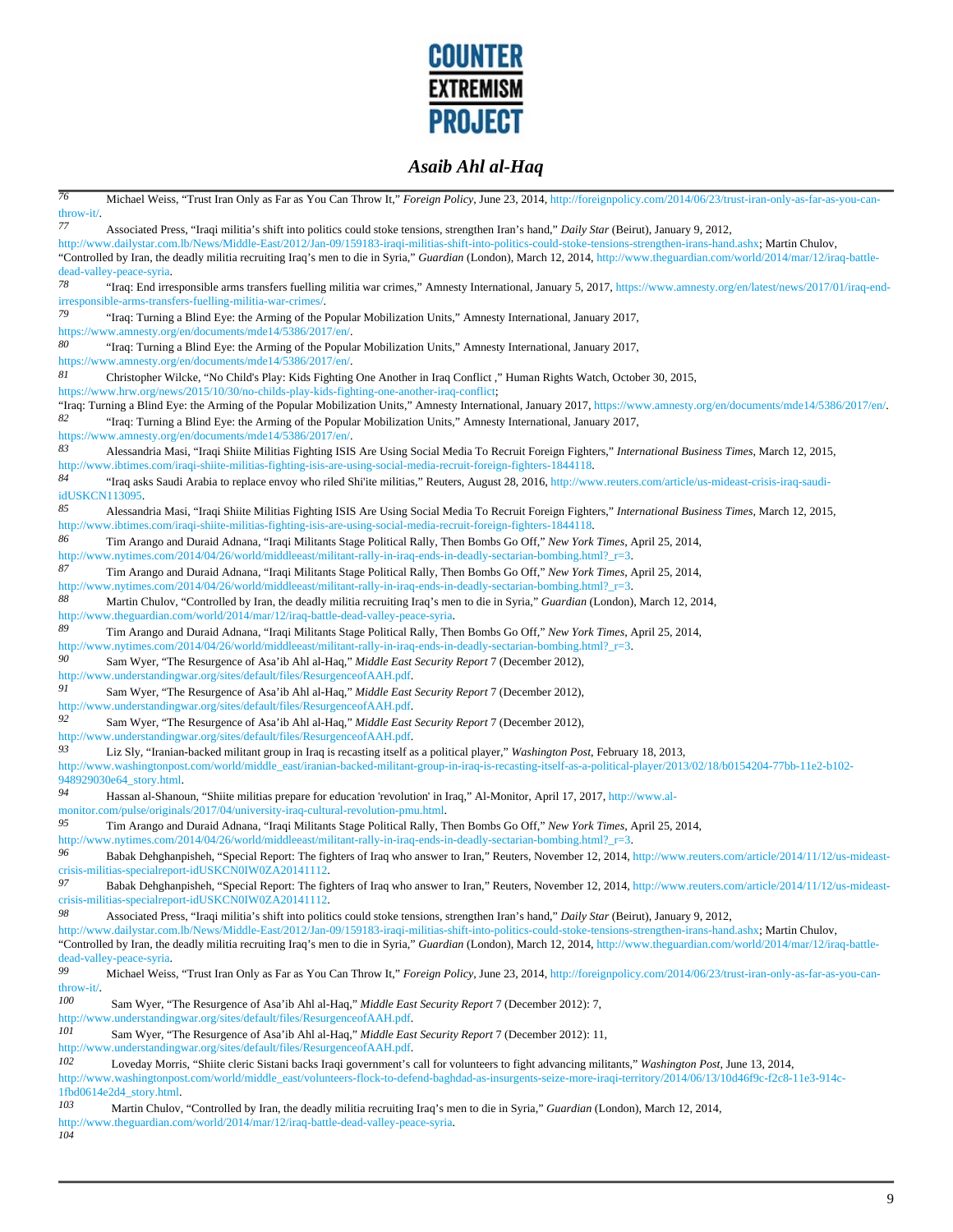

| Martin Chulov, "Controlled by Iran, the deadly militia recruiting Iraq's men to die in Syria," Guardian (London), March 12, 2014,                                        |  |  |
|--------------------------------------------------------------------------------------------------------------------------------------------------------------------------|--|--|
| http://www.theguardian.com/world/2014/mar/12/iraq-battle-dead-valley-peace-syria.                                                                                        |  |  |
| 105<br>Sam Wyer, "The Resurgence of Asa'ib Ahl al-Haq," Middle East Security Report 7 (December 2012): 12,                                                               |  |  |
| http://www.understandingwar.org/sites/default/files/ResurgenceofAAH.pdf.                                                                                                 |  |  |
| 106<br>"Asa'ib Ahl al-Haq (AAH)," Terrorism Research & Analysis Consortium, accessed April 24, 2015, http://www.trackingterrorism.org/group/asaib-ahl-al-haq-aah.        |  |  |
| 107<br>Nicholas A. Heras, "Iraqi Shi'a Militia Asa'ib Ahl al-Haq Expands Operations to Syria," Terrorism Monitor 12 (March 15, 2014): 10,                                |  |  |
| http://www.jamestown.org/single/?tx_ttnews%5Btt_news%5D=42367&no_cache=1#.VTkRFCFViko.                                                                                   |  |  |
| 108<br>Qassim Abdul-Zahra, "Prominent Iranian Cleric Backs Fighting for Assad in Syria," Times of Israel, December 15, 2013, http://www.timesofisrael.com/prominent-     |  |  |
| iranian-cleric-backs-fighting-for-assad-in-syria/.                                                                                                                       |  |  |
| 109<br>Campbell Robertson and Suadad al-Salhy, "Cleric Calls for Resistance to U.S. Presence in Iraq," New York Times, November 14, 2008,                                |  |  |
| http://www.nytimes.com/2008/11/15/world/middleeast/15iraq.html? $r=0$ .                                                                                                  |  |  |
| 110<br>Alissa J. Rubin and Michael R. Gordon, "U.S. Frees Suspect in Killing of 5 G.I.'s," New York Times, June 8, 2009,                                                 |  |  |
| http://www.nytimes.com/2009/06/09/world/middleeast/09release.html.                                                                                                       |  |  |
| 111<br>Nicholas A. Heras, "Iraqi Shi'a Militia Asa'ib Ahl al-Haq Expands Operations to Syria," Terrorism Monitor 12 (March 15, 2014): 10,                                |  |  |
| http://www.jamestown.org/single/?tx_ttnews%5Btt_news%5D=42367&no_cache=1#.VTkRFCFViko.                                                                                   |  |  |
| 112<br>"British Hostage Video Sent to Embassy," Daily Telegraph (London), March 22, 2009, http://www.telegraph.co.uk/news/5033155/British-hostage-video-sent-to-         |  |  |
| embassy.html.                                                                                                                                                            |  |  |
| 113<br>Sam Wyer, "The Resurgence of Asa'ib Ahl al-Haq," Middle East Security Report 7 (December 2012): 12,                                                               |  |  |
| http://www.understandingwar.org/sites/default/files/ResurgenceofAAH.pdf.                                                                                                 |  |  |
| 114<br>Marisa Cochrane, "Asaib Ahl al?Haq and the Khazali Special Groups Network," Institute for the Study of War, January 13, 2008,                                     |  |  |
| http://www.understandingwar.org/sites/default/files/reports/Asaib Ahl al Haq and the Khazali Special Groups Network.pdf.                                                 |  |  |
| 115<br>Michael Knights, "Iran's Ongoing Proxy War in Iraq," Washington Institute for Near East Policy, March 16, 2009, http://www.washingtoninstitute.org/policy-        |  |  |
| analysis/view/irans-ongoing-proxy-war-in-iraq.                                                                                                                           |  |  |
| 116<br>John F. Burns, "Britain Says It Fears 2 Hostages in Iraq Are Dead," New York Times, July 29, 2009, http://www.nytimes.com/2009/07/30/world/europe/30britain.html. |  |  |
| 117<br>Sam Wyer, "The Resurgence of Asa'ib Ahl al-Haq," Middle East Security Report 7 (December 2012): 12,                                                               |  |  |
| http://www.understandingwar.org/sites/default/files/ResurgenceofAAH.pdf                                                                                                  |  |  |
| 118<br>Michael Knights, "Iran's Ongoing Proxy War in Iraq," Washington Institute for Near East Policy, March 16, 2009, http://www.washingtoninstitute.org/policy-        |  |  |
| analysis/view/irans-ongoing-proxy-war-in-iraq.                                                                                                                           |  |  |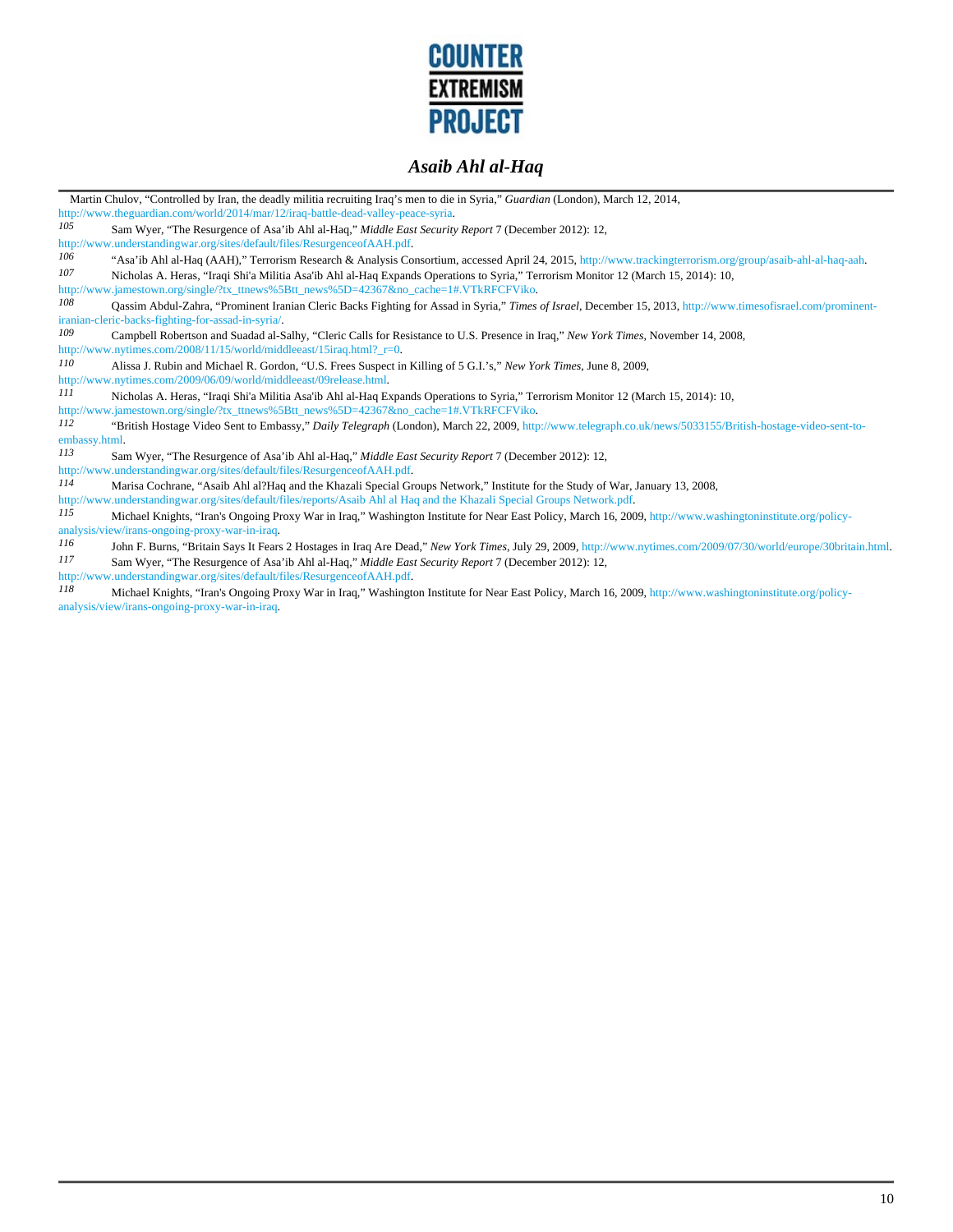

# **Key Leaders**



**Qais al-Khazali** Leader



**Naim al-Aboudi**  Spokesman



**Hassan Salem** Chair of AAH's political bloc, al-Sadiqun



**Jawad al-Talabawi** Commander and spokesman



**Akram Al-Kaabi** Co-founder; former commander of Syrian branch



**Laith al-Khazali** Leader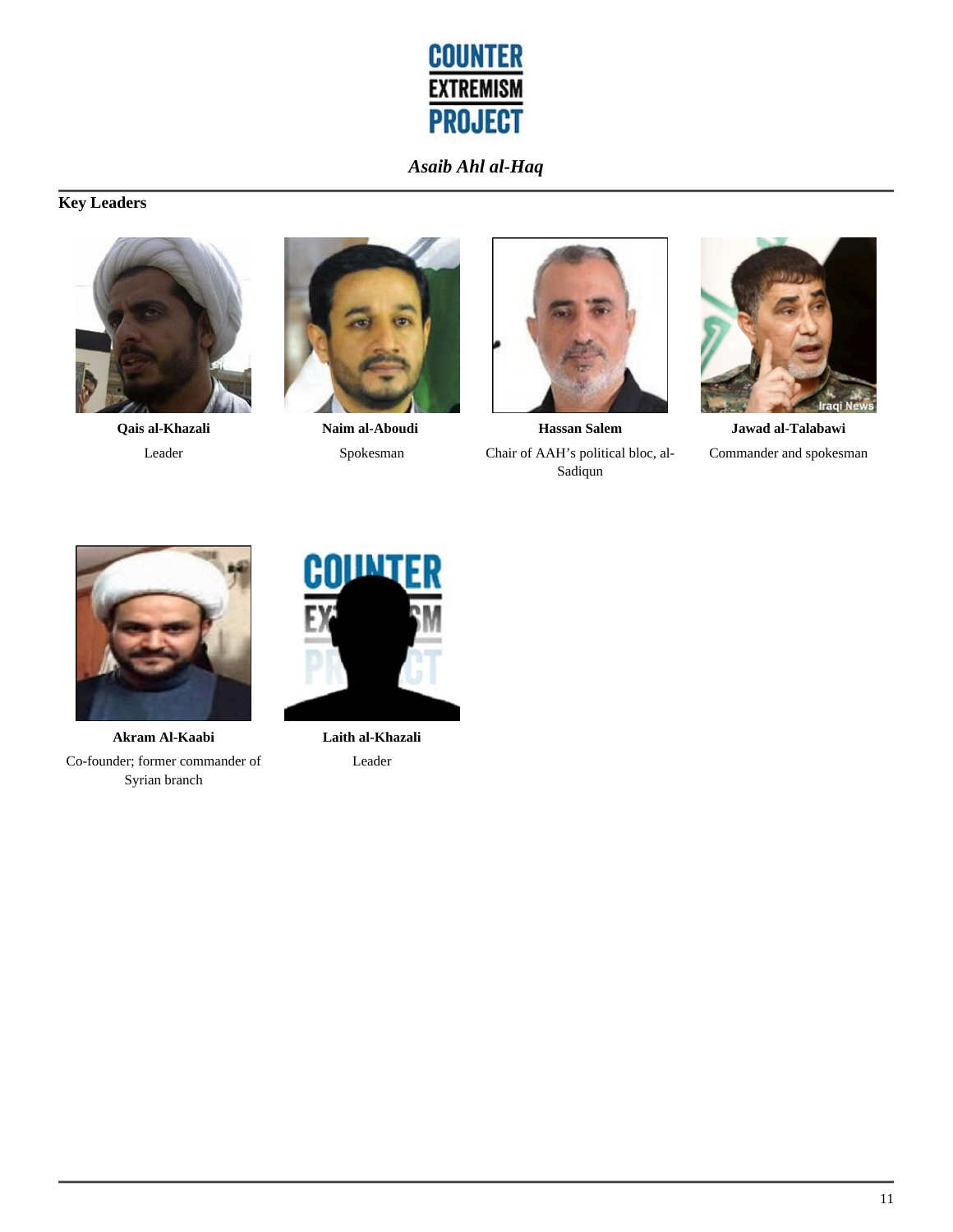

#### **History:**

Following a November 7 drone attack on the Baghdad home of Prime Minister Mustafa al-Kadhimi, suspicions fall on AAH and KH, which deny responsibility.

Iran also denies its involvement or the involvement of its proxies. Reports emerge of fractures between Iran and its proxies. AAH and KH have reportedly openly defied orders from Ghaani. Khazali and KH commander Abu Hussein al-Hamidawi allegedly tell the Iranians that Tehran's support for Kadhimi receiving a second term in office<br>factions given the allies' bond. Some security analysts i

Jared Malsin, Ghassan Adnan, and Benoit Faucon, "Iraq Struggles to Control Iran-Allied Militias Believed Responsible for Attack on Prime Minister," *Wall Street Journal*, November 9, 2021, https://www.wsj.com/articles/iraq-struggles-to-control-iran-allied-militias-believed-responsible-for-attack-on-prime-minister-11636475084.

In mid-June, Quds Force commander Ismail Ghaani Khazali meets with Iraqi militia leaders to order them to maintain calm while Iran and the

United States engage in nuclear diplomacy.<br>On June 17, Khazali says in a televised speech an "Iraqi" decision had been made to continue targeting the U.S. "occupier" without consideration for the nuclear talks.<br>Sources: Jo 17a5d13c97f72e1992bb6254445e32f2.

• May 24, 2021: Iran-backed Iraqi militias declare they are ending the unofficial truce they had announced in October 2020 and would resume attacks on U.S. forces.

The militias make the decision because of "the lack of seriousness of the Iraqi and US governments in scheduling the withdrawal of US forces from Iraq," one commander<br>tells international media. Source: Suadad al-Salhy, "Ir

**- :** In late September, U.S. Secretary of State Mike Pompeo calls upon the Iraqi government to act against Iranian-sponsored militias or else the United States will close its embassy in Baghdad.

AAH issues a statement rejecting the ultimatum, calling the U.S. Embassy a "military base of an occupying force" instead of a diplomatic mission. On October 10,<br>representatives from various militias, calling themselves the Nujaba. Iranian Supreme Leader Ali Khamenei reportedly ordered the factions to stand down. Sources: John Davison, "Iraqi militias say they have halted anti-U.S. attacks," Reuters, October 11, 2020, https://www.reuters.com/article/uk-iraq-militias/iraqi-militias-say-they-have-halted-anti-us-attacks-id/StBN26WHT2uters.com/2020/09/29/us/com/2020/09/29/us/com/2020/09/29/us/politics/pompeo Threa https://www.thenationalnews.com/mena/iraq/militias-threaten-to-increase-attacks-on-us-assets-in-iraq-1.1228054.

- AAH joins with other Iranian-sponsored Iraqi militias in calling for revenge against the United States after the January 3 deaths of Quds Force commander Qasem Soleimani and Kata'ib Hezbollah leader Jamal Jaafar Ibrahimi, a.k.a. Abu Mahdi al-Mohandes, in a U.S. airstrike in Iraq. Khazali orders AAH fighters to prepare for battle. Khazali calls for a complete end to the U.S. presence in Iraq as the price for Ibrahimi's death. Sources: Simon Kerr, Chloe<br>Cornish, and Andrew England, "Middle East brace local-tv-idUSKBN1Z20IZ.
- **August 28, 2019:** Deputy Chairman of the PMF Abu Mahdi al-Muhandis and AAH commander Qais al-Khazali travel to Tehran. They request that Iranian air defense systems be placed around all PMF bases to defend against drone strikes. Source: Ali Mamouri, "Will PMU form an air force unit?," Al Monitor, September 9, 2019, https://www.al-monitor.com/pulse/originals/2019/09/iraq-iran-pmu-airforce.html.
- **August 26, 2019:** AAH leader Qais Khazali says during a show on Al-Ahd TV (Iraq), that he believes neither the U.S. nor Iran genuinely want war, but that Israel wants war because it acts in accordance with ideologies and prophecies that have their roots in the Torah.<br>Khazali claims that there is a plan for war to break out between Iran and the U.S. before the
- **July 16, 2019:** Joan Polaschik, the acting principal deputy assistant secretary of state for Near Eastern affairs, tells the U.S. Senate that some Iran-backed PMF groups "plot against U.S. interests and plan operations that could kill Americans, coalition partners and Iraqis."<br>Source: "Statement by Joan A. Polaschik," United States Sentate Committee on Foreign Relati
- **July 1, 2019:** Iraq's Prime Minister Adil Abdul Mahdi issues a decree ordering PMF militias to choose between full integration into the Iraqi armed forces or disarmament.

The decree is Mahdi's latest attempt at gaining influence over the Iran-backed militias, which boast more than 120,000 fighters. Unlike other leaders of the PMF, AAH's leader Qais al-Khazali supports the decree. Sources: Jared Szuba, "Mahdi orders full integration of Shia militias into Iraq's armed forces," July 3, 2019, https://thedefensepost.com/2019/07/03/iraq-mahdi-orders-popular-mobilization-units-integration/.; "Iraqi militias want more time to integrate into army," Middle East Eye,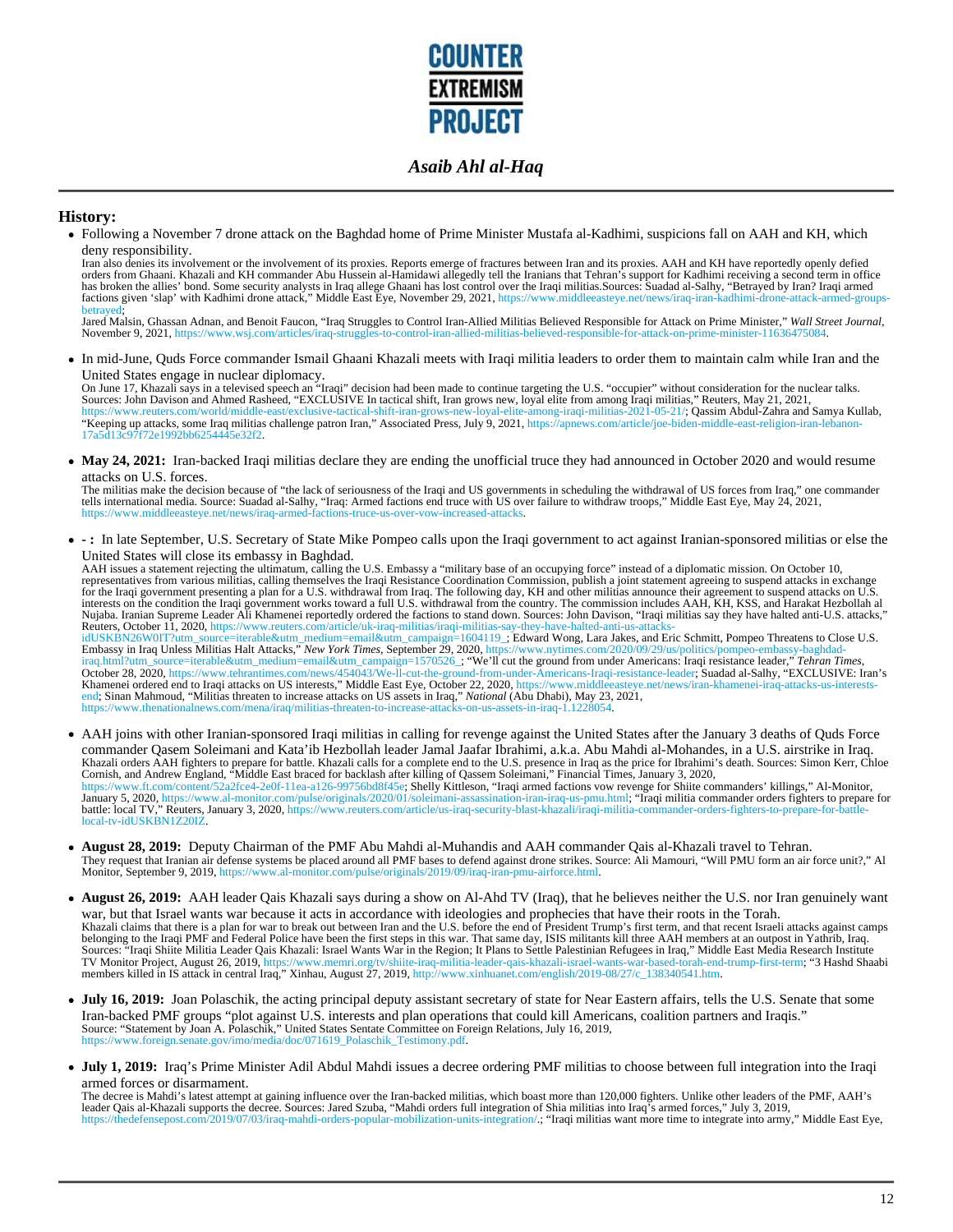

July 31, 2019, https://www.middleeasteye.net/news/iraqi-militia-recruitment-centres-closed-integration-deadline-passes.

• March 5, 2019: The U.S. State Department lists AAH's Syria affiliate Harakat al-Nujaba and its leader Akram 'Abbas al-Kabi as Specially Designated Global Terrorists.

Source: "State Department Terrorist Designation of Harakat al-Nujaba (HAN) and Akram 'Abbas al-Kabi," U.S. Department of State, March 5, 2019, https://www.state.gov/r/pa/prs/ps/2019/03/290002.htm.

- Khazali attempts to distance AAH from both Iran and Hezbollah. In a series of speeches, Khazali claims that the group would not support Iran in a war against the United States "outside Iraq," and that the Shia community in Iraq should<br>not follow the model of the Shia community in Leba Institute, February 14, 2019, https://www.washingtoninstitute.org/policy-analysis/view/can-asaib-ahl-al-haq-join-the-political-mainstream.
- **September 6, 2018:** Protesters set fire to dozens of mostly pro-Iran political party offices of in the city of Basra, including the offices of Badr, AAH, and Kata'ib Hezbollah.

The following day, the Fatah Alliance, of which AAH is a major member, demands that Iraqi Prime Minister Hadi al-Abadi step down due to his inability to rein in the protesters. Source: Ali Mamouri, "Mortars hit Iraq's Green Zone as violent protests continue," Al-Monitor, September 7, 2018, https://www.al-<br>monitor.com/pulse/originals/2018/09/iraq-basra-green-zone-us-pmu-iran.html#ixzz5

- **July 13, 2018:** Largely Shiite protesters in southern Iraq attack the political offices of AAH, the Badr Organization, and Kata'ib Hezbollah as they call for Iran to withdraw from Iraq. Source: Seth J. Frantzman, "Mass Protests Sweep Iraq, Target Pro-Iran Militias and Parties," *Jerusalem Post*, July 16, 2018, https://www.jpost.com/Middle-East/Massprotests-sweep-Iraq-target-pro-Iran-militias-and-parti
- **June 12, 2018:** AAH's Fatah Alliance allies with Muqtada al-Sadr's Sairoon Alliance after Sadr's party wins the Iraqi elections. However, a leader within Fatah states that the new coalition will not alter Iraq's standing relations with Iran or the United States. Source: Ali Mamouri, "Sadr allies with<br>Iran-backed coalition to form government in Iraq, fatah-hadi-amiri-iran.html.
- **May 21, 2018:** AAH wins 15 parliamentary seats in the Iraqi elections, an increase from the one seat it won in 2014. One of AAH's victorious candidates, Hassan Salam, was a former field commander in Sadr's Mahdi Army who oversaw violent anti-Sunni gangs and later helped send Shiite jihadists to Syria. Sources: Phillip Smyth, "Iranian Militias in Iraq's Parliament: Political Outcomes and U.S. Response," Washington Institute for Near Éast Policy,<br>June 11, 2018, http://www.washingtoninstitute.org
- AAH joins several PMF militias to form the Fatah Alliance, a political party running in the May 2018 elections. Fatah is led by Badr Organization's Hadi al-Ameri and includes the terror group Kata'ib Hezbollah. Source: Ahmad Majidyar, "Iraqi Hezbollah calls on Baghdad government to set up US exit timeline," Middle East Institute, March 6, 2018, http://www.mei.edu/content/io/iraqi-hezbollah-calls-baghdad-government-set-us-exit-timeline.
- While on a trip to Lebanon's border organized by Hezbollah, AAH leader Qais al-Khazali releases a video clip in which he vows that AAH will stand with Hezbollah and support the Palestinian cause. Sources: "Iraqi Militias Vow to 'Defend Jerusalem' After Trump Annoucement, Al Bawaba, December 9, 2017, https://www.albawaba.com/loop/iran-backed-iraqi-militia-<br>leader-filmed-israeli-border-1058660; "Lebanese PM slams vis https://www.timesofisrael.com/lebanese-pm-slams-iran-backed-iraqi-militia-visit-to-israel-border/.
- AAH participates in an operation against Kurdish forces in Kirkuk. The Kurdish forces surrender on October 16. Source: Jennifer Cafarella, "Iran's Role in the Kirkuk Operation in Iraq," Institute for the Study of War, November 9, 2017, http://www.understandingwar.org/backgrounder/iran%E2%80%99s-role-kirkuk-operation-iraq.
- **May 23, 2017:** AAH is registered as a political party under its own name. Source: "Iraq: High Electoral Commission Grants License To Shiite Militia," Stratfor, May 24, 2017, https://www.stratfor.com/situation-report/iraq-high-electoralcommission-grants-license-shiite-militia.
- AAH participates in the operation to retake western Mosul from ISIS militants. Source: Agence France-Presse, "Forces battling IS in Iraq's Mosul theatre," Al-Monitor, February 19, 2017, http://al-monitor.com/pulse/afp/2017/02/iraq-conflict-mosulforces.html.
- The United Nations implicates AAH's Aleppo offshoot, Harakat al Nujaba, in the slaughtering of dozens of civilians in Aleppo. Sources: "'It is past time for you to act' to end carnage in Aleppo, UN chief tells emergency Security Council session," United Nations, December 13, 2016,<br>http://www.un.org/apps/news/story.asp?NewsID=55789#.WFLBvlMrLIU;St
- Asaib Ahl al-Haq participates in the operation to retake Mosul from ISIS militants. Human Rights Watch has called upon Iraq to ban the abusive militia due to human rights abuses by the Badr Organization and other Shiite militia groups.Source: "Iraq: Ban<br>Abusive Militias from Mosul Operation," Human Rights
- AAH's Aleppo offshoot, Harakat al Nujaba, dispatches 1,000 fighters to Aleppo, raising the number of Nujaba fighters in Syria to between 3,000 and 4,000 and making Harakat al Nujaba the largest Iraqi militia operating in Aleppo. In late November, Iraq's parliament formally recognizes AAH and other PMF militias.Source: Sam Webb, "Aleppo's terrified women 'kill themselves to escape rape by<br>Assad's troops' as ceasefire collapses in blitzed city," Sun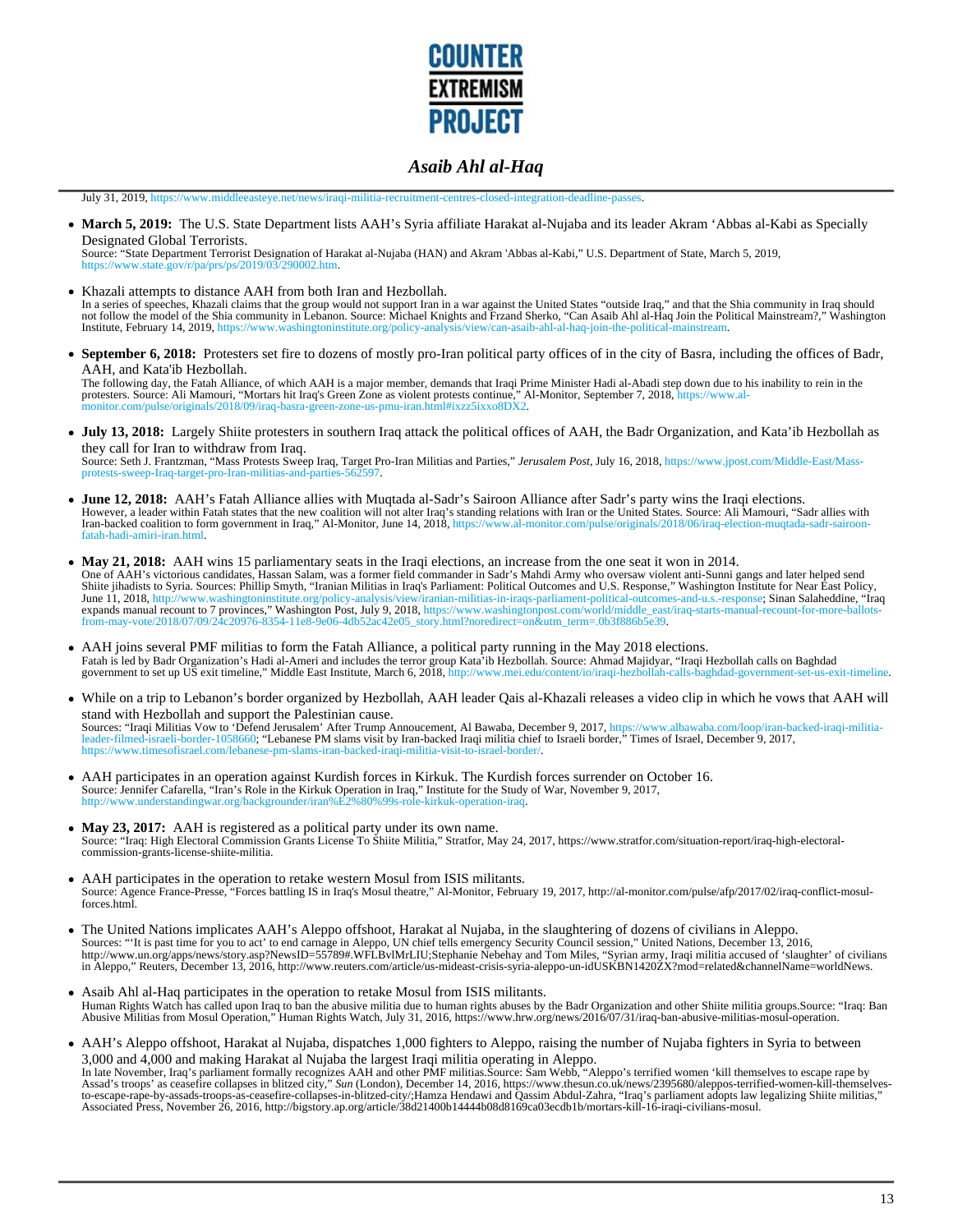

- AAH engages in a series of abductions and killings targeting Sunnis throughout the month, retaliatory attacks which Human Rights Watch characterizes as "serious violations of international humanitarian law." Source: "Attacks on Iraq's Sunnis could constitute war crimes: rights group," Reuters, January 31, 2016, http://www.reuters.com/article/us-mideast-crisis-iraq-abusesidUSKCN0V90DA.
- **January 15, 2016:** Three Americans are kidnapped late at night from an apartment building in southern Baghdad.<br>The area is reportedly under the control of Shiite militias. According to neighbors, the apartment building ha Saif Hameed, "Americans missing in Baghdad kidnapped by Iran-backed militia," Reuters, January 18, 2016, http://www.reuters.com/article/us-mideast-crisis-iraqkidnapping-idUSKCN0UV0ZU.
- **April 17, 2015:** AAH, the Badr Organization, and Kata'ib Hezbollah all claim responsibility after former top Saddam Hussein aide Izzat Ibrahim Douri is presumably killed near Tikrit in clashes between Sunni insurgents, the Iraqi army, and Shiite militias. Iraqi officials plan to conduct DNA tests to confirm Douri's identity.Source: Loveday Morris and Brian Murphy, "Iraqi officials: Top Saddam Hussein aide may have been<br>killed in fighting," *Washington Post*, April 17, 2015,
- **April 11, 2015:** Reuters Baghdad bureau chief Ned Parker flees Iraq after a news show on AAH-owned TV station Al-Ahd broadcasted his picture and called for his expulsion. Source: "Reuters Iraq bureau chief threatened, denounced over story," Reuters, April 11, 2015, http://www.reuters.com/article/2015/04/11/us-mideast-iraq-reutersidUSKBN0N20FY20150411.
- **April 3, 2015:** Reuters Baghdad bureau chief Ned Parker and two other Reuters journalists release a report on human rights abuses by government forces and Shiite militias when they liberated the Iraqi city of Tikrit from ISIS in March.<br>Source: "Reuters Iraq bureau chief threatened, denounced over story," Reuters, April 11, 2015, http://www.reuters.com/a idUSKBN0N20FY20150411.
- March 26, 2015: As Iraqi forces initiate an offensive to reclaim Tikrit from ISIS hands, AAH and other Shiite militias bow out in protest of the role given to U.S. airpower. Source: Associated Press, "After US airstrikes, Iraq troops start final push for Tikrit," Yahoo News, March 26, 2015, http://news.yahoo.com/iraq-official-troops-launch-finalphase-tikrit-offensive-120918013.html.
- **March 15, 2015:** AAH pledges to lead the fight against ISIS in Tikrit. Source: "Asa'ib Ahl al-Haq determine the time of resuming Tikrit military operation," Shafaq News, March 15, 2015, http://english.shafaaq.com/security/13616-asa-ib-ahlal-haq-determine-the-time-of-resuming-tikrit-military-operation.html.
- March 5, 2015: Mourners chant slogans against ISIS during a funeral procession in Baghdad for six members of AAH.<br>Source: "Insurgent Attacks in Iraqi Capitol Kill At Least 16," *Daily Mail* (London), March 5, 2015, http://
- **November 2, 2014:** Human Rights Watch and other agencies accuse AAH militants of massacring 34 Sunni Muslims in a Baghdad mosque in August 2014.

Source: David Zucchino, "Iraqi Shiite Group massacred Sunnis at mosque, Human Rights Watch says," Los Angeles Times, November 2, 2014,<br>http://www.latimes.com/world/middleeast/la-fg-shiite-iraq-massacre-sunnis-20141102-stor

In conjunction with other Shiite militias, AAH prosecutes a ground campaign, with indirect U.S. air support, to wrest the city of Amerli from ISIS's control.

Source: Michael Weiss and Michael Pregent, "How Iran is Making it Impossible for the U.S. to Beat ISIS," Daily Beast, February 1, 2015,<br>http://www.thedailybeast.com/articles/2015/02/01/how-iran-is-making-it-impossible-for-

**October 14, 2014:** Amnesty International releases a report charging Shiite militias, including AAH, with widespread war crimes against the Sunni community.

Source: Patrick Cockburn, "Iraq Descends into Anarchy," *Independent* (London), October 14, 2014, http://www.independent.co.uk/news/world/middle-east/shia-militiaslians-in-revenge-for-isis-attacks-9792838.html

• **August 23, 2014:** Qais al-Khazali condemns the previous day's Shiite militia terrorist attack on a Sunni mosque, and denies any responsibility for it.

Source: Associated Press, "Iraq Suicide Bomber Kills at least 11 at Baghdad Intelligence Headquarters," *New York Daily News*, August 23, 2014, s/world/suicide-bomber-kills-11-iraq-article-1.1914207.

- **August 22, 2014:** A suicide bomber explodes at the entrance of a Sunni mosque in Iraq's Diyala Province. Shiite gunmen then storm the mosque and open fire, killing 60 people.Source: Associated Press, "Iraq Suicide Bomber Kills at least 11 at Baghdad Intelligence<br>Headquarters," New York Daily News, August 23, 2014, http://www.
- **August 7, 2014:** AAH fighters desecrate and burn Saddam Hussein's grave. Source: "Saddam Hussein's Tomb Attacked, Burned by Militia," NBC News, August 7, 2014, http://www.nbcnews.com/storyline/iraq-turmoil/saddam-husseins-tombattacked-burned-militia-iraq-official-n175031.
- AAH is believed to be responsible for an attack on a suspected Baghdad brothel that leaves dead 32 women and two men.<br>Source: Samuel Oakford and Sally Hayden, "Caught Between the Islamic State and Shiite Militias, Gays Are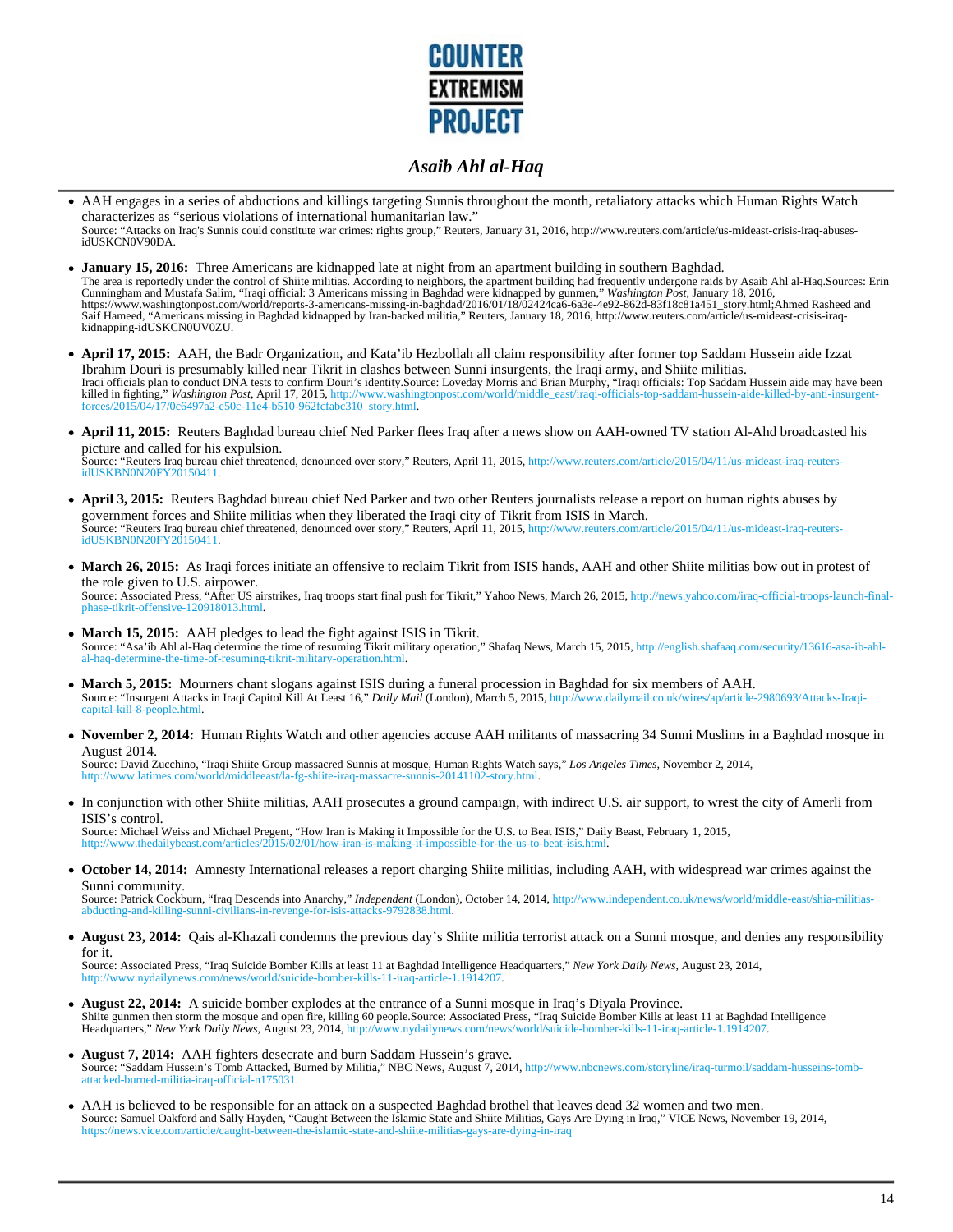

**June 15, 2014:** AAH beheads two teenagers believed to be gay and throws their heads in the garbage. Source: Samuel Oakford and Sally Hayden, "Caught Between the Islamic State and Shiite Militias, Gays Are Dying in Iraq," VICE News, November 19, 2014, https://news.vice.com/article/caught-between-the-islamic-state-and-shiite-militias-gays-are-dying-in-iraq.

.

**June 14, 2014:** After ISIS insurgents attack Dhuluiya north of Baghdad, AAH militants fight to repel the Sunni Islamist army and retake the city.

Source: "Insurgents Attack Town North of Baghdad," Reuters, July 24, 2014, http://www.reuters.com/article/2014/07/13/us-iraq-security-town-idUSKBN0FI08220140713.

**June 1, 2014 - July 9, 2014:** Sixty-one Sunni men are killed in villages and towns around Baghdad, according to a Human Rights Watch report.

Witnesses and government officials blame the deaths on AAH and other Shiite militias.Source: David D. Kirkpatrick, "Shiite Militias Pose Challenge for U.S. in Iraq," *New York Times*, September 16, 2014, http://www.nytimes.com/2014/09/17/world/middleeast/shiite-militias-pose-challenge-for-us-in-iraq.html?\_r=0.

• May 15, 2014: AAH members hang public lists of 24 "wanted" individuals, 23 of whom it claimed had carried out homosexual acts and one

whose hair was too long. Source: Samuel Oakford and Sally Hayden, "Caught Between the Islamic State and Shiite Militias, Gays Are Dying in Iraq," VICE News, November 19, 2014, https://news.vice.com/article/caught-between-the-islamic-state-and-shiite-militias-gays-are-dying-in-iraq.

- **April 30, 2014:** Iraqi Prime Minister Nouri al-Maliki's State of Law bloc wins 94 seats in national elections. AAH's political party, al-Sadiqun (the Honest Ones) ran as part of the State of Law bloc and won one seat.Sources: Ahmed Rasheed and Isra' Al-Rube'ii, "Iraq's Maliki<br>wins at least 94 parliament seats in national election," ;Nicholas A. Heras, "Iraqi Shi'a Militia Asa'ib Ahl al-Haq Expands Operations to Syria," Jamestown Foundation, May 15, 2014,<br>http://www.jamestown.org/single/?tx\_ttnews%5Btt\_news%5D=42367&no\_cache=1#.VTlNmiHBzGc;John Hall, 2885162/Chilling-image-shows-child-aged-ten-used-fire-rockets-car-mounted-missile-launcher-Iraq-against-ISIS-targets.html.
- **April 25, 2014:** Around 10,000 AAH supporters rally in Baghdad where Khazali gives a speech holding "heavy sectarian undertones with ominous threats."

A bomb attack at the rally, claimed by ISIS, kills at least 33 attendants, including 10 AAH militants who fought alongside Assad forces in Syria. AAH had planned to announce its candidates in the upcoming Iraqi parliamentary elections.Source: Associated Press, "Shiite rally bombing sparks reprisals in Iraq," *Seattle Times*, April 26, 2014, http://www.seattletimes.com/nation-world/shi d/shiite-rally-bombing-sparks-reprisals-in-iraq/.

- **:** Forty-eight Sunni men are killed in villages and towns around Baghdad, according to a Human Rights Watch report. Witnesses and government officials blame the deaths on AAH and other Shiite militias.Source: David D. Kirkpatrick, "Shiite Militias Pose Challenge for U.S. in Iraq," *New York Times*, September 16, 2014, http://www.nytimes.com/2014/09/17/world/middleeast/shiite-militias-pose-challenge-for-us-in-iraq.html?\_r=0.
- **February 9, 2014:** The heads of three Sunnis are discovered in a market and six Shiites are shot dead in the northern Iraqi province of Saladin. AAH admits it has increased its targeted killings in response to a series of sectarian bombings against Shiite neighborhoods. AAH blames ISIS for targeting Shiites and<br>trying to reignite sectarian conflict within Iraq.Sour
- Sectarian violence increases as a wave of bombings target Shiite neighborhoods in Iraq. Source: Loveday Morris, "Shiite militias in Iraq begin to remobilize," *Washington Post*, February 9, 2014, http://www.washingtonpost.com/world/middle\_east/shiitegin-to-remobilize/2014/02/09/183816c6-8f59-11e3-878e-d76656564a01\_story.html
- **November 30, 2013:** At least one person is killed after clashes erupt between AAH and the Mahdi Army in Baghdad. Source: Hamza Mustafa, "Iraq: Inter-Shi'ite violence in Baghdad kills at least 1," Asharq Al-Awsat (London), December 1, 2013,<br>http://www.aawsat.net/2013/12/article55324084/iraq-inter-shiite-violence-in-baghdad-kills-at-le
- October 29, 2013: Muqtada al-Sadr prohibits his followers from fighting with AAH.<br>Source: Hamza Mustafa, "Iraq: Sadr avoids confrontation with Asaib Ahl Al-Haq," Asharq Al-Awsat (London), October 29, 2013,<br>http://www.aawsa
- **October 18, 2013:** In an interview with *Asharq al-Awsat*, JAM leader Muqtada al-Sadr says "there is no longer any Asa'ib Ahl al-Haq" and its members are returning to the Sadrist movement.

He says what remains of AAH is "sponsored militias" that are "closer to the government." Source: Ma'ad Fayad, "Moqtada Al-Sadr: The View from Sadr City," Asharq Al-<br>Awsat (London), October 18, 2013, http://www.aawsat.net/2

- **October 9, 2013:** In response to ISIS attacks against Shiites in Syria, Qais al-Khazali announces that AAH is sending "committees" to Syria to join security forces in "patrolling their areas and setting up roadblocks." In mid-October, AAH calls for Iraqi Shiite volunteers to join the fight in Syria.Sources: Sinan Salaheddin, "In Iraq, Sunni attacks spark Shiite call to arms," Associated<br>Press, October 30, 2013, http://bigstory.ap.org/art McClatchy DC, November 20, 2013, http://www.mcclatchydc.com/2013/11/20/209160/shiite-militias-the-other-foreign.html.
- **September 6, 2013:** AAH threatens to attack "the interests" of the U.S. and of any other country participating in a strike on Syria.<br>The U.S. intercepts Iranian instructions to AAH and other groups to attack the U.S. Emba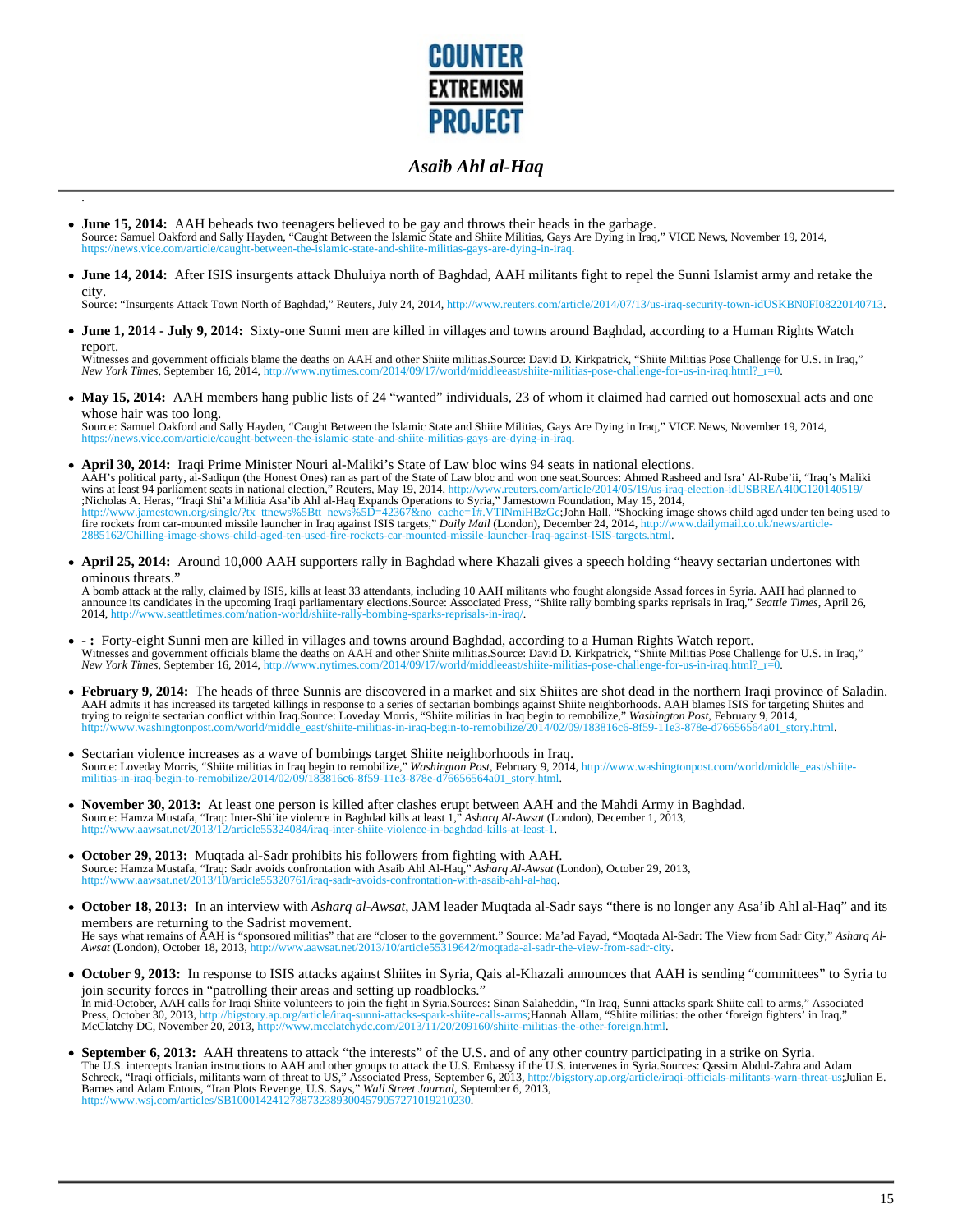

- **:** As many as 50 Sunnis are killed in Basra, Iraq, during a wave of violence blamed on AAH and other Shiite militias. At least 59 Sunni families flee Basra and the neighboring Nasiriya province after threatening letters are left on the doors of families from Basra's main Sunni tribe.Source:<br>Ned Parker, "Iraq: The Road to Chaos," New York
- **August 3, 2013:** Gunmen from AAH and the Mahdi Army clash in east Baghdad. AHH leader Sami Salem kills Mahdi member Jassem al-Hijami following an altercation. One AAH member is killed in the gun battle.Source: Ali Abel Sadah, "Sadr Army<br>Reconsiders Political Roles, Mahdi Army," Al-Monitor, August sadr.html.
- May 29, 2013: AAH denies involvement in a recent string of sectarian bombings but says it is ready to defend itself. Source: Qassim Abdul-Zahra, "Evening bomb blasts kill 30 in Baghdad," Associated Press, May 29, 2013, http://bigstory.ap.org/article/iraq-raises-death-toll-tuesdaysattacks-28.
- May 27, 2013: Gunmen deploy across Baghdad in response to a spate of sectarian bombings. The identities of the gunmen are unconfirmed but some report that they are members of AAH.Source: Ali Abel Sadah, "Sadr Gives Maliki 'Final Warning,'" Al-Monitor,<br>May 29, 2013, http://www.al-monitor.com/pulse/originals/201
- **November 28, 2012:** AAH political bureau head Adnan al-Dulaimi announces that AAH will not participate in Iraq's 2013 provincial elections. Source: Sam Wyer, "The Resurgence of Asa''b Ahl al-Haq," *Middle East Security Report* 7 (December 2012): 10, http://www.understandingwar.org/sites/default/files/ResurgenceofAAH.pdf.
- AAH opens a new political office in Basra, Iraq. Source: Sam Wyer, "The Resurgence of Asa''b Ahl al-Haq," *Middle East Security Report* 7 (December 2012): 18, http://www.undingwar.org/sites/default/files/ResurgenceofAAH.pdf.
- **September 13, 2012:** AAH leader Qais al-Khazali threatens U.S. interests in Iraq in response to "Innocence of Muslims," an anti-Islamic short film that inflames anger across the Middle East. Source: Lara Jakes, "After prophet film, militia threatens US in Iraq," Associated Press, September 13, 2012, http://bigstory.ap.org/article/after-prophet-film-militiathreatens-us-iraq.
- AAH hangs posters of Iran's Supreme Leader, Ayatollah Ali Khamenei, in Shiite neighborhoods of Baghdad and southern Iraq. Source: Qassim Abdul-Zahra and Lara Jakes, "Iran ayatollah is poster boy for influence in Iraq," Associated Press, September 25, 2012, http://bigstory.ap.org/article/iranayatollah-poster-boy-influence-iraq.
- Qais al-Khazali, Mohammed al-Tabatabai, and Kazim al-Abadi give Friday sermons calling for national unity and the need for cultural resistance against Western infiltration. Source: Sam Wyer, "The Resurgence of Asa''b Ahl al-Haq," *Middle East Security Report* 7 (December 2012): 17, http://www.understandingwar.org/sites/default/files/ResurgenceofAAH.pdf.
- **July 10, 2012:** AAH militia leader Bashar al-Safi is shot and killed in Baghdad.<br>Source: Sam Wyer, "The Resurgence of Asa"b Ahl al-Haq," *Middle East Security Report* 7 (December 2012): 17,<br>http://www.understandingwar.org
- **June 4, 2012:** AAH opens a political office in West Baghdad. During a ceremony to mark the event, an AAH fighter presents Qais al-Khazali with a captured American gun.Source: Sam Wyer, "The Resurgence of Asa"b Ahl al-Haq,"<br>Middle East Security Report 7 (December 2012): 15-16, http:/
- **April 26, 2012:** AAH opens its first political office in East Baghdad. Source: Sam Wyer, "The Resurgence of Asa''b Ahl al-Haq," *Middle East Security Report* 7 (December 2012): 15, http://www.understandingwar.org/sites/default/files/ResurgenceofAAH.pdf.
- AAH returns to Iraqi authorities the remains of U.S. Army Staff Sergeant Ahmed Altaie, who was kidnapped in 2006 in Baghdad.<br>Source: Michael M. Phillips, "Last Missing Soldier in Iraq: Family Finally Learns Fate," Wall Str
- **January 20, 2012:** AAH returns the body of British bodyguard Alan McMenemy to the British embassy in Iraq. McMenemy was kidnapped with four others in 2007.Source: Conal Urquhart, "Body of Iraq hostage Alan McMenemy handed over to British embassy," *Guardian*<br>(London), January 20, 2012, http://www.theguardian.com/world/2012/jan/
- January 4, 2012: Qais al-Khazali tells Reuters that AAH is ready to give up its weapons and join the political process in Iraq, but it will not join the current government.

Al-Khazali also says AAH is willing to unconditionally turn over the remains of British bodyguard Alan McMenemy, who was kidnapped along with four others in May<br>2007. Al-Khazali apologizes for McMenemy's death, claiming th idUSTRE8041LY20120105;Richard Norton-Taylor, "Shia militia ready to return body of kidnapped Briton Alan McMenemy," *Guardian* (London), January 5, 2012, http://www.theguardian.com/world/2012/jan/05/militia-to-return-body-of-alan-mcenemy?INTCMP=SRCH.

**January 1, 2012:** AAH hosts the "Victory and Liberation Festival," a celebratory demonstration in Baghdad in response to the completed withdrawal of U.S. forces from Iraq.

AAH launches a media blitz to rebrand itself as a nationalist Islamic group that represents the Iraqi people.Source: Sam Wyer, "The Resurgence of Asa'ib Ahl al-Haq," *Middle East Security Report* 7 (December 2012): 12, http://www.understandingwar.org/sites/default/files/ResurgenceofAAH.pdf.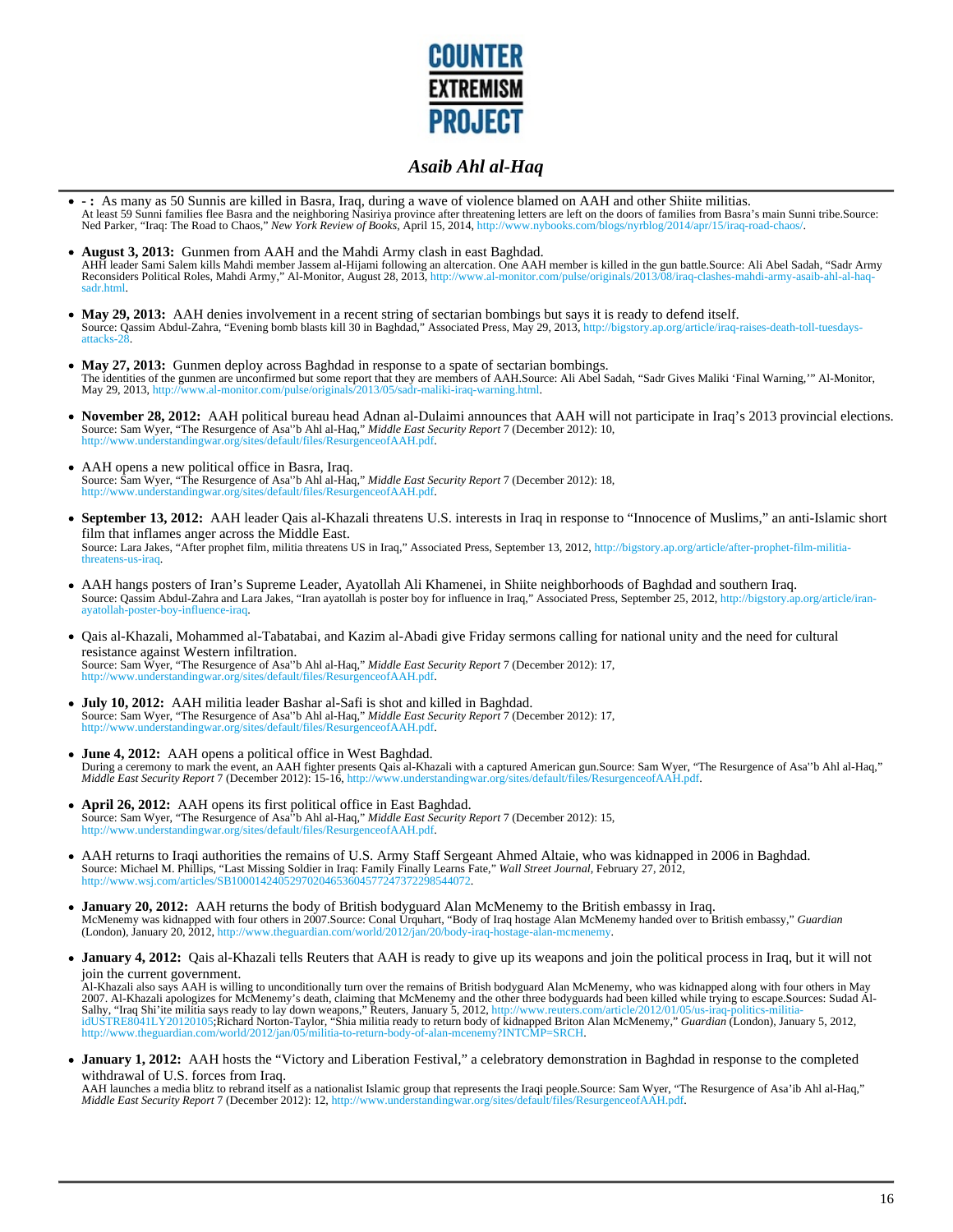

- **December 26, 2011:** AAH announces it will give up its arms and join Iraq's political process. Source: Agence France-Presse, "Iraq Shiite militia offshoot backed by Iran: Sadr," Al Arabiya, January 1, 2012, http://english.alarabiya.net/articles/2012/01/01/185740.html.
- **December 18, 2011:** The U.S. withdraws the last of its troops from Iraq. A week later, AAH announces it will surrender its arms and become a political party. The AAH leadership subsequently relocates to Baghdad.Sources: Tim Arango and<br>Michael S. Schmidt, "Last Convoy of American Troops Leaves I
- **November 14, 2011:** A roadside bomb kills U.S. soldier David Hickman, the last military casualty before the U.S. completes its pullout from Iraq.

AAH is later blamed for the attack.Sources: J. Freedman du Lac, "In Iraq, the last to fall: David Hickman, 4,474th U.S. service member killed," Washington Post, December<br>17, 2011, http://www.washingtonpost.com/world/middle http://www.nytimes.com/2014/09/17/world/middleeast/shiite-militias-pose-challenge-for-us-in-iraq.html.

- AAH and other Iran-backed militias execute attacks by on U.S. military bases in Iraq, killing 13 U.S. soldiers. Source: Jack Healy and Michael S. Schmidt, "Political Role for Militants Worsens Fault Lines in Iraq,", January 5, 2012,<br>http://www.nytimes.com/2012/01/06/world/middleeast/iraqi-moves-to-embrace-militia-opens-new-fault-lin
- : AAH's representative in Lebanon holds a series of meetings with Hezbollah leaders as well as current and former Lebanese politicians.<br>Source: Sam Wyer, "The Resurgence of Asa"b Ahl al-Haq," *Middle East Security Report*
- Muqtada al-Sadr returns to Iraq on January 5 after spending five years in Iran.<br>He flees the country two weeks later after death threats from AAH, which declares it lawful to kill al-Sadr.Source: Bill Roggio, "Sadr's retur Asaib al Haq," *Long War Journal*, January 27, 2011, http://www.longwarjournal.org/archives/2011/01/sadrs\_return\_short-lived\_after.php.
- By early 2011, AAH establishes political representation in Beirut. It is AAH's first presence outside of Iraq.Source: Sam Wyer, "The Resurgence of Asa''b Ahl al-Haq," *Middle East Security Report* 7 (December 2012): 7, w.understandingwar.org/sites/default/files/ResurgenceofAAH.pdf
- As of March 2010, the U.S. military has "no more than a handful" of AAH members in custody. By late 2009, hundreds of AAH members have been released in exchange for the bodies of killed British hostages.Sources: Ernesto Londoño and Leila Fadel, "U.S. failure<br>to neutralize Shite militia in Iraq threatens to snarl
- **February 26, 2010:** AAH releases a video of an unidentified man believed to be hostage Issa T. Salomi. Source: Associated Press, "Shiite Militants release video of abducted American contractor in Iraq," *New York Daily News*, February 26, 2010, http://www.nydailynews.com/news/world/shiite-militants-release-video-abducted-american-contractor-iraq-article-1.177931.
- **February 18, 2010:** AAH fires a Katyusha rocket at the International Green Zone in Baghdad. Source: "Incident Summary for GTDID: 201002180018," Global Terrorism Database, accessed April 22, 2015, http://www.start.umd.edu/gtd/search/IncidentSummary.aspx?gtdid=201002180018.
- **January 23, 2010:** AAH militants kidnap Iraqi-American contractor Issa T. Salomi. Source: Associated Press, "Shiite Militants release video of abducted American contractor in Iraq," *New York Daily News*, February 26, 2010, http://www.nydailynews.com/news/world/shiite-militants-release-video-abducted-american-contractor-iraq-article-1.177931.
- **January 17, 2010:** U.S. and Iraqi forces take two AAH members into custody. In response, AAH withdraws from the U.S.-directed reconciliation talks with Iraqi Prime Minister Nouri al-Maliki.Sources: Ernesto Londoño and Leila Fadel, "U.S. failure to neutralize Shiite militia in Iraq threatens to snarl pullout," Washington Post, March 4, 2010, http://www.washingtonpost.com/wp-<br>dyn/content/article/2010/03/03/AR2010030303674.html;Sam Wyer, "The Resurgence of Asa"b Ahl
- U.S. forces release AAH leader Qais al-Khazali from detention immediately following AAH's release of British hostage Peter Moore. Soon after, the AAH leadership reportedly moves to Iran, where they continue to direct attacks against U.S. forces, Sadrists, and Iraqi political figures.Sources: Ernesto<br>Londoño and Leila Fadel, "U.S. failure to neutraliz
- AAH releases British hostage Peter Moore. Source: Haroon Siddique, "Peter Moore reveals he suffered mock executions as hostage," *Guardian* (London), January 26, 2010, http://www.theguardian.com/world/2010/jan/26/peter-moore-hostage-mock-execution.
- **November 12, 2009:** AAH fires a Katyusha rocket again at the U.S. Consulate building in Babil, Iraq. No damage or casualties are reported.Source: "Incident Summary for GTDID: 200911120001," Global Terrorism Database, accessed April 22, 2015, http://www.start.umd.edu/gtd/search/IncidentSummary.aspx?gtdid=200911120001.
- October 28, 2009: AAH fires four mortar rounds at the U.S. consulate in Babil, Iraq.<br>No damage or casualties are reported.Source: "Incident Summary for GTDID: 200910280004," Global Terrorism Database, accessed April 22, 20 http://www.start.umd.edu/gtd/search/IncidentSummary.aspx?gtdid=200910280004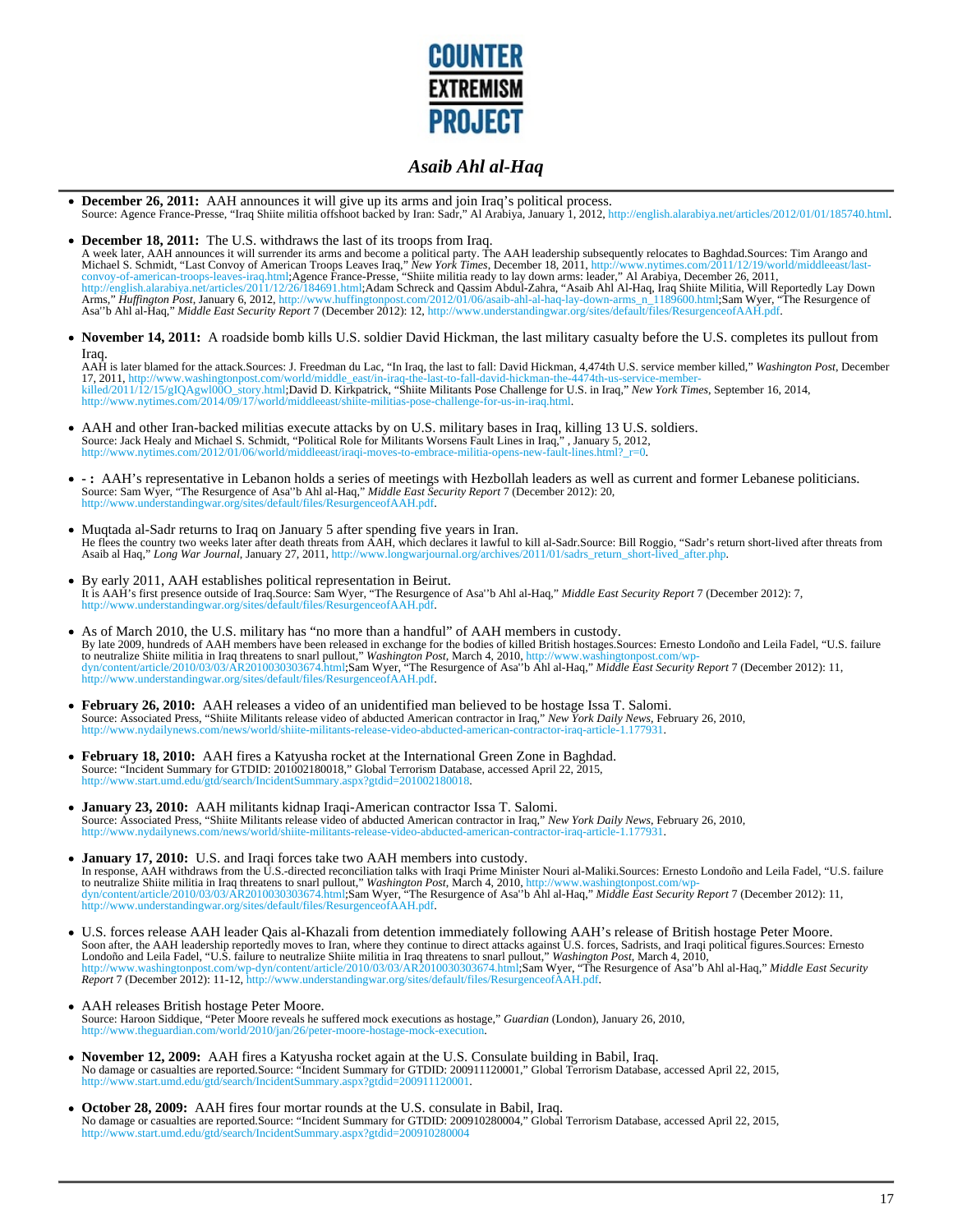

- **September 16, 2009:** AAH fires two rockets at the International (Green) Zone in Al Karkh district in Baghdad, injuring two civilians. The attack coincides with the end of a meeting between U.S. Vice President Joseph Biden and Iraqi Prime Minister Nouri al-Maliki.Source: "Incident Summary for GTDID: 200909160015," Global Terrorism Database, accessed April 22, 2015, http://www.start.umd.edu/gtd/search/IncidentSummary.aspx?gtdid=200909160015.
- **August 17, 2009:** AAH spokesman Salam al-Maliki says that Iraqi Prime Minister Nouri al-Maliki promised to release all 300-400 AAH members in detention in exchange for AAH's pledge to observe a truce with Americans. Source: Rod Nordland and Sam Dagher, "U.S. Will Release More Members of an Iraqi Militia," New York Times, August 17, 2009, http://www.nytimes.com/2009/08/18/world/middleeast/18iraq.html.
- **July 29, 2009:** British Prime Minister Gordon Brown releases a statement revealing that two of the three remaining British hostages in Iraq, security guards Alan McMenemy and Alec MacLachlan, are "very likely" deceased. Of the five British hostages captured in May 2007, only Peter Moore is believed to be alive.Source: John F. Burns, "Britain Says It Fears 2 Hostages in Iraq Are Dead,"<br>New York Times, July 29, 2009, http://www.nytimes.com/
- **July 12, 2009:** A roadside IED explodes near a motorcade carrying U.S. Ambassador Christopher Hill to Iraq. Although there no injuries are reported, both AAH and the Mahdi Army (JAM) claim responsibility for the attack.Source: Incident Summary for GTDID: 200907120015," Global Terrorism Database, accessed April 22, 2015, http://www.start.umd.edu/gtd/search/IncidentSummary.aspx?gtdid=200907120015.
- **June 19, 2009:** AAH delivers the dead bodies of two British hostages to the British Embassy in Baghdad. The deceased hostages are identified as Jason Creswell and Jason Swindlehurst, two of the four security guards kidnapped by AAH in May 2007 along with British IT<br>consultant Peter Moore.Sources: Reuters, "ID for Slain Brito three," *Daily Mail* (London), June 21, 2009, http://www.dailymail.co.uk/news/article-1194489/Two-British-hostages-killed-Iraq-Prime-Minister-deman released.html#ixzz3Y3OD6oGv.
- June 15, 2009: AAH claims responsibility for an IED explosion that wounds two civilians in Al Khalis, Diyala, Iraq.<br>Source: "Incident Summary for GTDID: 200906150022," Global Terrorism Database, accessed April 22, 2015, http://www.start.umd.edu/gtd/search/IncidentSummary.aspx?gtdid=200906150022.

.

- **June 9, 2009:** The Iraqi government frees Laith al-Khazali, reportedly as part of a hostage negotiations process with AAH. An Iraqi government spokesman denies that al-Khazali's release is connected to any hostage negotiations process, instead claiming that it is an overture to Iraq's militant<br>groups. A spokesmen for the U.S. military in Iraq Guardian (London), August 29, 2003, http://www.theguardian.com/news/2003/aug/30/guardianobituaries.iraq;Alissa J. Rubin and Michael R. Gordon, "U.S. Frees Suspect in Killing of 5 G.I.'s," *New York Times*, June 8, 2009, ht
- Iraqi government negotiator Sami al-Askari asserts that AAH is willing to "join the political process and to abandon their armed activities," but that it will not do so until leader Qais al-Khazali is released from detention. Source: Alissa J. Rubin and Michael R. Gordon, "U.S. Frees Suspect in Killing of 5 G.I.'s," *New York Times*, June 8, 2009, http://www.nytimes.com/2009/06/09/world/middleeast/09release.html.
- **April 7, 2009:** AAH assailants throw a hand grenade into a grocery store. The store burns down, but no casualties are reported.Source: "Incident Summary for GTDID: 200904070002," Global Terrorism Database, accessed April 22, 2015,<br>http://www.start.umd.edu/gtd/search/IncidentSummary.aspx?gtdid=20 ummary.aspx?gtdid=200904070
- **April 6, 2009:** AAH detonates an IED in the 'Azamiyah district of Baghdad, wounding four civilians and damaging property. Source: "Incident Summary for GTDID: 200904060002," Global Terrorism Database, accessed April 22, 2015,<br>http://www.start.umd.edu/std/search/IncidentSummary.aspx?ordid=200904060002 arch/IncidentSummary.aspx?gtdid=200904060002.
- March 22, 2009: The British embassy in Baghdad receives a video showing one of the five British hostages captured by AAH in May 2007. The video's stamp date indicates that it was filmed one week prior.Source: Associated Press, "New video released of British hostage in Iraq," *Guardian* (London), March 22, 2009, http://www.theguardian.com/world/2009/mar/22/iraq-british-hostages-video.
- **November 3, 2008 November 30, 2008:** The U.S. negotiates a prisoner release of 450 purported AAH members from U.S. custody in return for a cease-fire by the group.

Source: Ernesto Londoño and Leila Fadel, "U.S. failure to neutralize Shiite militia in Iraq threatens to snarl pullout," *Washington Post, March 4, 2010, http://www.washingtonpost.com/wp-dyn/content/article/2010/03/03/AR2010030303674.html.*

- **November 2, 2008:** MNF-I arrests six suspected AAH members in Nasiriyah, Iraq. Source: Marisa Cochrane, "Asaib Ahl al?Haq and the Khazali Special Groups Network," Institute for the Study of War, January 13, 2008, http://bit.ly/1TdOkFy.
- **October 1, 2008 October 18, 2008:** MNF-I seizes more than \$400,000 from the AAH criminal network. Source: Marisa Cochrane, "Asaib Ahl al?Haq and the Khazali Special Groups Network," Institute for the Study of War, January 13, 2008, http://bit.ly/1TdOkFy.
- **October 18, 2008:** MNF-I seizes more than \$205,000 during a hunt for an unnamed "high-level AAH financier" in Majar al-Kabir, Iraq. MNF-I did not find the suspects, but the coalition forces did discover items related to the group's criminal network including passports, Iranian visas, and various IDs.Source: Marisa Cochrane, "Asaib Ahl al?Haq and the Khazali Special Groups Network," Institute for the Study of War, January 13, 2008, http://bit.ly/1TdOkFy.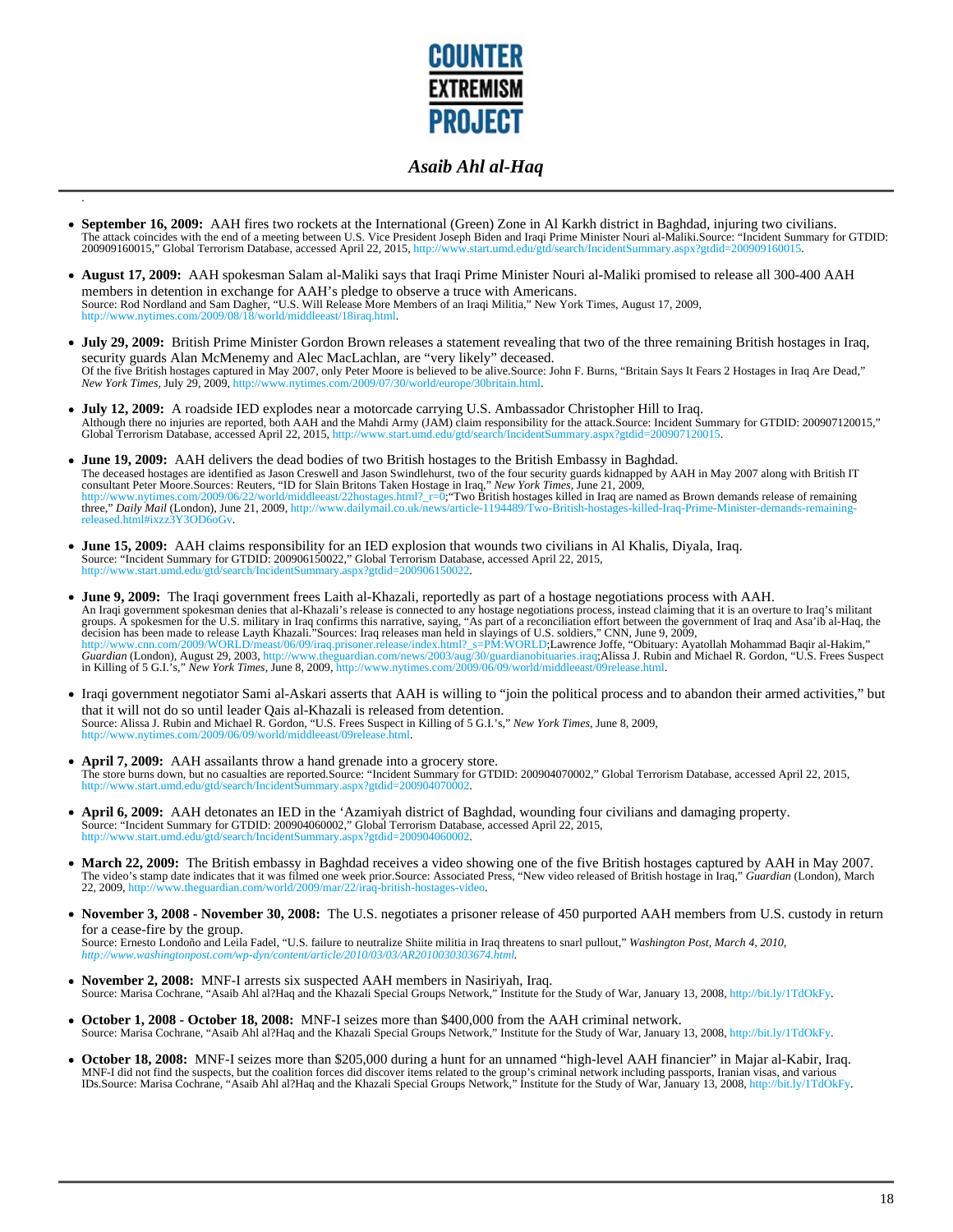

- **October 2, 2008:** MNF-I seizes two suspected AAH operatives in Amarah, Iraq. Source: Marisa Cochrane, "Asaib Ahl al?Haq and the Khazali Special Groups Network," Institute for the Study of War, January 13, 2008, http://bit.ly/1TdOkFy.
- $\bullet$ **September 24, 2008:** MNF-I seizes a suspected AAH operative in Amarah, Iraq. Source: Marisa Cochrane, "Asaib Ahl al?Haq and the Khazali Special Groups Network," Institute for the Study of War, January 13, 2008, http://bit.ly/1TdOkFy.
- **August 19, 2008:** Multi-National Force-Iraq (MNF-I) labels AAH as an active group "affiliated" with Special Groups (the title MNF-I gives for Shiite extremist groups in Iraq). Source: Bill Roggio, "US military defines Mahdi Army as 'militia insurgency group,'" *Long War Journal*, November 30, 2008, http://www.longwarjournal.org/archives/2008/11/us\_military\_defines.php.
- AAH hostage Peter Moore appears in a video that airs on Dubai-based network Al Arabiya. Source: "British Hostage Video Sent to Embassy," *Daily Telegraph* (London), March 22, 2009, http://www.telegraph.co.uk/news/5033155/British-hostage-video-sent-toembassy.html.
- May 29, 2007: More than 100 AAH militants raid Iraq's Ministry of Finance in Baghdad and kidnap Peter Moore, a British computer consultant, and his four security guards.

The AAH attack is reportedly led and masterminded by Iran's IRGC-Quds Force.Sources: Sam Wyer, "The Resurgence of Asa'ib Ahl al-Haq," *Middle East Security Report* 7 (December 2012): 11, http://www.understandingwar.org/sites/default/files/ResurgenceofAAH.pdf;James Meikle and James Sturcke, "Torture and table tennis: Iraq<br>hostage Peter Moore recounts life in captivity," *Guardian* (Lo ;Mona Mahmood, Maggie O'Kane, and Guy Grandjean, "Revealed: Iran's involvement in Britons' Baghdad kidnapping," *Guardian* (London), December 31, w.theguardian.com/world/2009/dec/31/peter-moore-kidnapping-iran-militia.

- **January 20, 2007:** AAH kills five American soldiers after attacking the Iraqi government's provincial headquarters in Karbala. Sources: Sam Wyer, "The Resurgence of Asa'ib Ahl al-Haq," *Middle East Security Report 7* (December 2012): 11,<br>http://www.understandingwar.org/sites/default/files/ResurgenceofAAH.pdf;"Iraq Releases Man Held In Slayings of
- **May 6, 2006:** AAH shoots down a British Lynx helicopter in Basra, Iraq, killing five. Source: Caroline Wyatt, "Major 'Staggered' at Changed Basra," BBC, April 30, 2009, http://news.bbc.co.uk/2/hi/uk/8014318.stm.
- **March 20, 2007:** AAH leader Qais al-Khazali, his brother Laith al-Khazali, and Lebanese Hezbollah member Ali Mussa Daqduq are arrested in Basra, Iraq. Source: "Iraq Releases Man Held In Slayings of U.S. Soldiers," CNN, June 9, 2009,

http://www.cnn.com/2009/WORLD/meast/06/09/iraq.prisoner.release/index.html?\_s=PM:WORLD.

**October 10, 2006:** AAH executes a mortar attack on American Forward Operating Base Falcon, according to AAH representative Akram al-Ka'abi.

Al-Ka'abi takes credit for the attack, and claims that AAH killed more than 100 U.S. soldiers. The U.S. does not report casualties.Source: Rafid Fadhil Ali, "The People of Righteousness: Iraq's Shi'a Insurgents Issue Demands for Hostages," *Terrorism Monitor* 8 (February 12, 2010): 6, http://www.meforum.org/meib/articles/0310\_iraqd.htm.

- Asa'ib Ahl al-Haq formally splits from the Mahdi Army (JAM) and begins operations under the leadership of Qais al-Khazali. Source: Marisa Cochrane, "Asaib Ahl al?Haq and the Khazali Special Groups Network," Institute for the Study of War, January 13, 2008, http://bit.ly/1TdOkFy.
- **July 17, 2006:** The Imam Ali brigade of AAH claims responsibility for attacks on Coalition Forces in Karbala and Hillah in Iraq. Source: Marisa Cochrane, "Asaib Ahl al?Haq and the Khazali Special Groups Network," Institute for the Study of War, January 13, 2008, http://bit.ly/1TdOkFy.
- Ali Mussa Daqduq, Youssef Hashim, and Qasem Soleimani meet in Iran to discuss the reorganization of the Special Groups network.<br>Sources: Bill Roggio, "US Transfers Dangerous Hezbollah Leader Involved In Murder Of 5 US Sold Study of War, January 13, 2008, http://bit.ly/1TdOkFy.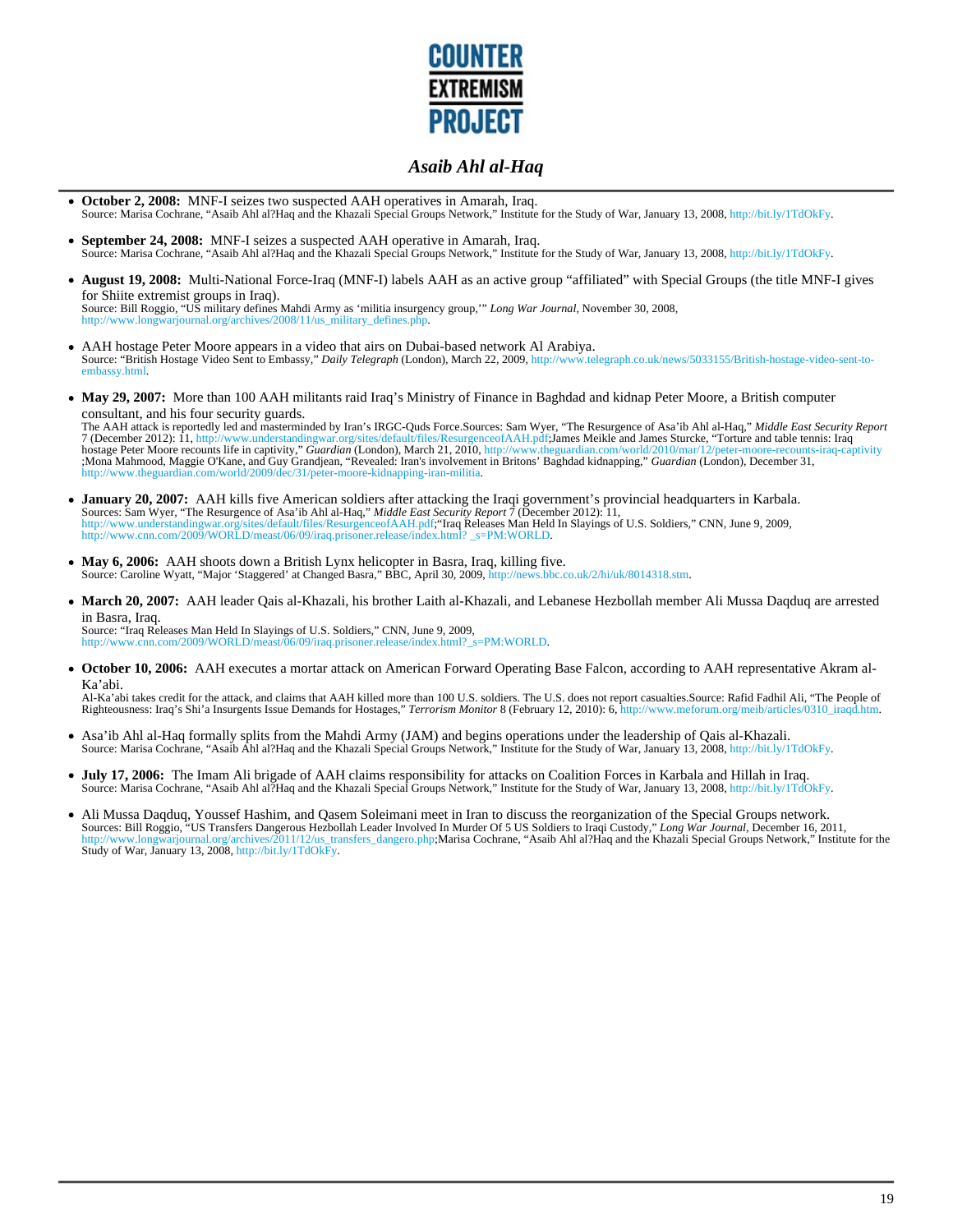

#### **Violent history:**

- November 2021: On November 5, Khazali calls for calm as security forces and pro-armed faction protesters clash outside of Baghdad's Green Zone. Khazali warns parties linked to the intelligence services are plotting to bomb the Green Zone and blame Iran-backed militias. On November 7, two explosives-laden drones target the Baghdad home of Prime Minister Mustafa al-Kadhimi, lightly wounding Kadhimi and wounding seven members of his security detail. The Iraqi military shoots down one of the drones. Shortly after the attack, Kadhimi posts to Twitter calling for calm and calling the attack cowardly. The United States, Arab League, and Palestine Liberation Organization condemn the assassination attempt. Anonymous Iraqi security officials tell Reuters the drones were made by Iran. The officials say Iran-backed militias were responsible and specifically accuse KH and AAH of carrying out the attack together. A militia source tells Reuters KH was involved, though KH separately denies responsibility. KH spokesman Abu Ali al-Askari accuses Kadhimi of "playing the victim" and says there are "less expensive" ways to target him if that is what the group had wanted. IRGC-Quds Force commander Ismail Ghaani visits Baghdad on November 8 and denies Tehran had any connection to the attack.*119*
- **June 13, 2021:** Militant groups within the PMF display new long-range unmanned aerial vehicles. The new UAVs are capable of striking other countries in the region, including Israel.*120*
- May 14, 2021: During an 11-day conflict between Hamas and Israel, a group called Ashab Ahl Kahf claims responsibility for firing three missiles from Syria across the Golan Heights into Israel. There are no reported casualties or damage. Ashab Ahl Kahf is allegedly part of AAH, whose leaders had previously promised to fight against Israel.*121*
- **August 27, 2019:** ISIS members attack an outpost manned by AAH in Yathrib, near Baghdad. At least three paramilitary members are killed in the attack. ISIS members have frequently carried out hit-and-run attacks against security forces and civilians since Iraqi security forces defeated the insurgents in 2017.*122*
- **May 1, 2019:** AAH militants fire rockets at U.S. contractors working in Taji. Local security forces arrest two AAH militants shortly after. *123*
- **January 12, 2019:** The Al Forat satellite network, owned by AHH political rival Hikma, reports that AHH was involved in the assassination of Imad Jabar, a restaurant owner in the east of Baghdad. The report drives AAH and its leader to launch a fierce media campaign against Hikma, accusing the party of controlling state buildings and lands in the neighborhood of Jadiriyah in Baghdad, and calling for large demonstrations near the party's headquarters to condemn the TV report.*124*
- **August 1, 2018:** Members of the Khazraj tribe in the town of Dujail accuse AAH of kidnapping and murdering three senior leaders of the tribe. *125*
- **February 25, 2018:** An explosion is targeted at the AAH base in the Saha Tayran neighborhood of Kirkuk. The number of casualties is  $\bullet$ unknown and no group claims responsibility for the attack.*126*
- **April 10, 2017:** The bodyguards of AAH leader Qais al-Khazali engage in violent confrontations with student protesters at University of Al-Qadisiyah. The attacks leave at least two Iraqi students injured, according to reports.*127*
- **January 2016:** AAH engages in a series of abductions and killings targeting Sunnis throughout the month, retaliatory attacks which Human Rights Watch characterizes as "serious violations of international humanitarian law."*128*
- **January 15, 2016:** Three Americans are kidnapped late at night from an apartment building in southern Baghdad. The area is reportedly under the control of Shiite militias. According to neighbors, the apartment building had frequently undergone raids by Asaib Ahl al-Haq.*129*
- **April 17, 2015:** AAH, the Badr Organization, and Kata'ib Hezbollah all claim responsibility after former top Saddam Hussein aide Izzat Ibrahim Douri is presumably killed near Tikrit in clashes between Sunni insurgents, the Iraqi army, and Shiite militias.*130* Iraqi officials plan to conduct DNA tests to confirm Douri's identity.*131*
- **April 11, 2015:** Reuters Baghdad bureau chief Ned Parker flees Iraq after a news show on AAH-owned TV station Al-Ahd broadcasted his picture and called for his expulsion.*132*
- **April 3, 2015:** Reuters Baghdad bureau chief Ned Parker and two other Reuters journalists release a report on human rights abuses by government forces and Shiite militias when they liberated the Iraqi city of Tikrit from ISIS in March.*133*
- **November 2, 2014:** Human Rights Watch and other agencies accuse AAH militants of massacring 34 Sunni Muslims in a Baghdad mosque in August 2014.*134*
- **October 14, 2014:** Amnesty International releases a report charging Shiite militias, including AAH, with widespread war crimes against the Sunni community.*135*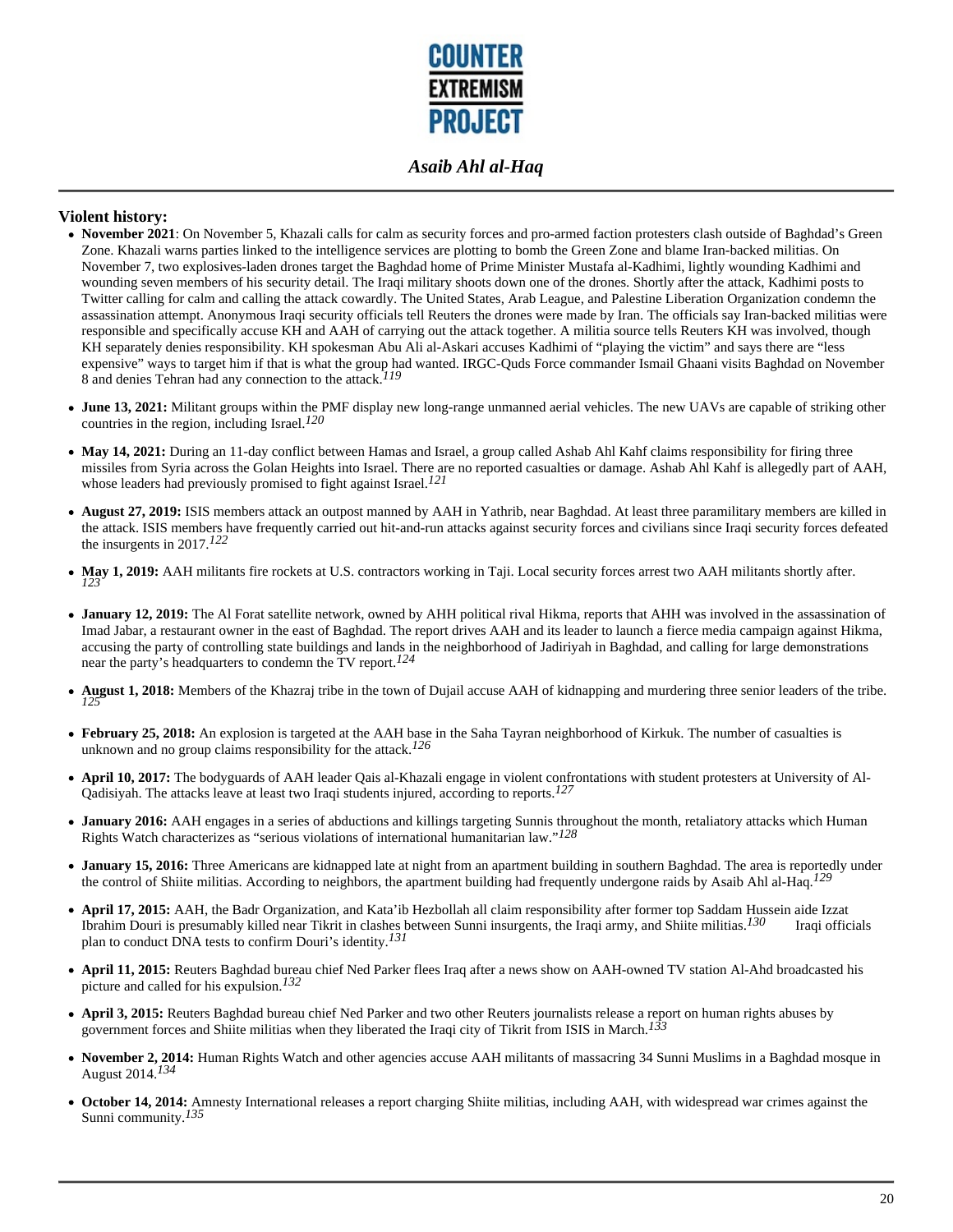

- **August 23, 2014:** Qais al-Khazali condemns the previous day's Shiite militia terrorist attack on a Sunni mosque, and denies any responsibility for it.*136*
- **August 22, 2014:** A suicide bomber explodes at the entrance of a Sunni mosque in Iraq's Diyala Province. Shiite gunmen then storm the mosque and open fire, killing 60 people.*137*
- **July 2014:** AAH is believed to be responsible for an attack on a suspected Baghdad brothel that leaves dead 32 women and two men.*138*
- **June 15, 2014:** AAH beheads two teenagers believed to be gay and throws their heads in the garbage.*139*
- **June 14, 2014:** After ISIS insurgents attack Dhuluiya north of Baghdad, AAH militants fight to repel the Sunni Islamist army and retake the city.*140*
- **June 1-July 9, 2014:** Sixty-one Sunni men are killed in villages and towns around Baghdad, according to a Human Rights Watch report. Witnesses and government officials blame the deaths on AAH and other Shiite militias.*141*
- May 15, 2014: AAH members hang public lists of 24 "wanted" individuals, 23 of whom it claimed had carried out homosexual acts and one whose hair was too long.*142*
- **March-April 2014:** Forty-eight Sunni men are killed in villages and towns around Baghdad, according to a Human Rights Watch report. Witnesses and government officials blame the deaths on AAH and other Shiite militias.*143*
- **February 9, 2014:** The heads of three Sunnis are discovered in a market and six Shiites are shot dead in the northern Iraqi province of Saladin.<br>A AH admits it has increased its targeted killings in response to a series o *144* AAH admits it has increased its targeted killings in response to a series of sectarian bombings against Shiite neighborhoods. AAH blames ISIS for targeting Shiites and trying to reignite sectarian conflict within Iraq.*145*
- **November 30, 2013:** At least one person is killed after clashes erupt between AAH and the Mahdi Army in Baghdad.*146*
- **September 6, 2013:** AAH threatens to attack "the interests" of the U.S. and of any other country participating in a strike on Syria.*147* The U.S. intercepts Iranian instructions to AAH and other groups to attack the U.S. embassy if the U.S. intervenes in Syria.*148*
- **September-December 2013:** As many as 50 Sunnis are killed in Basra, Iraq, during a wave of violence blamed on AAH and other Shiite militias.<sup>149</sup> At least 59 Sunni families flee Basra and the neighboring Nasiriya provin At least 59 Sunni families flee Basra and the neighboring Nasiriya province after threatening letters are left on the doors of families from Basra's main Sunni tribe.*150*
- **August 3, 2013:** Gunmen from AAH and the Mahdi Army clash in east Baghdad. AHH leader Sami Salem kills Mahdi member Jassem al-Hijami following an altercation. One AAH member is killed in the gun battle.*151*
- **May 27, 2013:** Gunmen deploy across Baghdad in response to a spate of sectarian bombings. The identities of the gunmen are unconfirmed but some report that they are members of AAH.*152*
- **September 13, 2012:** AAH leader Qais al-Khazali threatens U.S. interests in Iraq in response to "Innocence of Muslims," an anti-Islamic short film that inflames anger across the Middle East.*153*
- November 14, 2011: A roadside bomb kills U.S. soldier David Hickman, the last military casualty before the U.S. completes its pullout from Iraq.<sup>154</sup> AAH is later blamed for the attack.<sup>155</sup> AAH is later blamed for the attack.<sup>155</sup>
- **June 2011:** AAH and other Iran-backed militias execute attacks by on U.S. military bases in Iraq, killing 13 U.S. soldiers.*156*
- **January 2011:** Muqtada al-Sadr returns to Iraq on January 5 after spending five years in Iran. He flees the country two weeks later after death threats from AAH, which declares it lawful to kill al-Sadr.*157*
- **February 18, 2010:** AAH fires a Katyusha rocket at the International Green Zone in Baghdad.*158*
- **January 23, 2010:** AAH militants kidnap Iraqi-American contractor Issa T. Salomi.*159*
- January 2010: U.S. forces release AAH leader Qais al-Khazali from detention immediately following AAH's release of British hostage Peter Moore.<sup>160</sup> Soon after, AAH leadership reportedly moves to Iran, where they continu Soon after, AAH leadership reportedly moves to Iran, where they continue to direct attacks against U.S. forces, Sadrists, and Iraqi political figures.*161*
- **November 12, 2009:** AAH fires a Katyusha rocket again at the U.S. consulate building in Babil, Iraq. No damage or casualties are reported.< *162*
- **October 28, 2009:** AAH fires four mortar rounds at the U.S. consulate in Babil, Iraq. No damage or casualties are reported.*163*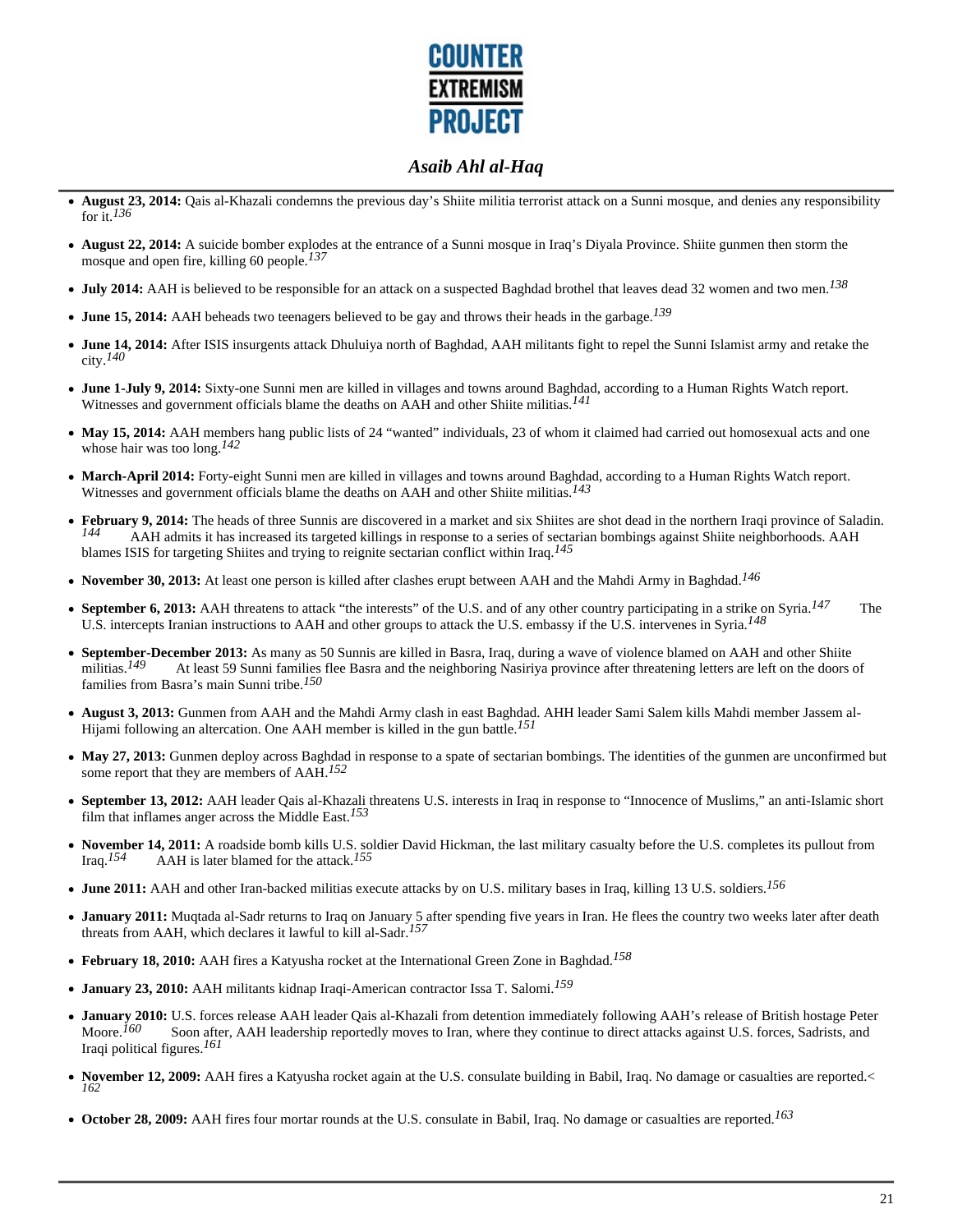

- **September 16, 2009:** AAH fires two rockets at the International (Green) Zone in Al Karkh district in Baghdad, injuring two civilians. The attack coincides with the end of a meeting between U.S. Vice President Joseph Biden and Iraqi Prime Minister Nouri al-Maliki.*164*
- **July 29, 2009:** British Prime Minister Gordon Brown releases a statement revealing that two of the three remaining British hostages in Iraq, security guards Alan McMenemy and Alec MacLachlan, are "very likely" deceased. Of the five British hostages captured in May 2007, only Peter Moore is believed to be alive.*165*
- **July 12, 2009:** A roadside IED explodes near a motorcade carrying U.S. Ambassador Christopher Hill to Iraq. Although there no injuries are reported, both AAH and the Jaysh al-Mahdi (JAM) claim responsibility for the attack.*166*
- **June 15, 2009:** AAH claims responsibility for an IED explosion that wounds two civilians in Al Khalis, Diyala, Iraq.*167*
- **April 7, 2009:** AAH assailants throw a hand grenade into a grocery store. The store burns down, but no casualties are reported.*168*
- **April 6, 2009:** AAH detonates an IED in the 'Azamiyah district of Baghdad, wounding four civilians and damaging property.*169*
- May 29, 2007: More than 100 AAH militants raid Iraq's Ministry of Finance in Baghdad and kidnap Peter Moore, a British computer consultant, and his four security guards.<sup>170</sup> The AAH attack is reportedly led and mastermi The AAH attack is reportedly led and masterminded by Iran's IRGC-Quds Force.<sup>171</sup>
- **January 20, 2007:** AAH kills five American soldiers after attacking the Iraqi government's provincial headquarters in Karbala.*172*
- **October 10, 2006:** AAH executes a mortar attack on American Forward Operating Base Falcon, according to AAH representative Akram al-Ka'abi. Al-Ka'abi takes credit for the attack, and claims that AAH killed more than 100 U.S. soldiers. The U.S. does not report casualties. *173*
- **July 17, 2006:** The Imam Ali brigade of AAH claims responsibility for attacks on Coalition Forces in Karbala and Hillah in Iraq.*174*
- **May 6, 2006:** AAH shoots down a British Lynx helicopter in Basra, Iraq, killing five.*175*

https://www.thenationalnews.com/mena/iran-backed-militias-display-long-range-drone-power-in-regional-escalation-1.1240825.<br>121 Debest Tellest "Iran-backed militias-display long-range-drone-power-in-regional-escalation-" Na

*123* Michael Knights, "Iran's Expanding Militia Army in Iraq: The New Special Groups," *CTC Sentinel*, Vol 12, Issue 17, August 2019,

https://ctc.usma.edu/app/uploads/2019/08/CTC-SENTINEL-072019.pdf.

*126* Sangar Ali, "Explosion targets Iranian-backed Hashd al-Shaabi militia base in Kirkuk," Kurdistan 24, February 25, 2018,

*<sup>119</sup>* Hamdi Alkhshali, "Iraqi Prime Minister survives exploding drone assassination attempt," CNN, last updated November 8, 2021,

https://www.cnn.com/2021/11/06/middleeast/iraq-prime-minister-drone-attack-intl-hnk/index.html; "Iran-backed militia behind attack on Iraqi PM -security officials, sources," Reuters, last updated November 8, 2021, https://www.reuters.com/world/middle-east/iran-backed-militia-behind-attack-iraqi-pm-sources-2021-11-08/; Qassim Abdul-Zahra, "Powerful Iranian general visited Iraq after attack on PM," Associated Press, November 8, 2021, https://apnews.com/article/middle-east-religion-iran-iraq-tehran-8cfe754e681581f511f430f4bd31e776; Suadad al-Salhy, "Betrayed by Iran? Iraqi armed factions given 'slap' with Kadhimi drone attack," Middle East Eye, November 29, 2021,

https://www.middleeasteye.net/news/iraq-iran-kadhimi-drone-attack-armed-groups-betrayed.<br>120 Dobort Tollest. "Iran beeked milities display long range drone power in regional a

*<sup>120</sup>* Robert Tollast, "Iran-backed militias display long-range drone power in regional escalation," National (Abu Dhabi), June 14, 2021,

*<sup>121</sup>* Robert Tollast, "Iran-backed militias display long-range drone power in regional escalation," *National* (Abu Dhabi), June 14, 2021,

https://www.thenationalnews.com/mena/iran-backed-militias-display-long-range-drone-power-in-regional-escalation-1.1240825; "3 rockets shot at Israel from Syria after Hezbollah man killed in border fracas," Times of Israel, May 14, 2021, https://www.timesofisrael.com/rockets-shot-at-israel-from-syria-after-hezbollah-man-killed-in-border-

fracas/.<br>122 <sup>122</sup> "3 Hashd Shaabi members killed in IS attack in central Iraq," Xinhua, August 27, 2019, http://www.xinhuanet.com/english/2019-08/27/c\_138340541.htm.<br><sup>123</sup> Michael Knights "Iran's Expanding Militia Army in Iraq: The Ne

*<sup>124</sup>* "Iraq's Hikma, Asa'ib Ahl el-Haq at Loggerheads after Sadr City Murder," Asharq Al-Awsat, January 12, 2019,

https://aawsat.com/english/home/article/1542616/iraq%E2%80%99s-hikma-asa%E2%80%99ib-ahl-el-haq-loggerheads-after-sadr-city-murder.

*<sup>125</sup>* Baxtiyar Goran, "Middle East Iraqi army imposes curfew in Dujail after clashes between Iran-backed militia group, tribal fighters," Kurdistan 24, August 1, 2018, http://www.kurdistan24.net/en/news/1f453251-19b7-46ab-bdbd-d8f61a0c22f2.

https://www.kurdistan24.net/en/news/70ebd90b-4a56-483b-b0a1-a6fdfbd0dc88.<br>127 Mustafe Seedown, Al Meniter "Are seculerists Jolemists beeded for

*<sup>127</sup>* Mustafa Saadoun, Al-Monitor, "Are secularists, Islamists headed for confrontation in Iraq?" April 19, 2017, http://www.al-monitor.com/pulse/originals/2017/04/iraqcommunist-islamist-secular-qadisiyah.html.

*<sup>128</sup>* "Attacks on Iraq's Sunnis could constitute war crimes: rights group," Reuters, January 31, 2016, http://www.reuters.com/article/us-mideast-crisis-iraq-abusesidUSKCN0V90DA.<br>129 Frin Cur

*<sup>129</sup>* Erin Cunningham and Mustafa Salim, "Iraqi official: 3 Americans missing in Baghdad were kidnapped by gunmen," *Washington Post*, January 18, 2016, https://www.washingtonpost.com/world/reports-3-americans-missing-in-baghdad/2016/01/18/02424ca6-6a3e-4e92-862d-83f18c81a451\_story.html; Ahmed Rasheed and Saif Hameed, "Americans missing in Baghdad kidnapped by Iran-backed militia," Reuters, January 18, 2016, http://www.reuters.com/article/us-mideast-

crisis-iraq-kidnapping-idUSKCN0UV0ZU.<br>130 Loughy: Morris and Prion Murr

*<sup>130</sup>* Loveday Morris and Brian Murphy, "Iraqi officials: Top Saddam Hussein aide may have been killed in fighting," *Washington Post*, April 17, 2015, http://www.washingtonpost.com/world/middle\_east/iraqi-officials-top-saddam-hussein-aide-killed-by-anti-insurgent-forces/2015/04/17/0c6497a2-e50c-11e4-b510-962fcfabc310\_story.html.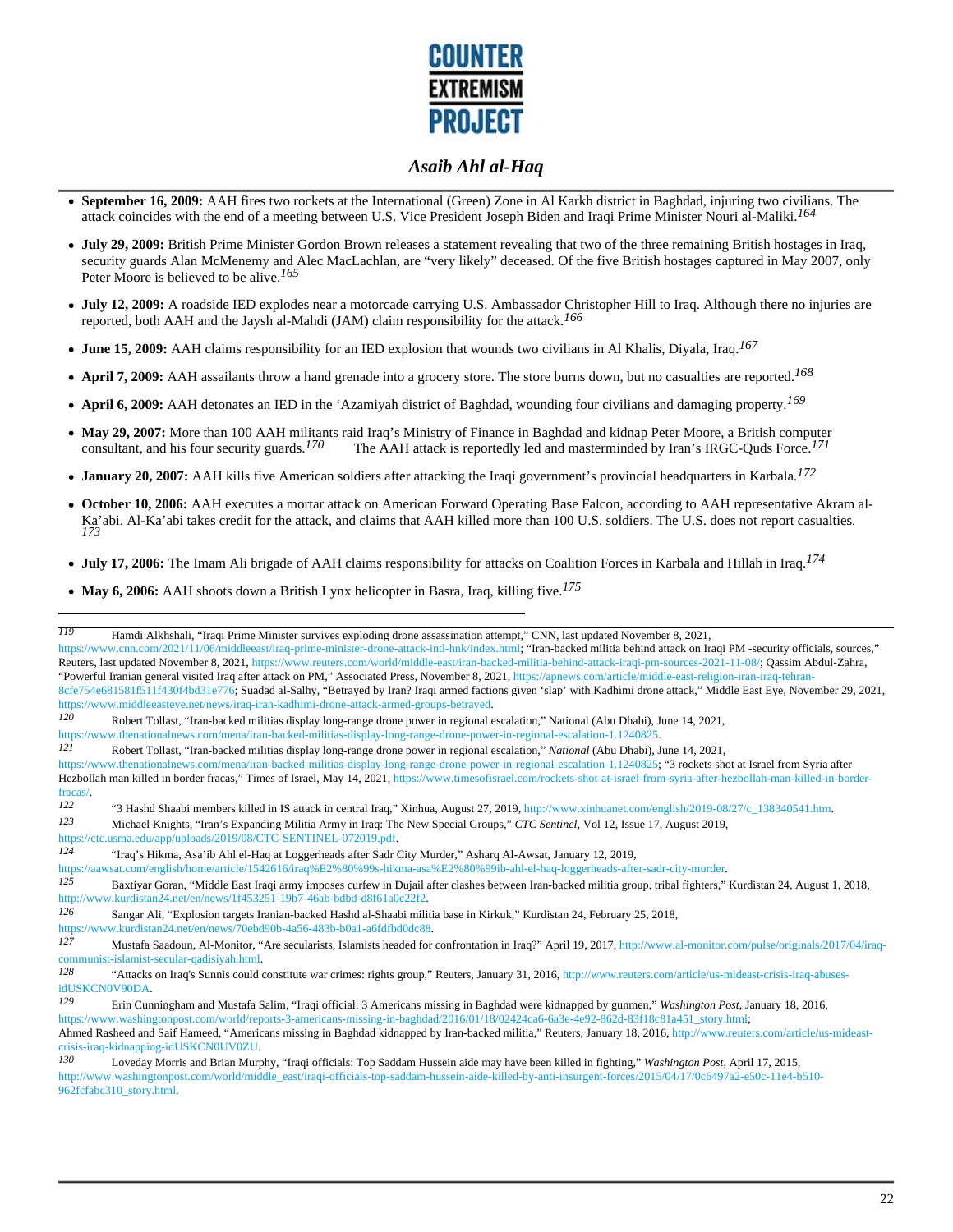

| $\overline{131}$ | Loveday Morris and Brian Murphy, "Iraqi officials: Top Saddam Hussein aide may have been killed in fighting," Washington Post, April 17, 2015,                                                                                                                |
|------------------|---------------------------------------------------------------------------------------------------------------------------------------------------------------------------------------------------------------------------------------------------------------|
|                  | http://www.washingtonpost.com/world/middle_east/iraqi-officials-top-saddam-hussein-aide-killed-by-anti-insurgent-forces/2015/04/17/0c6497a2-e50c-11e4-b510-<br>962fcfabc310_story.html.                                                                       |
| 132              | "Reuters Iraq bureau chief threatened, denounced over story," Reuters, April 11, 2015, http://www.reuters.com/article/2015/04/11/us-mideast-iraq-reuters-<br>idUSKBN0N20FY20150411.                                                                           |
| 133              | "Reuters Iraq bureau chief threatened, denounced over story," Reuters, April 11, 2015, http://www.reuters.com/article/2015/04/11/us-mideast-iraq-reuters-<br>idUSKBN0N20FY20150411.                                                                           |
| 134              | David Zucchino, "Iraqi Shiite Group massacred Sunnis at mosque, Human Rights Watch says," Los Angeles Times, November 2, 2014,                                                                                                                                |
| 135              | http://www.latimes.com/world/middleeast/la-fg-shiite-iraq-massacre-sunnis-20141102-story.html.<br>Patrick Cockburn, "Iraq Descends into Anarchy," Independent (London), October 14, 2014, http://www.independent.co.uk/news/world/middle-east/shia-militias-  |
|                  | abducting-and-killing-sunni-civilians-in-revenge-for-isis-attacks-9792838.html                                                                                                                                                                                |
| 136              | Associated Press, "Iraq Suicide Bomber Kills at least 11 at Baghdad Intelligence Headquarters," New York Daily News, August 23, 2014,<br>http://www.nydailynews.com/news/world/suicide-bomber-kills-11-iraq-article-1.1914207.                                |
| 137              | Associated Press, "Iraq Suicide Bomber Kills at least 11 at Baghdad Intelligence Headquarters," New York Daily News, August 23, 2014,<br>http://www.nydailynews.com/news/world/suicide-bomber-kills-11-iraq-article-1.1914207.                                |
| 138              | Samuel Oakford and Sally Hayden, "Caught Between the Islamic State and Shiite Militias, Gays Are Dying in Iraq," VICE News, November 19, 2014,<br>https://news.vice.com/article/caught-between-the-islamic-state-and-shiite-militias-gays-are-dying-in-iraq.  |
| 139              | Samuel Oakford and Sally Hayden, "Caught Between the Islamic State and Shiite Militias, Gays Are Dying in Iraq," VICE News, November 19, 2014,<br>https://news.vice.com/article/caught-between-the-islamic-state-and-shiite-militias-gays-are-dying-in-iraq   |
| 140              | "Insurgents Attack Town North of Baghdad," Reuters, July 24, 2014, http://www.reuters.com/article/2014/07/13/us-iraq-security-town-idUSKBN0FI08220140713.                                                                                                     |
| 141              | David D. Kirkpatrick, "Shiite Militias Pose Challenge for U.S. in Iraq," New York Times, September 16, 2014,<br>http://www.nytimes.com/2014/09/17/world/middleeast/shiite-militias-pose-challenge-for-us-in-iraq.html?_r=0.                                   |
| 142              | Samuel Oakford and Sally Hayden, "Caught Between the Islamic State and Shiite Militias, Gays Are Dying in Iraq," VICE News, November 19, 2014,                                                                                                                |
| 143              | https://news.vice.com/article/caught-between-the-islamic-state-and-shiite-militias-gays-are-dying-in-iraq.<br>David D. Kirkpatrick, "Shiite Militias Pose Challenge for U.S. in Iraq," New York Times, September 16, 2014,                                    |
|                  | http://www.nytimes.com/2014/09/17/world/middleeast/shiite-militias-pose-challenge-for-us-in-iraq.html?_r=0.                                                                                                                                                   |
| 144              | Loveday Morris, "Shiite militias in Iraq begin to remobilize," Washington Post, February 9, 2014, http://www.washingtonpost.com/world/middle east/shiite-militias-                                                                                            |
| 145              | in-iraq-begin-to-remobilize/2014/02/09/183816c6-8f59-11e3-878e-d76656564a01_story.html.<br>Loveday Morris, "Shiite militias in Iraq begin to remobilize," Washington Post, February 9, 2014, http://www.washingtonpost.com/world/middle_east/shiite-militias- |
|                  | in-iraq-begin-to-remobilize/2014/02/09/183816c6-8f59-11e3-878e-d76656564a01_story.html.                                                                                                                                                                       |
| 146              | Hamza Mustafa, "Iraq: Sadr avoids confrontation with Asaib Ahl Al-Haq," Asharg Al-Awsat (London), October 29, 2013,<br>http://www.aawsat.net/2013/10/article55320761/iraq-sadr-avoids-confrontation-with-asaib-ahl-al-haq.                                    |
| 147              | Qassim Abdul-Zahra and Adam Schreck, "Iraqi officials, militants warn of threat to US," Associated Press, September 6, 2013, http://bigstory.ap.org/article/iraqi-<br>officials-militants-warn-threat-us.                                                     |
| 148              | Julian E. Barnes and Adam Entous, "Iran Plots Revenge, U.S. Says," Wall Street Journal, September 6, 2013,<br>http://www.wsj.com/articles/SB10001424127887323893004579057271019210230.                                                                        |
| 149              | Ned Parker, "Iraq: The Road to Chaos," New York Review of Books, April 15, 2014, http://www.nybooks.com/blogs/nyrblog/2014/apr/15/iraq-road-chaos/.                                                                                                           |
| 150              | Ned Parker, "Iraq: The Road to Chaos," New York Review of Books, April 15, 2014, http://www.nybooks.com/blogs/nyrblog/2014/apr/15/iraq-road-chaos/.                                                                                                           |
| 151              | Ali Abel Sadah, "Sadr Army Reconsiders Political Roles, Mahdi Army," Al-Monitor, August 28, 2013, http://www.al-monitor.com/pulse/originals/2013/08/iraq-<br>clashes-mahdi-army-asaib-ahl-al-haq-sadr.html.                                                   |
| 152              | Ali Abel Sadah, "Sadr Gives Maliki 'Final Warning," Al-Monitor, May 29, 2013, http://www.al-monitor.com/pulse/originals/2013/05/sadr-maliki-iraq-warning.html.                                                                                                |
| 153              | Lara Jakes, "After prophet film, militia threatens US in Iraq," Associated Press, September 13, 2012, http://bigstory.ap.org/article/after-prophet-film-militia-threatens-                                                                                    |
| us-iraq.<br>154  | J. Freedman du Lac, "In Iraq, the last to fall: David Hickman, 4,474th U.S. service member killed," Washington Post, December 17, 2011,                                                                                                                       |
|                  | http://www.washingtonpost.com/world/middle_east/in-iraq-the-last-to-fall-david-hickman-the-4474th-us-service-member-killed/2011/12/15/gIQAgwl00O_story.html.                                                                                                  |
| 155              | David D. Kirkpatrick, "Shiite Militants Pose Challenge for U.S. in Iraq," New York Times, September 16, 2014,<br>http://www.nytimes.com/2014/09/17/world/middleeast/shiite-militias-pose-challenge-for-us-in-iraq.html                                        |
| 156              | Jack Healy and Michael S. Schmidt, "Political Role for Militants Worsens Fault Lines in Iraq,", January 5, 2012,                                                                                                                                              |
|                  | http://www.nytimes.com/2012/01/06/world/middleeast/iraqi-moves-to-embrace-militia-opens-new-fault-lines.html?_r=0.                                                                                                                                            |
| 157              | Bill Roggio, "Sadr's return short-lived after threats from Asaib al Haq," Long War Journal, January 27, 2011,<br>http://www.longwarjournal.org/archives/2011/01/sadrs_return_short-lived_after.php.                                                           |
| 158              | "Incident Summary for GTDID: 201002180018," Global Terrorism Database, accessed April 22, 2015,<br>http://www.start.umd.edu/gtd/search/IncidentSummary.aspx?gtdid=201002180018.                                                                               |
| 159              | Associated Press, "Shiite Militants release video of abducted American contractor in Iraq," New York Daily News, February 26, 2010,                                                                                                                           |
|                  | http://www.nydailynews.com/news/world/shiite-militants-release-video-abducted-american-contractor-iraq-article-1.177931.                                                                                                                                      |
| 160              | Ernesto Londoño and Leila Fadel, "U.S. failure to neutralize Shiite militia in Iraq threatens to snarl pullout," Washington Post, March 4, 2010,<br>http://www.washingtonpost.com/wp-dyn/content/article/2010/03/03/AR2010030303674.html.                     |
| 161              | Sam Wyer, "The Resurgence of Asa"b Ahl al-Haq," Middle East Security Report 7 (December 2012): 11-12,                                                                                                                                                         |
|                  | http://www.understandingwar.org/sites/default/files/ResurgenceofAAH.pdf.                                                                                                                                                                                      |
| 162              | "Incident Summary for GTDID: 200911120001," Global Terrorism Database, accessed April 22, 2015,                                                                                                                                                               |
|                  | http://www.start.umd.edu/gtd/search/IncidentSummary.aspx?gtdid=200911120001.                                                                                                                                                                                  |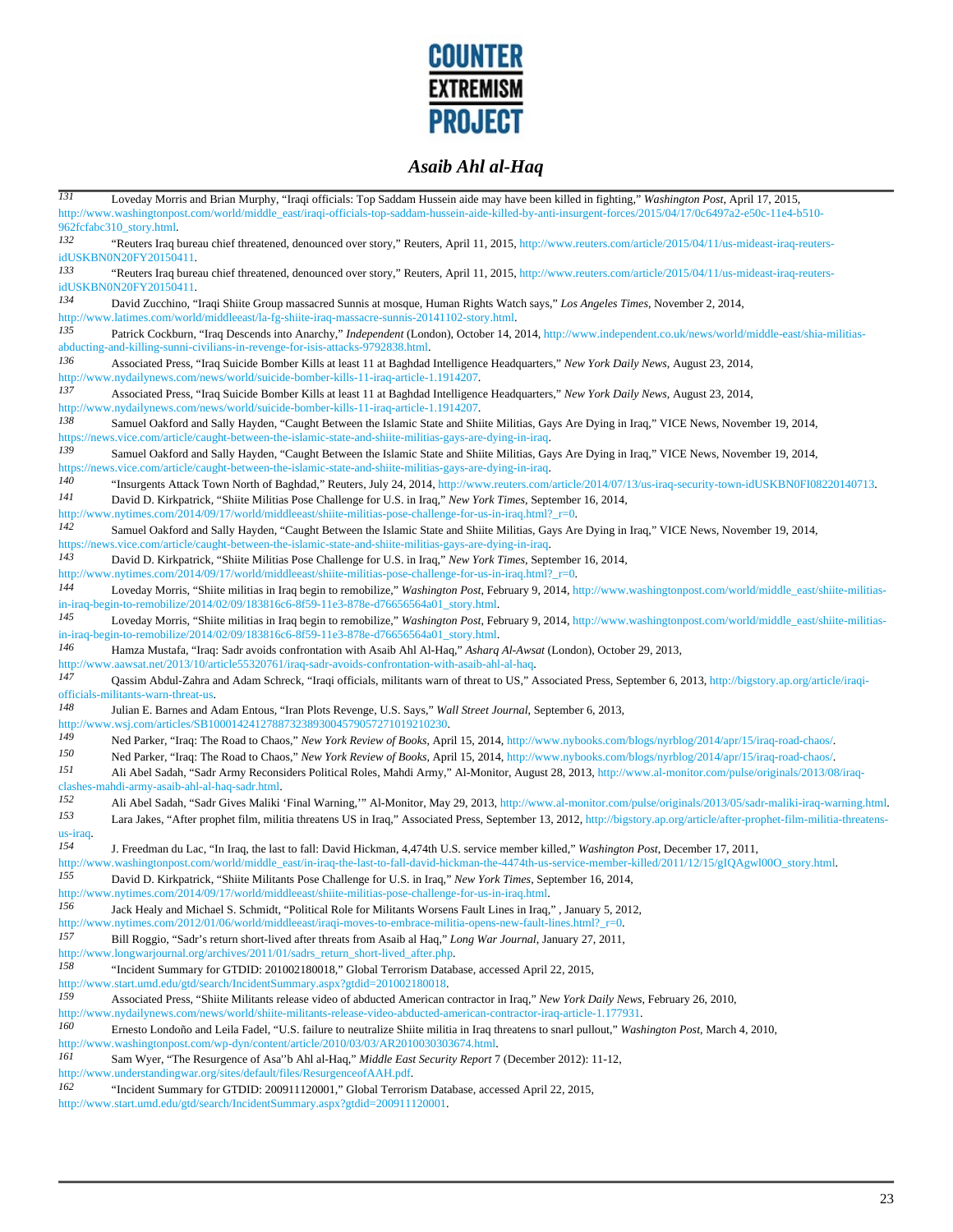

| $\overline{163}$ | "Incident Summary for GTDID: 200910280004," Global Terrorism Database, accessed April 22, 2015,                                                                    |
|------------------|--------------------------------------------------------------------------------------------------------------------------------------------------------------------|
|                  | http://www.start.umd.edu/gtd/search/IncidentSummary.aspx?gtdid=200910280004.                                                                                       |
| 164              | "Incident Summary for GTDID: 200909160015," Global Terrorism Database, accessed April 22, 2015,                                                                    |
|                  | http://www.start.umd.edu/gtd/search/IncidentSummary.aspx?gtdid=200909160015.                                                                                       |
| 165              | John F. Burns, "Britain Says It Fears 2 Hostages in Iraq Are Dead," New York Times, July 29, 2009, http://www.nytimes.com/2009/07/30/world/europe/30britain.html.  |
| 166              | Incident Summary for GTDID: 200907120015," Global Terrorism Database, accessed April 22, 2015,                                                                     |
|                  | http://www.start.umd.edu/gtd/search/IncidentSummary.aspx?gtdid=200907120015.                                                                                       |
| 167              | "Incident Summary for GTDID: 200906150022," Global Terrorism Database, accessed April 22, 2015,                                                                    |
|                  | http://www.start.umd.edu/gtd/search/IncidentSummary.aspx?gtdid=200906150022.                                                                                       |
| 168              | "Incident Summary for GTDID: 200904070002," Global Terrorism Database, accessed April 22, 2015,                                                                    |
|                  | http://www.start.umd.edu/gtd/search/IncidentSummary.aspx?gtdid=200904070002.                                                                                       |
| 169              | "Incident Summary for GTDID: 200904060002," Global Terrorism Database, accessed April 22, 2015,                                                                    |
|                  | http://www.start.umd.edu/gtd/search/IncidentSummary.aspx?gtdid=200904060002.                                                                                       |
| 170              | Sam Wyer, "The Resurgence of Asa'ib Ahl al-Haq," Middle East Security Report 7 (December 2012): 11,                                                                |
|                  | http://www.understandingwar.org/sites/default/files/ResurgenceofAAH.pdf.                                                                                           |
| 171              | James Meikle and James Sturcke, "Torture and table tennis: Iraq hostage Peter Moore recounts life in captivity," Guardian (London), March 21, 2010,                |
|                  | http://www.theguardian.com/world/2010/mar/12/peter-moore-recounts-iraq-captivity; Mona Mahmood, Maggie O'Kane, and Guy Grandjean, "Revealed: Iran's involvement in |
|                  | Britons' Baghdad kidnapping," Guardian (London), December 31, http://www.theguardian.com/world/2009/dec/31/peter-moore-kidnapping-iran-militia.                    |
| 172              | Sam Wyer, "The Resurgence of Asa'ib Ahl al-Haq," Middle East Security Report 7 (December 2012): 11,                                                                |
|                  | http://www.understandingwar.org/sites/default/files/ResurgenceofAAH.pdf,                                                                                           |
|                  | "Iraq Releases Man Held In Slayings of U.S. Soldiers," CNN, June 9, 2009, http://www.cnn.com/2009/WORLD/meast/06/09/iraq.prisoner.release/index.html? _s=PM:WORLD. |
| 173              | Rafid Fadhil Ali, "The People of Righteousness: Iraq's Shi'a Insurgents Issue Demands for Hostages," Terrorism Monitor 8 (February 12, 2010): 6,                   |
|                  | http://www.meforum.org/meib/articles/0310_iraqd.htm.                                                                                                               |
| 174              | Marisa Cochrane, "Asaib Ahl al?Haq and the Khazali Special Groups Network," Institute for the Study of War, January 13, 2008,                                      |

http://www.understandingwar.org/sites/default/files/reports/Asaib Ahl al Haq and the Khazali Special Groups Network.pdf. *175* Caroline Wyatt, "Major 'Staggered' at Changed Basra," BBC, April 30, 2009, http://news.bbc.co.uk/2/hi/uk/8014318.stm.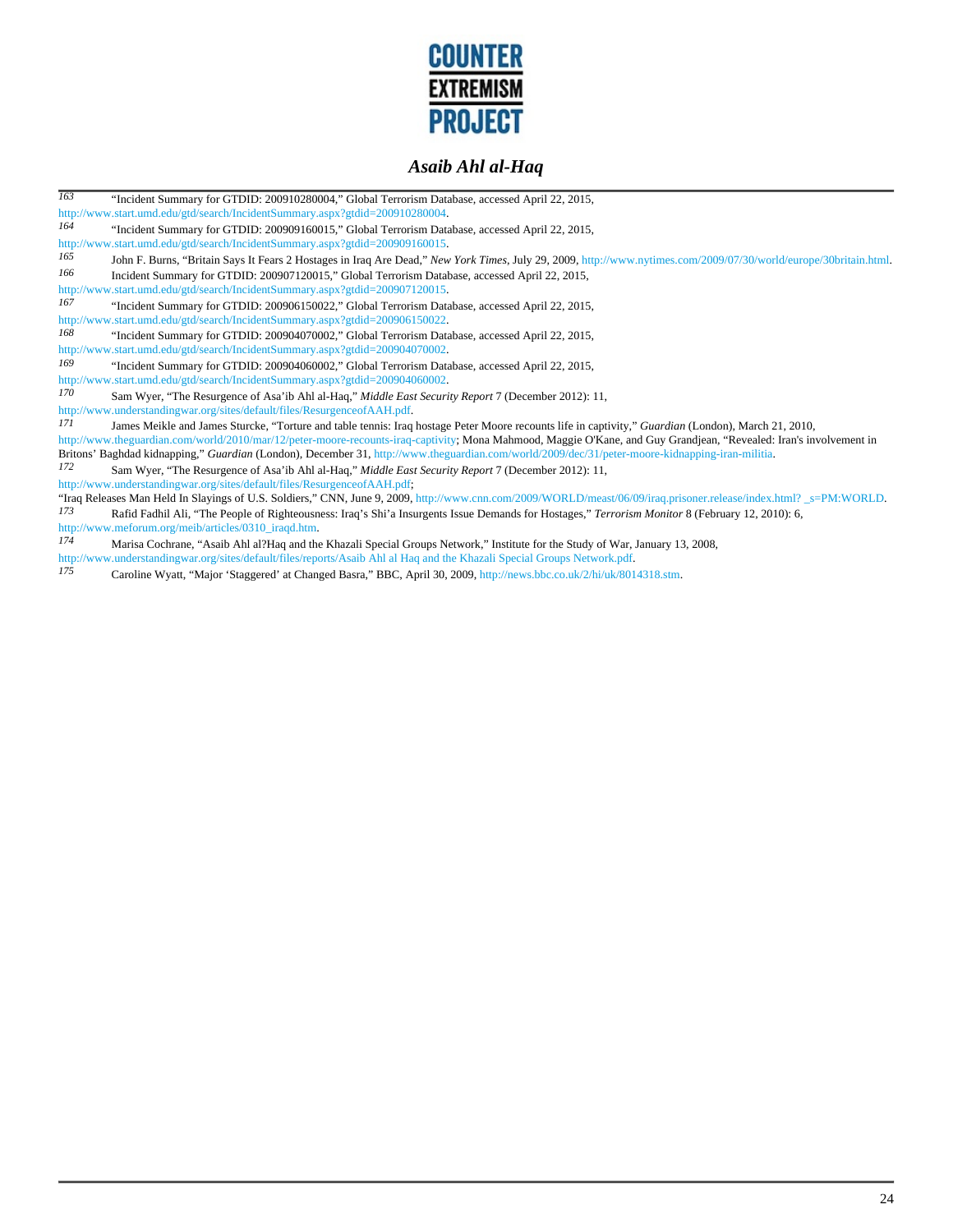

#### **Designations:**

*Designations by the U.S. Government:*

- **December 6, 2019:** The Office of Foreign Assets Control of the U.S. Department of the Treasury designated Qais al-Khazali pursuant to Executive Order 13818 for involvement in serious human rights abuses in Iraq.*176* 
	- **January 3, 2020:** U.S. Secretary of State Mike Pompeo announced that the U.S. government would designate AAH as a Foreign Terrorist Organization.*177*
	- **January 3, 2020:** The U.S. Department of State designated Qays and Laith al-Khazali as Specially Designated Global Terrorists.*178*

*Designations by Foreign Governments and Organizations:*

In November 2014, the United Arab Emirates designated Asaib Ahl al-Haq as a terrorist organization following the implementation of Federal Law No 7 for 2014.*179* 

*<sup>176</sup>* "Treasury Sanctions Iran-Backed Militia Leaders Who Killed Innocent Demonstrators in Iraq," U.S. Department of the Treasury, December 6, 2019, https://home.treasury.gov/news/press-releases/sm847.

*<sup>177</sup>* "State Department Terrorist Designations of Asa'ib Ahl al-Haq and its leaders, Qays and Laith al-Khazali," U.S. Department of State, January 3, 2020, https://www.state.gov/state-department-terrorist-designations-of-asaib-ahl-al-haq-and-its-leaders-qays-and-laith-al-khazali/.<br>178 "State Department Terrorist Designations of Asa'ib Abl al-Haq-and-its-leaders. Qays-and-Lait

*<sup>178</sup>* "State Department Terrorist Designations of Asa'ib Ahl al-Haq and its leaders, Qays and Laith al-Khazali," U.S. Department of State, January 3, 2020, https://www.state.gov/state-department-terrorist-designations-of-asaib-ahl-al-haq-and-its-leaders-qays-and-laith-al-khazali/.

*<sup>179</sup>* "List of groups designated terrorist organisations by the UAE," *National* (Abu Dhabi), November 16, 2014, http://www.thenational.ae/uae/government/list-of-groupsdesignated-terrorist-organisations-by-the-uae.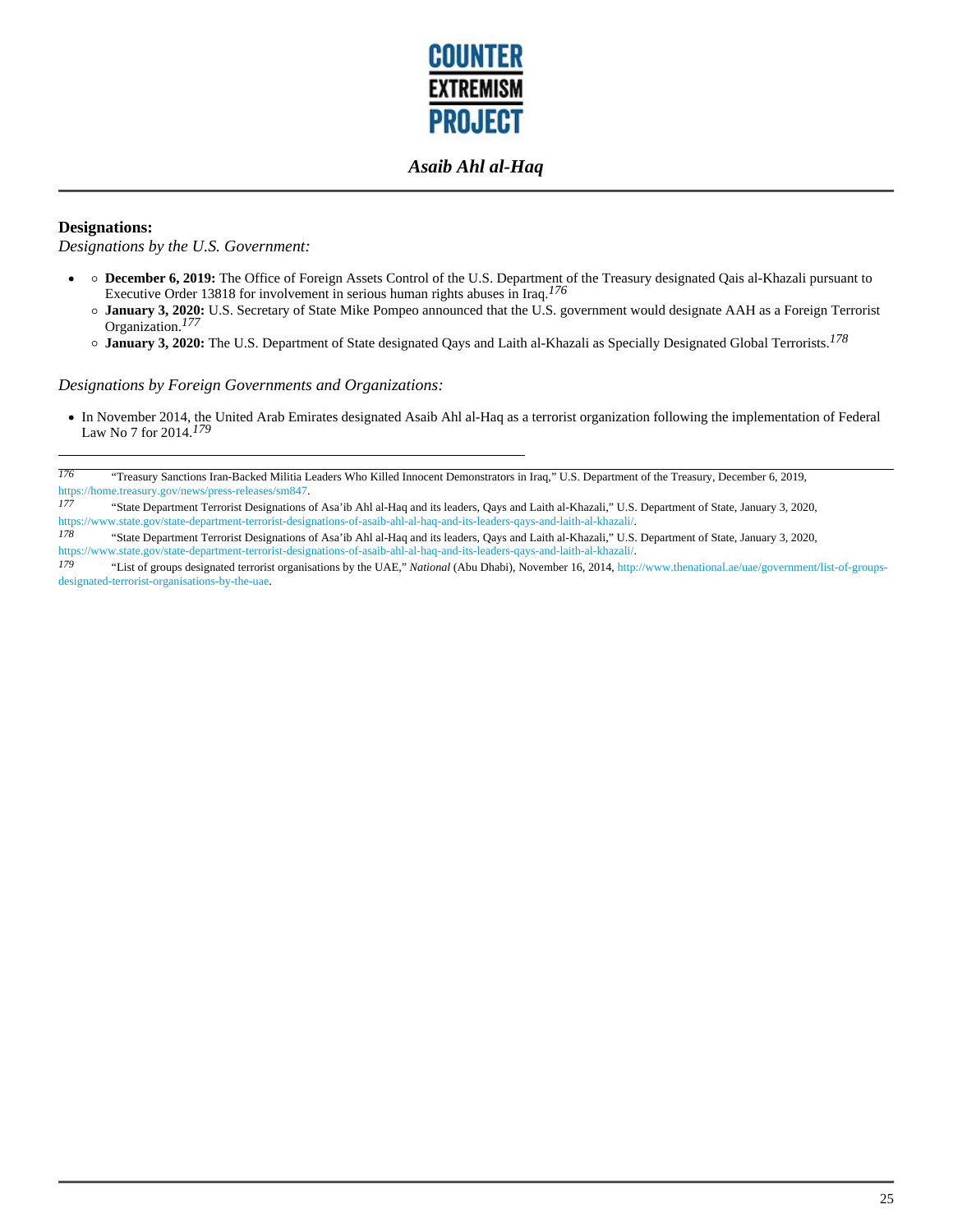

**Associations:**

*Ties to Extremist Entities:*

#### **Islamic Revolutionary Guard Corps (IRGC)**

AAH enjoys the patronage of the Iranian state, which is dominated by the Islamic Revolutionary Guards Corps (IRGC).<sup>180</sup> The IRGC's elite Quds Force unit is the key exporter of Iranian-sponsored terrorism and guardian of the regime's nuclear and ballistic missiles programs. AAH explicitly esteems the Iranian revolutionary regime and its theocratic figureheads.<sup>181</sup> Qasem Soleimani, the deceased leader of the IRGC's Quds Force, was reportedly AAH's "main patron."*182*

#### **Hezbollah**

A strong proponent of Shiite dominance in Iraq, AAH is ideologically aligned with, and a "close all[y]" of, the main Shiite extremist group in Lebanon, Hezbollah. AAH has reportedly enjoyed a "close relationship" with the Lebanese militant group, and has sought to emulate Hezbollah's modus operandi by establishing social services and religious schools throughout Iraq.*183*

In December 2017, AAH leader Qais al-Khazali visited Lebanon's border with Israel on a trip organized by Hezbollah. He released a video clip in which he vowed that AAH would stand with Hezbollah and support the Palestinian cause.*184*

#### **Hamas**

According to research analyst Sam Wyer at the Institute for the Study of War, AAH has ties to Palestinian group Hamas. In October 2011, AAH's Beirut office representative Ammar al-Delphi reportedly met with Hamas official Ali Baraka during a seminar on Iraqi Resistance. *185*

#### **Kata'ib Hezbollah (KH)**

Formed a few months prior to the 2003 Iraq War, Kata'ib Hezbollah (KH) is an Iraqi paramilitary extremist organization. AAH and KH, along with the Badr Organization, comprise Iraq's anti-ISIS popular mobilization forces (PMF).<sup>186</sup> In battles against ISIS, there is some degree of cooperation between the militias, though each militia leader ultimately retains his autonomy.*187* IRGC-Quds Force commander Qasem Soleimani reportedly coordinated military operations for all three militias before his death in January 2020.*188* AAH founder and leader Qais al-Khazali met with KH leaders Hashem Abu Alaa and Adnan al-Hamidawi in December 2011.*189* The United States launched airstrikes against KH targets around Baghdad on March 12, 2020, in response to what it called the "threat posed by Iranian-backed Shia militia groups … who continue to attack bases hosting … coalition forces."*190*

#### **Badr Organization**

The Badr Organization, Kata'ib Hezbollah, and AAH are known as "Iran's three big Iraqi militias." While the direct ties between the Badr Organization and AAH are not clearly documented, it seems likely that there is some degree of cooperation given their shared loyalty to Iran's IRGC-Quds Force commander Qasem Soleimani, who reportedly coordinated all three before his death in January 2020.*191*

#### *Ties to Extremist Individuals:*

#### **Ayatollah Ali Khamenei**

AAH acts as an Iranian proxy, and as such has "displayed its commitment to figures of the 'tradition of the Iranian Revolution,' including Ruhollah Khomeini, Ali Khamenei, Kazim al-Haeri, and Mahmoud Hashemi Shahroudi."*192*

#### **Bashar al-Assad**

AAH leader Qais al-Khazali has inspired thousands of Shiite Iraqis to volunteer in Syria in support of the Assad regime.*193* AAH spokesman Ahmad Kanani asserts that the group's militants "are not fighting alongside Syrian regime forces, but rather their mission is limited to the defense of holy places." $194$  Some AAH militants have allegedly fought Some AAH militants have allegedly fought in the Abu al-Fadl al-Abbas Brigade, a pro-Assad militia composed of local and foreign Shiite fighters, including AAH, Lebanese Hezbollah, and Kata'ib Hezbollah.<sup>195</sup> According to a *Guardian* article from March 2014, AAH is increasingly "calling the shots" in both Iraq and Syria.*196*

#### **Qasem Soleimani**

The three main Shiite militias in Iraq—AAH, the Badr Organization, and Kata'ib Hezbollah—were reportedly overseen by Iran's military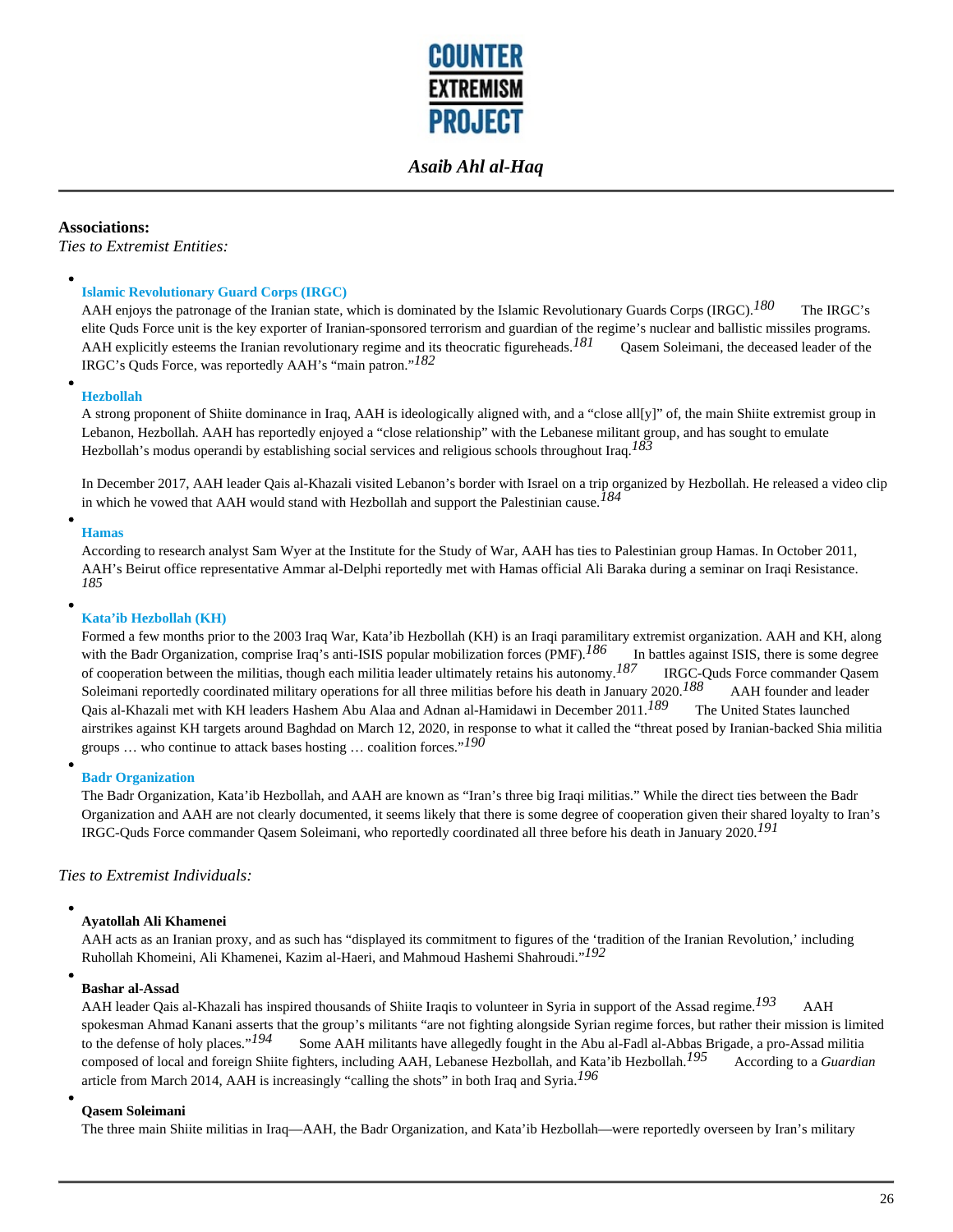

envoy to Iraq, the IRGC-Quds Force's Qasem Soleimani.<sup>197</sup> Soleimani died in a January 2, 2020, U.S. airstrike in Iraq.<sup>198</sup> According to Iraqi officials, Soleimani knew the heads of each militia personally.<sup>199</sup> Soleimani was allegedly AAH's "main patron". The group reportedly exhibits Soleimani's methods of influence, "a mix of strategic diplomacy, aggressive military operations and intimidation."*200 180* Babak Dehghanpisheh, "Special Report: The fighters of Iraq who answer to Iran," Reuters, November 12, 2014, http://www.reuters.com/article/2014/11/12/usmideast-crisis-militias-specialreport-idUSKCN0IW0ZA20141112. *181* Liz Sly, "Iranian-backed militant group in Iraq is recasting itself as a political player," *Washington Post*, February 18, 2013, http://www.washingtonpost.com/world/middle\_east/iranian-backed-militant-group-in-iraq-is-recasting-itself-as-a-political-player/2013/02/18/b0154204-77bb-11e2-b102- 948929030e64\_story.html. *182* Martin Chulov, "Controlled by Iran, the deadly militia recruiting Iraq's men to die in Syria," *Guardian* (London), March 12, 2014, http://www.theguardian.com/world/2014/mar/12/iraq-battle-dead-valley-peace-syria. *183* Liz Sly, "Iranian-backed militant group in Iraq is recasting itself as a political player," *Washington Post*, February 18, 2013, http://www.washingtonpost.com/world/middle\_east/iranian-backed-militant-group-in-iraq-is-recasting-itself-as-a-political-player/2013/02/18/b0154204-77bb-11e2-b102- 948929030e64\_story.html. *184* "Iraqi Militias Vow to 'Defend Jerusalem' After Trump Annoucement, Al Bawaba, December 9, 2017, https://www.albawaba.com/loop/iran-backed-iraqi-militialeader-filmed-israeli-border-1058660; "Lebanese PM slams visit by Iran-backed Iraqi militia chief to Israeli border," *Times of Israel*, December 9, 2017, https://www.timesofisrael.com/lebanese-pm-slams-iran-backed-iraqi-militia-visit-to-israel-border/.<br>185 Sam Wuas "The Besurence of Ass'ih Abl al Hes." Middle East Sesurity Beneut 7 (Da *185* Sam Wyer, "The Resurgence of Asa'ib Ahl al-Haq," *Middle East Security Report* 7 (December 2012): 20, http://www.understandingwar.org/sites/default/files/ResurgenceofAAH.pdf. *186* Phillip Smyth, "Iranian Proxies Step Up Their Role in Iraq," Washington Institute for Near East Policy, June 13, 2014, http://www.washingtoninstitute.org/policyanalysis/view/iranian-proxies-step-up-their-role-in-iraq. *187* Anne Barnard, "A Balancing Act as Iraq Claims Gains in Tikrit," *New York Times*, March 12, 2015, http://www.nytimes.com/2015/03/13/world/middleeast/tikrit-isisiraq.html. *188* Babak Dehghanpisheh, "Special Report: The fighters of Iraq who answer to Iran," Reuters, November 12, 2014, http://www.reuters.com/article/2014/11/12/usmideast-crisis-militias-specialreport-idUSKCN0IW0ZA20141112; Simon Kerr, Chloe Cornish, and Andrew England, "Middle East braced for backlash after killing of Qassem Soleimani," Financial Times, January 3, 2020, https://www.ft.com/content/52a2fce4-2e0f-11ea-a126-99756bd8f45e. *189* Sam Wyer, "The Resurgence of Asa'ib Ahl al-Haq," *Middle East Security Report*7 (December 2012): 13, http://www.understandingwar.org/sites/default/files/ResurgenceofAAH.pdf. *190* "Statement by the Department of Defense," U.S. Department of Defense, March 12, 2020, https://www.defense.gov/Newsroom/Releases/Release/Article/2110827/statement-by-the-department-of-defense/. *191* **Babak Dehghanpisheh, "Special Report: The fighters of Iraq who answer to Iran," Reuters, November 12, 2014, http://www.reuters.com/article/2014/11/12/us**mideast-crisis-militias-specialreport-idUSKCN0IW0ZA20141112; Simon Kerr, Chloe Cornish, and Andrew England, "Middle East braced for backlash after killing of Qassem Soleimani," Financial Times, January 3, 2020, https://www.ft.com/content/52a2fce4-2e0f-11ea-a126-99756bd8f45e. *192* Sam Wyer, "The Resurgence of Asa'ib Ahl al-Haq," *Middle East Security Report* 7 (December 2012): 9, http://www.understandingwar.org/sites/default/files/ResurgenceofAAH.pdf. *193* Martin Chulov, "Controlled by Iran, the deadly militia recruiting Iraq's men to die in Syria," *Guardian* (London), March 12, 2014, http://www.theguardian.com/world/2014/mar/12/iraq-battle-dead-valley-peace-syria. *194* Hamza Mustafa, "Assad's Unofficial Iraqis," *Asharq Al-Awsat* (London), April 14, 2014, http://www.aawsat.net/2014/04/article55331166/assads-unofficial-iraqis. *195* Will Fulton, Joseph Holliday, and Sam Wyer, "Iranian Strategy in Syria," Institute for the Study of War, May 2013, http://www.understandingwar.org/sites/default/files/IranianStrategyinSyria-1MAY.pdf. *196* Martin Chulov, "Controlled by Iran, the deadly militia recruiting Iraq's men to die in Syria," *Guardian* (London), March 12, 2014, http://www.theguardian.com/world/2014/mar/12/iraq-battle-dead-valley-peace-syria. *197* Babak Dehghanpisheh, "Special Report: The fighters of Iraq who answer to Iran," Reuters, November 12, 2014, http://www.reuters.com/article/2014/11/12/usmideast-crisis-militias-specialreport-idUSKCN0IW0ZA20141112. *198* Simon Kerr, Chloe Cornish, and Andrew England, "Middle East braced for backlash after killing of Qassem Soleimani," Financial Times, January 3, 2020, https://www.ft.com/content/52a2fce4-2e0f-11ea-a126-99756bd8f45e.<br>199 Behek Dehshappisheb. "Special Benert: The fighters of Ir *199* Babak Dehghanpisheh, "Special Report: The fighters of Iraq who answer to Iran," Reuters, November 12, 2014, http://www.reuters.com/article/2014/11/12/usmideast-crisis-militias-specialreport-idUSKCN0IW0ZA20141112. *200* Martin Chulov, "Controlled by Iran, the deadly militia recruiting Iraq's men to die in Syria," *Guardian* (London), March 12, 2014, http://www.theguardian.com/world/2014/mar/12/iraq-battle-dead-valley-peace-syria.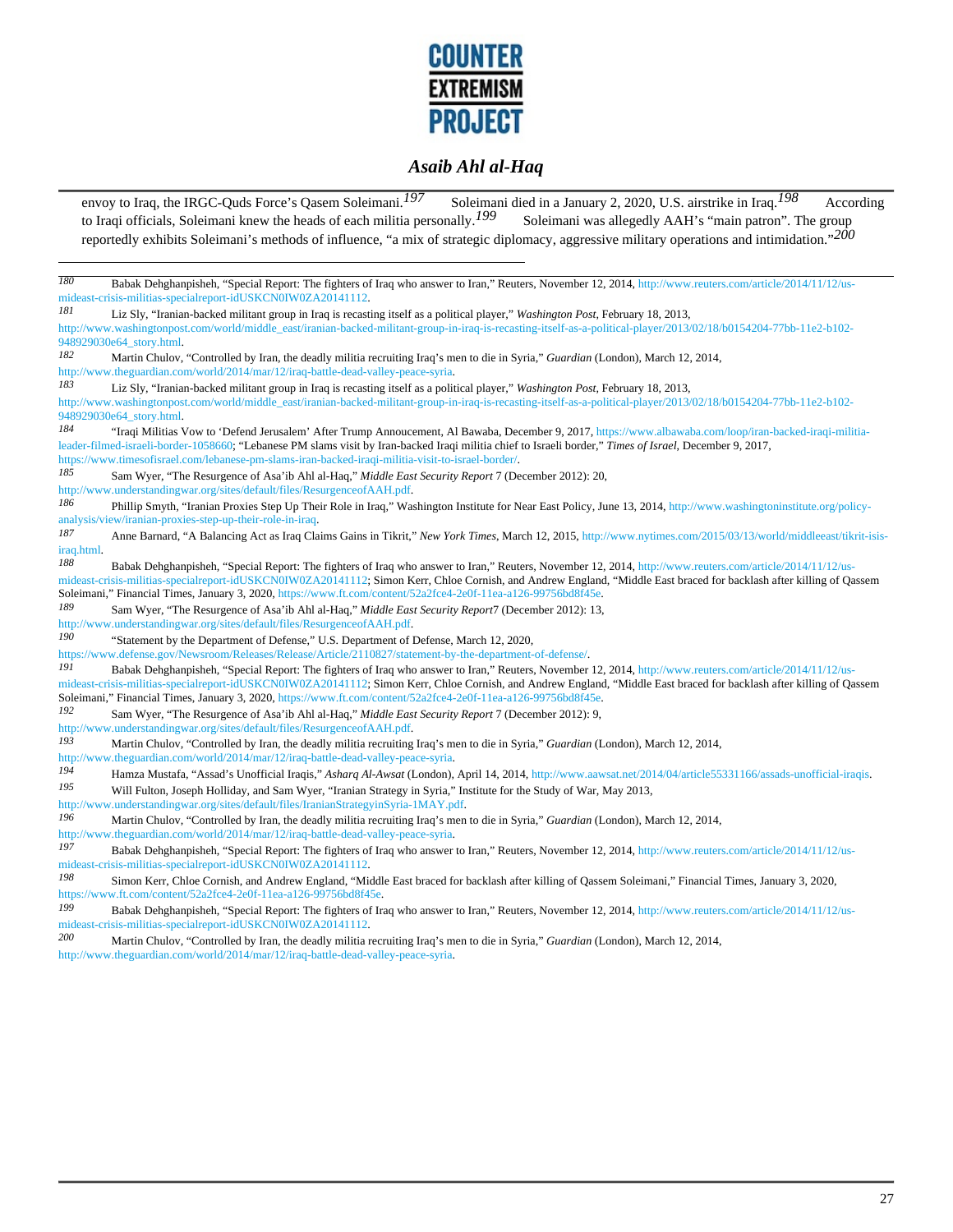

### **Media Coverage:**

#### *Western Media*

One of the first Western media references to Asaib Ahl al-Haq (AAH) appeared in a September 2008 *Long War Journal* report. Author Bill Roggio introduced AAH as a "little-known Shia terror group," reporting that AAH allegedly "receives funding, training, weapons and even direction from<br>the [Iranian] Qods Force."<sup>201</sup> Soon after, a New York Times report from Novem Soon after, a *New York Times* report from November 2008 referred to "armed militias that the Americans say are being trained by Iran," specifically citing "Asa'ib ahl al-Haq, or Bands of Right," but did not discuss the group's violence towards U.S. troops. *202* 

Before 2008, Western media did not mention AAH by name, though they did reference AAH activity. In these cases, news outlets would often attribute AAH attacks solely to Iran and its external military branch, the IRGC Quds Force.*203* A May 2007 *New York Times* report on Peter Moore's kidnapping, for example, failed to implicate AAH.*204* 

In early 2009, the *Daily Telegraph* and *New York Times* released reports that introduced AAH as the alleged suspect in the May 2007 kidnapping. The *Telegraph* wrote in March 2009 that "Coalition leaders believe the abduction was the work of a group known as Asaib Ahl al-Haq, or League of the Righteous, which is one of two major militias operating in Iraq that are believed to be backed by Iran."*205* Reports on Peter Moore and his body guards at this time tended to focus more on the kidnapped individuals and less on AAH.

Some Western media reports, however, failed to implicate AAH overtly in the kidnapping. A March 2009 *New York Times* piece reported AAH's spokesman's appearance in a video in which he mentioned Peter Moore and revealed details about a possible prisoner exchange. However, it made no explicit statement on AAH's responsibility in the kidnapping. The article did implicate Qais al-Khazali and his brother Laith al-Khazali in the 2007 murder of five American soldiers in Karbala, Iraq, but did not mention their roles within AAH.*206* 

Even as Peter Moore's bodyguards were reported murdered, Western media failed to catch on to AAH and the threat it posed. A *Telegraph* report in June 2009 on the death of two of Moore's body guards carried no reference to AAH. The report simply hinted at the involvement of Shiite captors: "Within hours the kidnappers demanded the release of nine Shia militiamen held by coalition forces."*207* However, a *New York Times* article on June 29, 2009 did report that "the Leagues of Righteousness" (another name for AAH) was responsible for the kidnapping. There was no analysis of the group.*208* 

During the last few months of the U.S. withdrawal from Iraq, Western media began to increase their coverage of AAH but did not blatantly condemn the group. A *New York Times* article in August 2009 highlighted the chance for resolution between the Iraqi government and AAH. Authors Rod Nordland and Sam Dagher quoted the American military commander in Iraq, General Odierno, as saying, "This is about reconciliation. We believe Asa'ib al-Haq has taken initial steps to reconcile with the government of Iraq." Nordland and Dagher also reported that the American military would release AAH militants from U.S. custody, "even though the military still believed that they were responsible for attacks that killed Americans."*209* 

A 2010 piece in the *Washington Post* openly criticized the U.S., asserting that the U.S. military had "failed" in its effort to neutralize AAH. Authors Ernesto Londono and Leila Fadel overtly blamed the U.S. military for its "failure" to "wean Asaib Ahl al-Haq from militancy."<sup>210</sup> The criticism was followed by an objective history of AAH and a discussion of Shiite candidates in the upcoming Iraqi elections. The article sought to both introduce AAH and criticize the U.S military's strategies.*211* 

As the U.S. withdrew its remaining troops from Iraq in December 2011, AAH began to rebrand itself as a political entity, vowing to lay down its weapons. A January 5, 2012 *New York Times* report slammed both AAH and Iraqi Prime Minister Nouri al-Maliki, calling AAH "one of the deadliest insurgent groups in Iraq in recent years," and declared that al-Maliki's welcoming of the group into Iraqi politics had "opened new sectarian fault lines in Iraq's political crisis while potentially empowering Iran at a moment of rising military and economic tensions between Tehran and Washington." Authors Jack Healy and Michael Schmidt warned that with al-Maliki accepting AAH, Iraq's government might "embolden a militia with an almost nonexistent track record of peace while potentially handing Tehran greater influence."*212* 

One day later, the *Huffington Post* carried an Associated Press (AP) piece that condemned AAH as one of the Iran-backed Shiite groups that "carried out lethal attacks against U.S. bases in June, the deadliest month in two years for American forces in Iraq." The report warned of similar consequences: emergence of AAH as a political group could "complicate Iraq's political crisis," "strengthen Iran's clout," "alienate the Sunni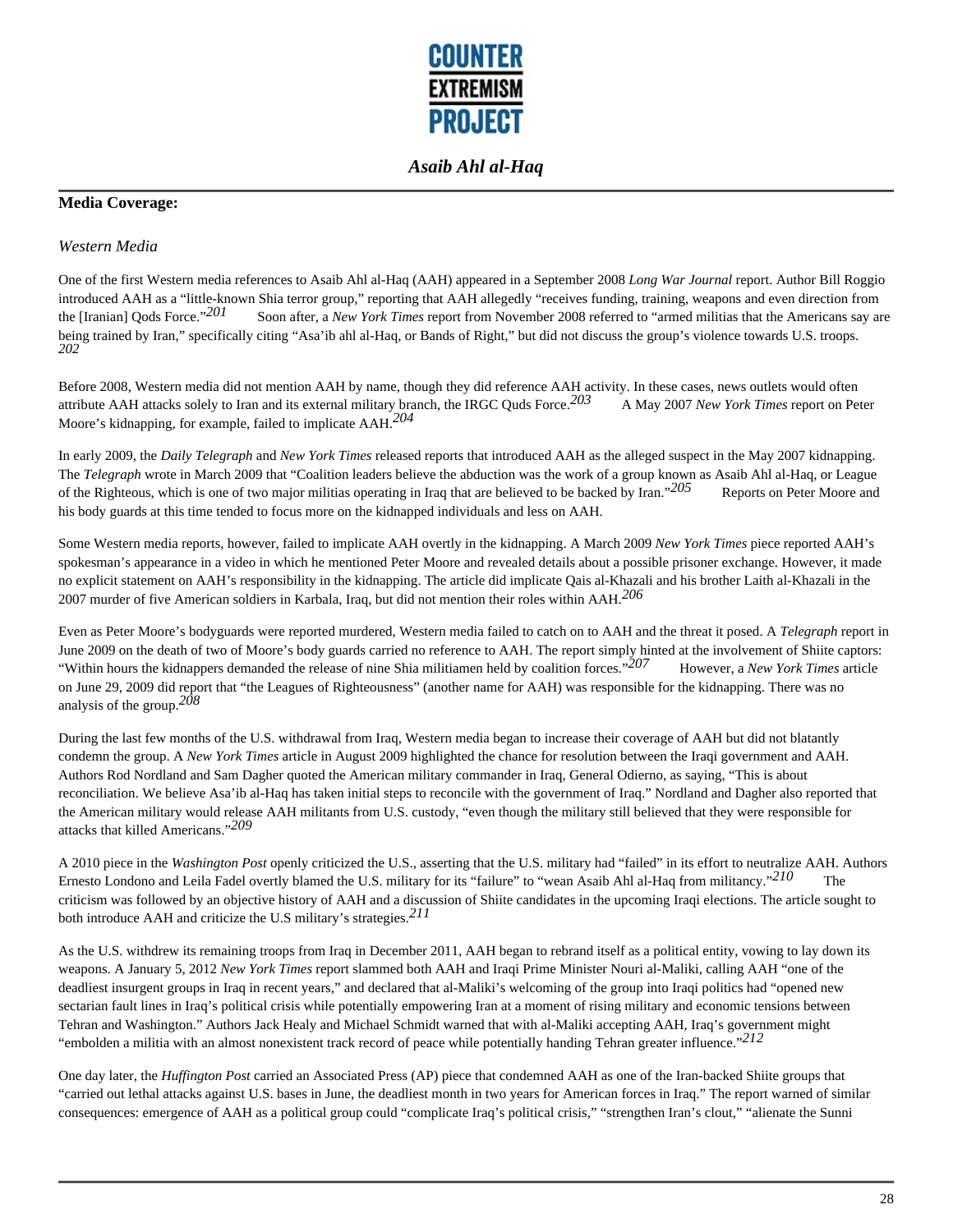

minority," and "increase tensions between competing Shiite groups."*213* 

With the U.S. withdrawal complete and relations between the Iraqi government and AAH underway, the *New York Times* and *Huffington Post* articles overtly condemned not only AAH but the fledgling partnership between the government and Iranian proxies, clearly concerned by the implications for Washington.

As AAH continued its campaign into politics, Western media upped their criticism of AAH, underlined AAH's relationship with Iran, and reiterated the group's violent history against U.S. troops. A February 2013 *Washington Post* article warned against the imminent danger of AAH's possible entry into politics, blaming Iran for the group's political momentum. Author Liz Sly described AAH as an "Iranian-backed Shiite group…busily reinventing itself as a political organization," and highlighted the group's attempt to emerge as a social services-provider, comparing AAH to "one of its close allies," Hezbollah. She wrote that AAH's political success would empower a group that "boasts about its role in killing Americans." *214* 

Sly echoed the sentiment of a former U.S. official who said that "Asaib Ahl al-Haq's resurgence looks a lot like a renewed attempt to create an alternative vehicle for projecting Iranian influence." She quoted a U.S. official as saying that AAH's entry into the Iraqi political landscape would be "deeply problematic," backing it up with a recap of AAH's attacks on Americans.*215* 

Just before ISIS's rise in Western media, the London-based *Guardian* released an in-depth exposé on AAH. In March 2014, author Martin Chulov referred to AAH as a "deadly militia" and the "most potent new Shia Islamic political force" in the Middle East. Chulov wrote that AAH has been operating in Iraq and Syria through "strategic diplomacy, aggressive military operations and intimidation," and is run by Iranian general Qasem Soleimani. Chulov quoted an Iraqi minister who described AAH's "tentacles" controlling the "security apparatus," apparently distressed by the group's "rise to prominence."*216* 

Chulov's report described the group's "stealth tactics and the denial of responsibility for [attacks]," strategies that the author categorized as directly influenced by Qasem Soleimani. Chulov also described various AAH attacks on western targets and discussed the group's attempt to participate in the April 2014 Iraqi elections. The article highlighted grievances of Iraq's local Shiite population, which Chulov essentially blamed on AAH leader Qais al-Khazali's call to defeat the U.S. and the ensuing galvanization of Iraqi Shiites. AAH's violent insurgency has, in Chulov's words, "worried many communities across the Shia heartland."<sup>217</sup> The *Guardian*'s report painted AAH as bad for the U.S., but worse for the local Iraqi population.

On April 25, 2014, the *New York Times* reported on ISIS's bombing of a campaign rally held by AAH. The report referred to AAH as a "Shiite militant group that is trying to transform into a political force," but made absolutely no mention of AAH's past violence against U.S. troops.*218* 

Coverage of AAH plummeted as ISIS flooded western media in the spring and summer of 2014. The few reports on AAH rebranded the group as a leader in the fight against ISIS, and not necessarily as an enemy of the west.

In July 2014, the BBC released an exposé on AAH, describing it as a "fearsome Iraqi militia." Reporter Jeremy Bowen provided little criticism of the group, introducing AAH as a legitimate political party and militia that had gained experience from fighting western troops in the early 2000s. Bowen met AAH leader Qais al-Khazali, who reportedly "emphasised that the group was now a political movement as well as a military force. He claimed…that it was not sectarian, and would protect all Iraqis against foreign invaders." Bowen noted, "[AAH is] one of the few Iraqi formations that might just scare Isis as much as Isis scares everyone else."*219* 

A September 2014 *New York Times* piece introduced AAH's side of the story, quoting multiple members of the group and carrying relatively little criticism of its actions. Author David Kirkpatrick painted AAH with a heroic stroke, writing, "Once a leading killer of American troops, the militia is spearheading the fight against the Sunni extremists of the Islamic State," implying that the group had a change of heart. Kirkpatrick quoted one AAH fighter as saying, "the most dangerous areas in Iraq were assigned to Asaib Ahl al-Haq to lead the battle, because of the capability and professionalism of our fighters."

Kirkpatrick also noted the AAH spokesman's intention to "protect all Iraqis, Sunnis as well as Shiites." These unopposed sentiments were only followed by a brief description of AAH's past attacks on U.S. troops. Kirkpatrick ended with a quote by AAH's spokesman: "America has been intervening in most of the Arab countries of the region…and it never brings stability."*220*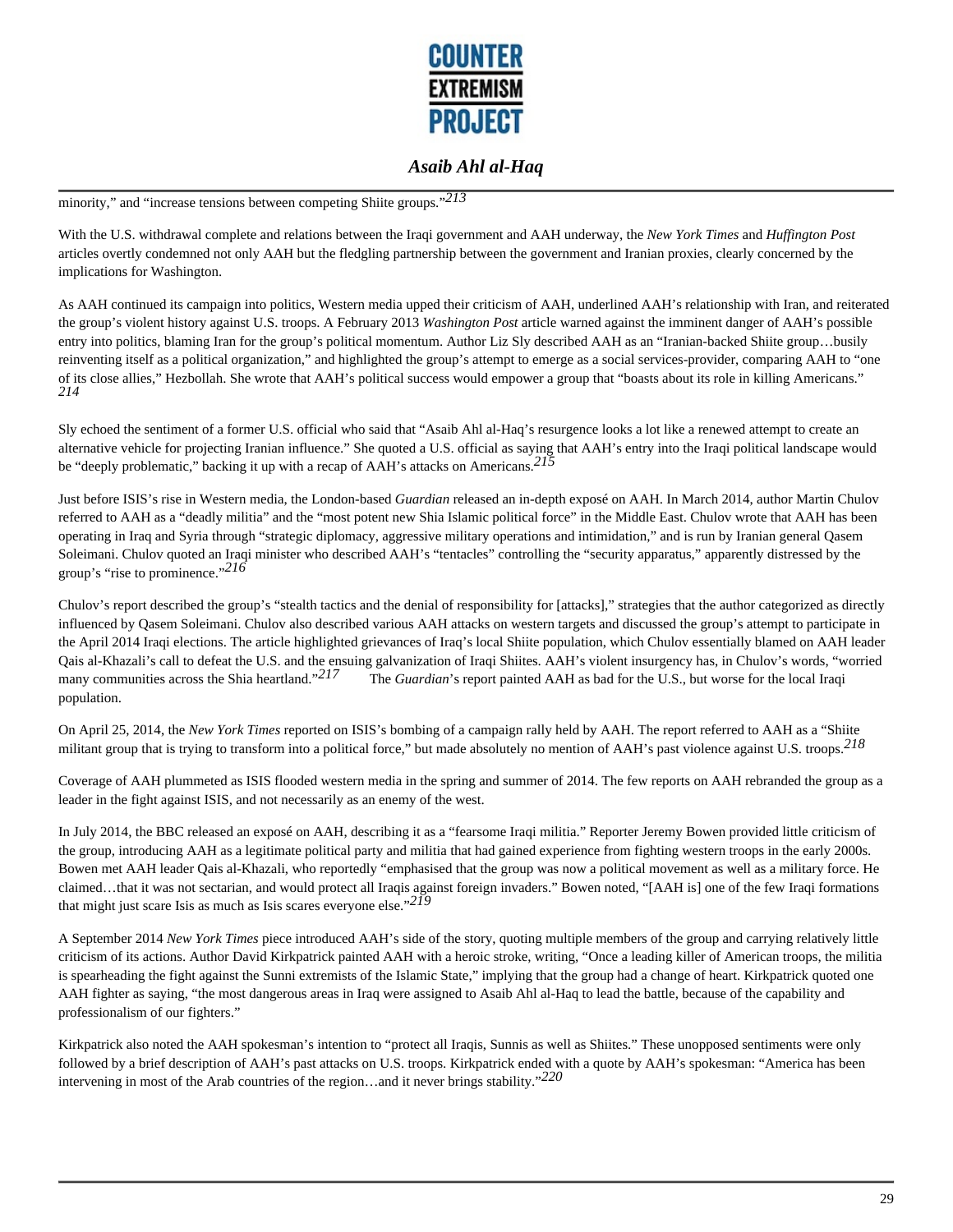

### *Arab Media*

Qatar-based Al Jazeera has not carried a lengthy piece on AAH. The longest discussion on the group appeared in a June 2014 article titled "Mapping Iraq's fighting groups." The three paragraph synopsis described AAH as a "militia group that fought US forces" that now has "political representation in the Iraqi parliament."<sup>221</sup> Other Al Jazeera articles have described AAH as a "hardline Shia group" and "paramilitary organization" (April 2014),<sup>222</sup> and a "Shia militia" (February 23, 2015).<sup>223</sup> On Fe organization" (April 2014),<sup>222</sup> and a "Shia militia" (February 23, 2015).<sup>223</sup> On February 25, 2015, Al Jazeera carried an opinion piece in which Washington Institute for Near East Policy fellow Michael Knights referred to AAH as an "Iranian-backed…terror group."*224* 

*Asharq al-Awsat*, a pan-Arab daily based in London, has also failed to cover AAH in depth. In January 2011, *Asharq al-Awsat* carried a report describing AAH as a "Shiite insurgent group in Iraq" and mentioned its history of attacks on U.S. and Iraqi forces. Revealing information from "informed sources," *Asharq al-Awsat* reported that AAH had allegedly threatened Muqtada al-Sadr, the leader of a powerful Iraq-based Shiite movement from which AAH broke away. The report detailed AAH's close relationship with Iran, but stressed possible complications for Iran on the al-Sadr—AAH divide. *Asharq al-Awsat* quoted an anonymous source as saying, "Whilst al-Sadr follows [Grand Ayatollah] Kazem al-Haeri as his religious marja, Khazali follows [Grand Ayatollah] Mahmoud Hashemi Shahroudi."*225* 

An October 2013 piece in *Asharq al-Awsat* followed the al-Sadr—AAH story, reporting that al-Sadr had "prohibited his supporters from engaging in confrontations with [AAH]." Surprisingly, the Arab paper quoted AAH spokesman Ahmed al-Assadi numerous times. Al-Assadi reportedly assured *al-Awsat* that "The issue has been resolved in a tribal manner and apart from that nothing has happened recently."*226* 

Arab news sources in English rarely produce original content containing information on AAH, opting instead to republish Reuters and AFP articles that briefly mention the group alongside other Shiite militias. However, opinion pieces carried by Saudi-owned news outlets such as Al Arabiya and Arab News are passionately critical of AAH. In an August 2014 Al Arabiya opinion piece, Jordanian journalist Raed Omari stacked AAH alongside al-Qaeda and ISIS: "I wonder why it is that the Iraqi Asaib Ahl al-Haq (League of the Righteous) has not been labeled a terrorist organization… Terrorism is terrorism… ISIS, the Nusra Front, Asaib Ahl al-Haq and the Syrian regime are all terrorist groups, responsible for mass killings, torture and crimes against humanity."*227* Similarly, Arab News carried a March 2015 opinion piece in which Lebanon-based Diana Moukalled furiously wrote, "What is even more galling here is that these people will then insist that...Asa'ib Ahl Al-Haq or any of these other groups Iran supports offer 'less harrowing' alternatives to [ISIS]," bashing both ISIS and Tehran.*228* 

#### *Iranian Media*

There is very little coverage of AAH in Iranian English-language media. In the few reports that exist, Iranian media are decidedly pro-AAH, presumably because of the group's role as an Iranian proxy. In April 2015, Iran's state-owned Press TV published an Agence France-Presse photograph of AAH fighters and captioned it: "This file photo shows Iraqi mourners carrying the coffin of a pro-government Asaib Ahl al-Haq fighter during his funeral in Iraq's central shrine city of Najaf." The article reported on the bombing of a "funeral of a pro-government volunteer fighter," presumably with AAH allegiance. The article added, "There has been no claim of responsibility for the bombing, but such attacks are usually blamed on Takfiri ISIL terrorists."*229* 

An April 2014 article by Iran's Tasnim News Agency reported on a bombing at an "[electoral campaign] rally of the Asaib Ahl al-Haq group." Tasnim speculated that ISIS was responsible for attack, writing: "an al-Qaeda spin-off group known as the Islamic State of Iraq and the Levant uses similar tactics." Tasnim mentioned AAH's history of carrying out "deadly attacks" against U.S. troops and the group's 2007 kidnapping of a British contractor.*230* 

In January 2014, Iran's Fars News Agency reported that AAH had "urged" Saudi Arabia to "halt its support" for terrorist groups in Iraq. Fars News Agency quoted AAH leader Qais al-Khazali as saying, "The Saudi house is frailer than the spider's web and our reaction to its meddling in Iraq will perplex Riyadh since it will be hit from a side which it has never thought of." The quotation is evidence of Iran's—and its proxies--hostility toward  $\frac{\text{Riyadh.}}{201}$ 

- *201* Bill Roggio, "US detains 7 League of the Righteous operatives in Iraq," *Long War Journal*, September 1, 2008, http://www.longwarjournal.org/archives/2008/09/us\_detains\_seven\_lea.php.
- *202* Campbell Robertson and Suadad al-Salhy, "Cleric Calls for Resistance to U.S. Presence in Iraq," *New York Times*, November 14, 2008, http://www.nytimes.com/2008/11/15/world/middleeast/15iraq.html?\_r=0.

*203*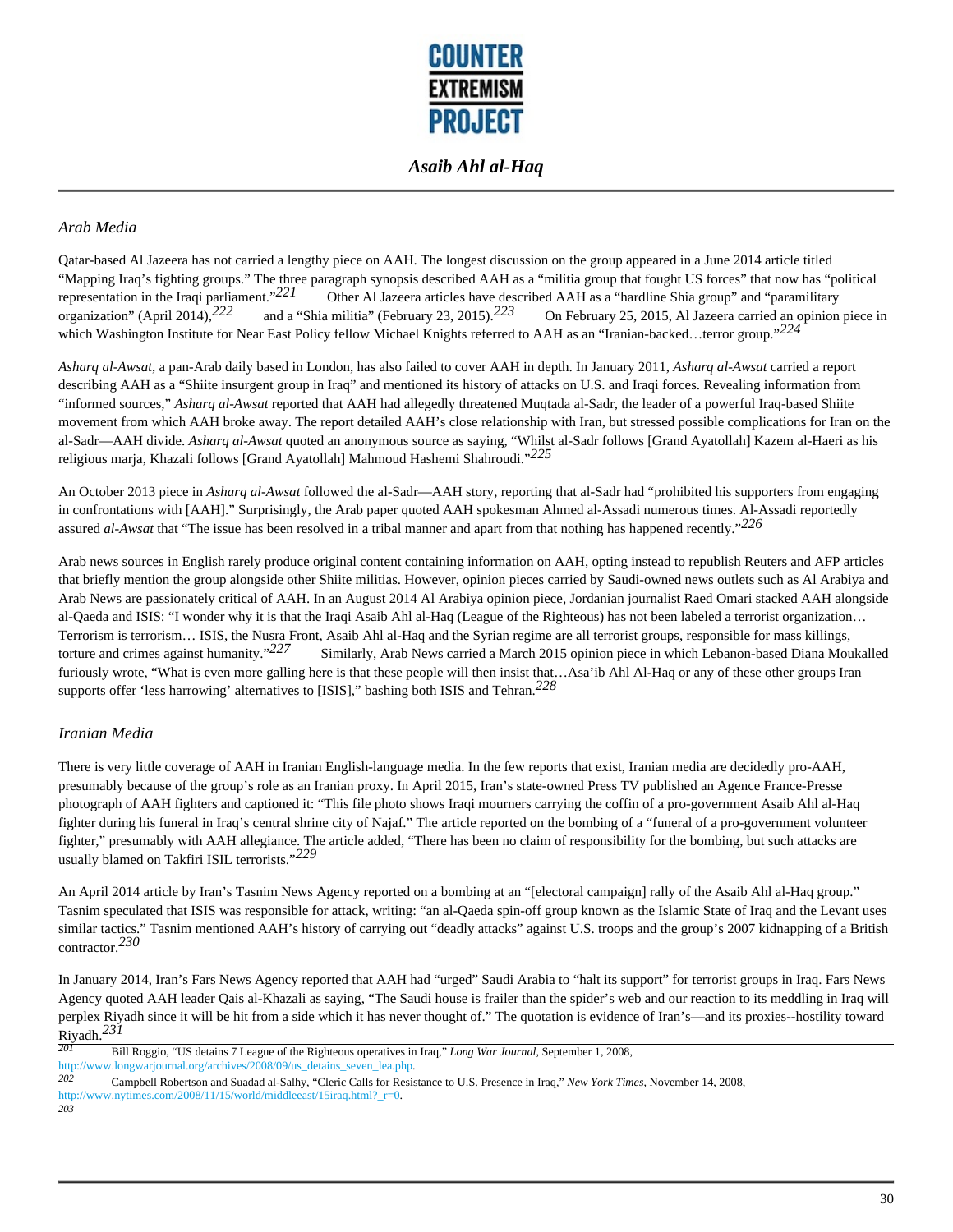

|                            | Bill Roggio, "The Karbala attack and the IRGC," Long War Journal, January 26, 2007, http://www.longwarjournal.org/archives/2007/01/the_karbala_attack_a.php; James<br>Glanz and Mark Mazzetti, "Iran May Have Trained Attackers That Killed 5 American Soldiers, U.S. and Iraqis Say," New York Times, January 31, 2007,<br>http://www.nytimes.com/2007/01/31/world/middleeast/31karbala.html?_r=0. |
|----------------------------|-----------------------------------------------------------------------------------------------------------------------------------------------------------------------------------------------------------------------------------------------------------------------------------------------------------------------------------------------------------------------------------------------------|
| 204                        | David S. Cloud, "Raids in Baghdad Follow Kidnappings," New York Times, May 30, 2007, http://www.nytimes.com/2007/05/30/world/middleeast/30cnd-                                                                                                                                                                                                                                                      |
| $iraq.html?$ $r=0.$<br>205 | "British hostage video sent to embassy," Daily Telegraph (London), March 22, 2009, http://www.telegraph.co.uk/news/5033155/British-hostage-video-sent-to-                                                                                                                                                                                                                                           |
| embassy.html.              |                                                                                                                                                                                                                                                                                                                                                                                                     |
| 206                        | Alissa J. Rubin, "Britons, Held for 2 Years, May Be Freed in Exchange," New York Times, March 27, 2009,<br>http://www.nytimes.com/2009/03/28/world/worldspecial/28iraq.html.                                                                                                                                                                                                                        |
| 207                        | Sean Rayment and Damien McElroy, "British hostages in Iraq named after bodies found," Daily Telegraph (London), June 21, 2009,<br>http://www.telegraph.co.uk/news/worldnews/middleeast/iraq/5594701/British-hostages-in-Iraq-named-after-bodies-found.html.                                                                                                                                         |
| 208                        | John F. Burns, "Britain Says It Fears 2 Hostages in Iraq Are Dead," New York Times, July 29, 2009, http://www.nytimes.com/2009/07/30/world/europe/30britain.html.                                                                                                                                                                                                                                   |
| 209                        | Rod Nordland and Sam Dagher, "U.S. Will Release More Members of an Iraqi Militia," New York Times, August 17, 2009,<br>http://www.nytimes.com/2009/08/18/world/middleeast/18iraq.html.                                                                                                                                                                                                              |
| 210                        | Ernesto Londono and Leila Fadel, "U.S. failure to neutralize Shiite militia in Iraq threatens to snarl pullout," Washington Post, March 4, 2010,<br>http://www.washingtonpost.com/wp-dyn/content/article/2010/03/03/AR2010030303674.html.                                                                                                                                                           |
| 211                        | Ernesto Londono and Leila Fadel, "U.S. failure to neutralize Shiite militia in Iraq threatens to snarl pullout," Washington Post, March 4, 2010,<br>http://www.washingtonpost.com/wp-dyn/content/article/2010/03/03/AR2010030303674.html.                                                                                                                                                           |
| 212                        | "Jack Healy and Michael S. Schmidt, "Political Role for Militants Worsens Fault Lines in Iraq," New York Times, January 5, 2012,                                                                                                                                                                                                                                                                    |
| 213                        | http://www.nytimes.com/2012/01/06/world/middleeast/iraqi-moves-to-embrace-militia-opens-new-fault-lines.html?_r=0.<br>Adam Schreck and Wassim Abdul-Zahra, "Asaib Ahl Al-Haq, Iraq Shiite Militia, Will Reportedly Lay Down Arms," Huffington Post, January 6, 2012,                                                                                                                                |
|                            | http://www.huffingtonpost.com/2012/01/06/asaib-ahl-al-haq-lay-down-arms_n_1189600.html.                                                                                                                                                                                                                                                                                                             |
| 214                        | Liz Sly, "Iranian-backed militant group in Iraq is recasting itself as a political player," Washington Post, February 18, 2013,<br>http://www.washingtonpost.com/world/middle_east/iranian-backed-militant-group-in-iraq-is-recasting-itself-as-a-political-player/2013/02/18/b0154204-77bb-11e2-b102-                                                                                              |
|                            | 948929030e64_story.html.                                                                                                                                                                                                                                                                                                                                                                            |
| 215                        | Liz Sly, "Iranian-backed militant group in Iraq is recasting itself as a political player," Washington Post, February 18, 2013,                                                                                                                                                                                                                                                                     |
|                            | http://www.washingtonpost.com/world/middle_east/iranian-backed-militant-group-in-iraq-is-recasting-itself-as-a-political-player/2013/02/18/b0154204-77bb-11e2-b102-<br>948929030e64_story.html.                                                                                                                                                                                                     |
| 216                        | Martin Chulov, "Controlled by Iran, the deadly militia recruiting Iraq's men to die in Syria," Guardian (London), March 12, 2014,                                                                                                                                                                                                                                                                   |
| 217                        | http://www.theguardian.com/world/2014/mar/12/iraq-battle-dead-valley-peace-syria.<br>Martin Chulov, "Controlled by Iran, the deadly militia recruiting Iraq's men to die in Syria," Guardian (London), March 12, 2014,                                                                                                                                                                              |
|                            | http://www.theguardian.com/world/2014/mar/12/iraq-battle-dead-valley-peace-syria.                                                                                                                                                                                                                                                                                                                   |
| 218                        | Tim Arango and Duraid Adnan, "Iraqi Militants Stage Political Rally, Then Bombs Go Off," New York Times, April 25, 2014,<br>http://www.nytimes.com/2014/04/26/world/middleeast/militant-rally-in-iraq-ends-in-deadly-sectarian-bombing.html?_r=1.                                                                                                                                                   |
| 219                        | Jeremy Bowen, "The fearsome Iraqi militia vowing to vanquish Isis," BBC News, July 7, 2014, http://www.bbc.com/news/world-middle-east-28199741.                                                                                                                                                                                                                                                     |
| 220                        | David D. Kirkpatrick, "Shiite Militias Pose Challenge for U.S. in Iraq," New York Times, September 16, 2014,                                                                                                                                                                                                                                                                                        |
| 221                        | http://www.nytimes.com/2014/09/17/world/middleeast/shiite-militias-pose-challenge-for-us-in-iraq.html?_r=0.                                                                                                                                                                                                                                                                                         |
|                            | Alaa Bayoumi and Leah Harding, "Mapping Iraq's fighting groups," Al Jazeera, June 27, 2014, http://www.aljazeera.com/news/middleeast/2014/06/mapping-out-iraq-<br>fighting-groups-201462494731548175.html.                                                                                                                                                                                          |
| 222                        | Barry Malone, "Iraq braces for more election violence," Al Jazeera, April 26, 2014, http://www.aljazeera.com/news/middleeast/2014/04/iraq-braces-more-election-<br>violence-201442618366267579.html.                                                                                                                                                                                                |
| 223                        | Suadad al-Salhy, "Sunni boycott threatens reconciliation efforts in Iraq," Al Jazeera, February 23, 2015, http://www.aljazeera.com/news/2015/02/sunni-boycott-                                                                                                                                                                                                                                      |
| 224                        | threatens-reconciliation-efforts-iraq-150223091549767.html.                                                                                                                                                                                                                                                                                                                                         |
|                            | Michael Knights, "Kirkuk foreshadows challenges for a post-ISIL Iraq," Al Jazeera, February 25, 2015, http://www.aljazeera.com/indepth/opinion/2015/02/kirkuk-<br>foreshadows-challenges-post-isil-iraq-150224094753681.html.                                                                                                                                                                       |
| 225                        | "Al-Sadr fled to Iran due to assassination fears," Asharq al-Awsat (London), January 26, 2011, http://www.aawsat.net/2011/01/article55247760/al-sadr-fled-to-iran-                                                                                                                                                                                                                                  |
| 226                        | due-to-assassination-fears.<br>Hamza Mustafa, "Iraq: Sadr avoids confrontation with Asa'ib Ahl Al-Haq," Asharq al-Awsat (London), October 29, 2013,                                                                                                                                                                                                                                                 |
|                            | http://www.aawsat.net/2013/10/article55320761/iraq-sadr-avoids-confrontation-with-asaib-ahl-al-haq.                                                                                                                                                                                                                                                                                                 |
| 227                        | Raed Omari, "What's the difference between ISIS and Asaib Ahl al-Haq?," Al Arabiya, August 31, 2014, http://english.alarabiya.net/en/views/news/middle-<br>east/2014/08/31/What-s-the-difference-between-ISIS-and-Asaib-Ahl-al-Haq-.html.                                                                                                                                                           |
| 228                        | Diana Moukalled, "Iran's insane propaganda," Arab News, March 4, 2015, http://www.arabnews.com/columns/news/713231.                                                                                                                                                                                                                                                                                 |
| 229                        | "Bomb attack kills 5, wounds 21 in northern Iraq," Press TV, April 22, 2015, http://www.presstv.ir/Detail/2015/04/22/407464/5-civilians-killed-in-north-Iraq-bombing                                                                                                                                                                                                                                |
| 230                        | "37 People Killed after Bomb Blasts Hit Iraq Campaign Rally," Tasnim News Agency, April 26, 2014, http://www.tasnimnews.com/english/Home/Single/349875.                                                                                                                                                                                                                                             |
| 231                        | "Shiite Movement Warns to Hit Riyadh in Reprisal for Saudi-Led Violence in Iraq," Fars News Agency, January 8, 2014,                                                                                                                                                                                                                                                                                |
|                            | http://english.farsnews.com/newstext.aspx?nn=13921018000634.                                                                                                                                                                                                                                                                                                                                        |